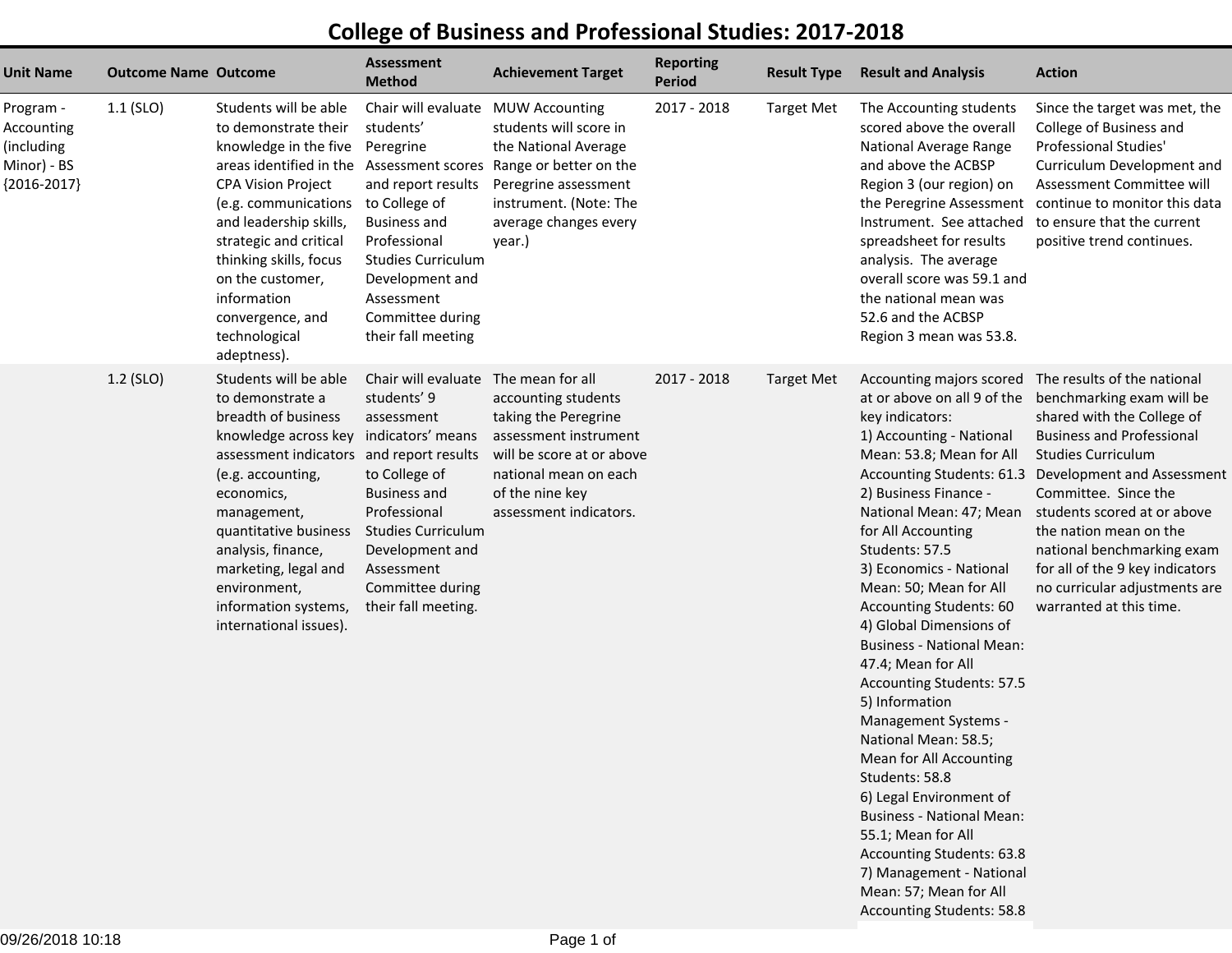| <b>Unit Name</b> | <b>Outcome Name Outcome</b> |                                                                                                                                                                                                                                                                                                                                                   | <b>Assessment</b><br><b>Method</b>                                                                                                                                                                                       | <b>Achievement Target</b>                                                                                                                                                                   | <b>Reporting</b><br><b>Period</b> | <b>Result Type</b> | <b>Result and Analysis</b>                                                                                                                                                                                                                                                                                                                                                                                                                                                                                                                                                                                                           | <b>Action</b>                                                                                                                                                                                                                                                                                                                                                          |
|------------------|-----------------------------|---------------------------------------------------------------------------------------------------------------------------------------------------------------------------------------------------------------------------------------------------------------------------------------------------------------------------------------------------|--------------------------------------------------------------------------------------------------------------------------------------------------------------------------------------------------------------------------|---------------------------------------------------------------------------------------------------------------------------------------------------------------------------------------------|-----------------------------------|--------------------|--------------------------------------------------------------------------------------------------------------------------------------------------------------------------------------------------------------------------------------------------------------------------------------------------------------------------------------------------------------------------------------------------------------------------------------------------------------------------------------------------------------------------------------------------------------------------------------------------------------------------------------|------------------------------------------------------------------------------------------------------------------------------------------------------------------------------------------------------------------------------------------------------------------------------------------------------------------------------------------------------------------------|
|                  | 1.2 (SLO)                   | Students will be able<br>to demonstrate a<br>breadth of business<br>knowledge across key indicators' means<br>assessment indicators and report results<br>(e.g. accounting,<br>economics,<br>management,<br>quantitative business<br>analysis, finance,<br>marketing, legal and<br>environment,<br>information systems,<br>international issues). | Chair will evaluate<br>students' 9<br>assessment<br>to College of<br><b>Business and</b><br>Professional<br><b>Studies Curriculum</b><br>Development and<br>Assessment<br>Committee during<br>their fall meeting.        | The mean for all<br>accounting students<br>taking the Peregrine<br>assessment instrument<br>will be score at or above<br>national mean on each<br>of the nine key<br>assessment indicators. | 2017 - 2018                       | <b>Target Met</b>  | 8) Marketing - National<br>Mean: 49.1; Mean for All<br><b>Accounting Students: 55</b><br>9) Quantitative Research<br>Techniques and Statistics - Studies Curriculum<br>National Mean: 49.4;<br>Mean for All Accounting<br>Students: 62.5                                                                                                                                                                                                                                                                                                                                                                                             | The results of the national<br>benchmarking exam will be<br>shared with the College of<br><b>Business and Professional</b><br>Development and Assessment<br>Committee. Since the<br>students scored at or above<br>the nation mean on the<br>national benchmarking exam<br>for all of the 9 key indicators<br>no curricular adjustments are<br>warranted at this time. |
|                  |                             |                                                                                                                                                                                                                                                                                                                                                   | students' pretest<br>and posttest<br>scores and report<br>results to College<br>of Business and<br>Professional<br><b>Studies Curriculum</b><br>Development and<br>Assessment<br>Committee during<br>their fall meeting. | Chair will evaluate Students in selected<br>business core course(s)<br>will improve scores<br>from embedded pretest<br>assessment to<br>embedded posttest<br>assessment by 20%.             | 2017 - 2018                       | <b>Target Met</b>  | - 28% of students<br>successfully answered<br>questions correctly<br>Post Test Results - 88% of Assessment Committee.<br>students successfully<br>answered questions<br>correctly<br>Increase of 59%<br>ACC 212 - Pre-Test Results<br>-31% of students<br>successfully answered<br>questions correctly<br>Post-Test Results - 87% of<br>students successfully<br>answered questions<br>correctly<br>Increase of 56%<br>EC 201 - Pre-Test Results -<br>16% of students<br>successfully answered<br>questions correctly<br>Post - Test Results - 57%<br>of students successfully<br>answered questions<br>correctly<br>Increase of 40% | ACC 211 - Pre-Test Results Target met. The results will be<br>reported to the College of<br><b>Business and Professional</b><br>Studies' Curriculum and                                                                                                                                                                                                                |
|                  | 1.3 (PO 4.d.)               | Students will be able<br>to pursue                                                                                                                                                                                                                                                                                                                | Chair will evaluate 40% of capstone<br>and report the                                                                                                                                                                    | students participating in                                                                                                                                                                   | 2017 - 2018                       | <b>Target Met</b>  | 51% of business students<br>surveyed indicated that                                                                                                                                                                                                                                                                                                                                                                                                                                                                                                                                                                                  | The results of this data was<br>shared with all of the business                                                                                                                                                                                                                                                                                                        |
|                  |                             |                                                                                                                                                                                                                                                                                                                                                   |                                                                                                                                                                                                                          |                                                                                                                                                                                             |                                   |                    |                                                                                                                                                                                                                                                                                                                                                                                                                                                                                                                                                                                                                                      |                                                                                                                                                                                                                                                                                                                                                                        |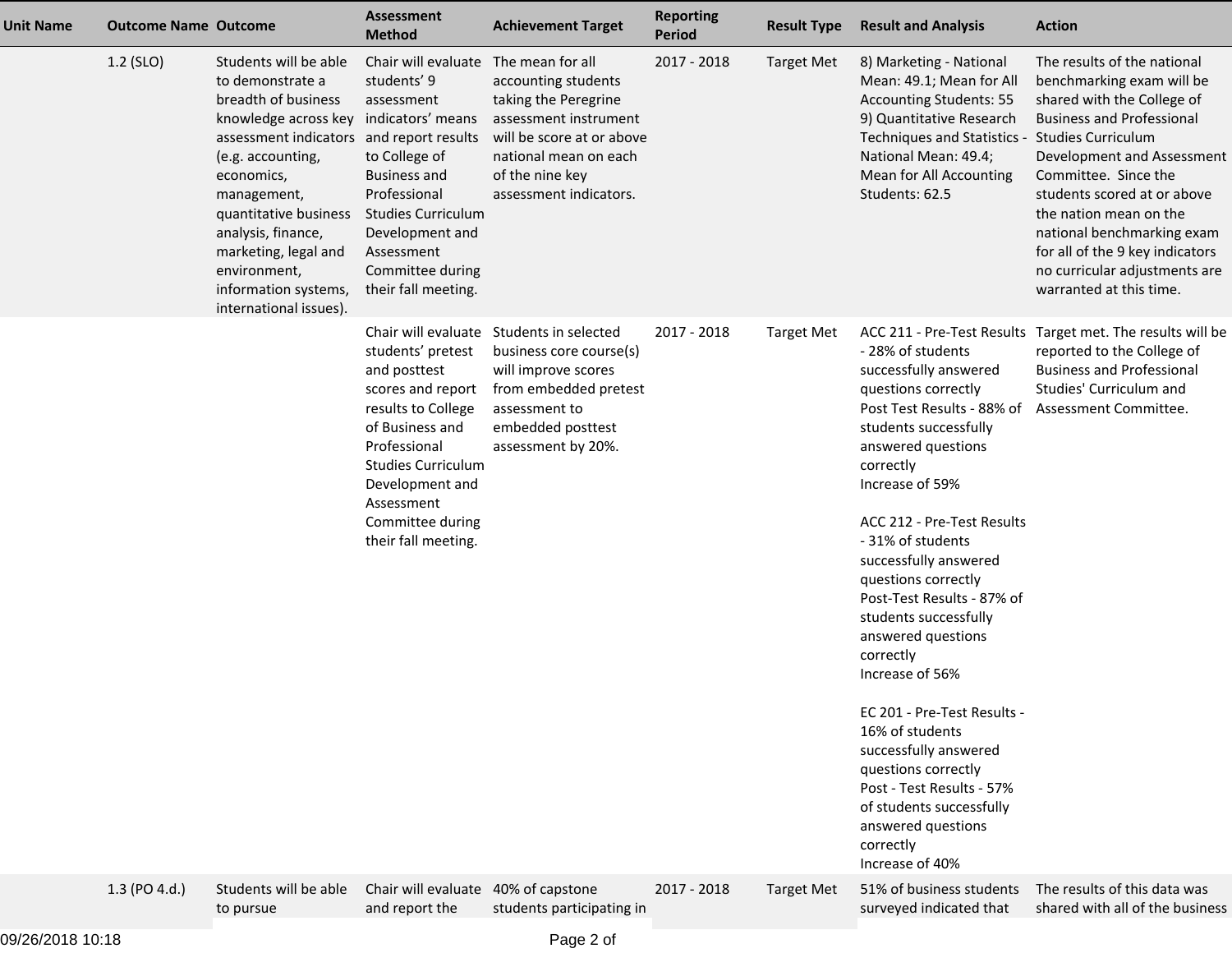| <b>Unit Name</b> | <b>Outcome Name Outcome</b> |                                                                                       | <b>Assessment</b><br><b>Method</b>                                                                                                                                                                                                          | <b>Achievement Target</b>                                                                                                                                                                                                                 | <b>Reporting</b><br><b>Period</b> | <b>Result Type</b> | <b>Result and Analysis</b>                                                                                                                                                                                                                                                                                         | <b>Action</b>                                                                                                                                                                                              |
|------------------|-----------------------------|---------------------------------------------------------------------------------------|---------------------------------------------------------------------------------------------------------------------------------------------------------------------------------------------------------------------------------------------|-------------------------------------------------------------------------------------------------------------------------------------------------------------------------------------------------------------------------------------------|-----------------------------------|--------------------|--------------------------------------------------------------------------------------------------------------------------------------------------------------------------------------------------------------------------------------------------------------------------------------------------------------------|------------------------------------------------------------------------------------------------------------------------------------------------------------------------------------------------------------|
|                  | 1.3 (PO 4.d.)               | opportunities in<br>graduate education<br>and/or employment<br>opportunities.         | <b>Graduation Exit</b><br>Survey results to<br>and Professional<br><b>Studies Curriculum</b><br>Development and<br>Assessment<br>Committee during<br>their fall meeting.                                                                    | the Graduation Exit<br>Survey will state a<br>College of Business career plan of attending<br>graduate school.                                                                                                                            | 2017 - 2018                       | <b>Target Met</b>  | they planned to attend<br>graduate school, 27%<br>responded that they did<br>not plan to attend<br>graduate school, and 22%<br>indicated that they did not<br>know if they planned to<br>attend graduate school on<br>our Graduation Exit<br>Survey.                                                               | faculty during Professional<br>Development for AY 2017-<br>2018 for discussion. Since this<br>target was met, no change<br>was merited.                                                                    |
|                  |                             |                                                                                       | Chair will evaluate 75% of capstone<br>and report the<br><b>Graduation Exit</b><br>Survey results to<br>College of Business their education<br>and Professional<br>Development and<br>Assessment<br>Committee during<br>their fall meeting. | students participating in<br>the Graduation Exit<br>Survey will state that<br>adequately prepared<br>Studies Curriculum them for employment.                                                                                              | 2017 - 2018                       | <b>Target Met</b>  | 86% of participants in the<br><b>Graduation Exit Survey</b><br>indicated that their<br>education adequately<br>prepared them for<br>employment. It should be<br>noted that 8 % neither<br>agreed nor disagreed and<br>only 1 respondent either<br>disagreed or strongly<br>disagreed and 2 chose not<br>to answer. | Target met. The results will be<br>reported to the College of<br><b>Business and Professional</b><br>Studies' Curriculum and<br>Assessment Committee.                                                      |
|                  |                             |                                                                                       | Chair will evaluate 75% of capstone<br>and report the<br><b>Graduation Exit</b><br>Survey results to<br>and Professional<br>Studies Curriculum employment<br>Development and<br>Assessment<br>Committee during<br>their fall meeting.       | students participating in<br>the Graduation Exit<br>Survey will state they<br>College of Business have already secured<br>plans for gainful<br>immediately upon<br>graduation.                                                            | 2017 - 2018                       | <b>Target Met</b>  | 71 % of student surveyed<br>on the Graduation Exit<br>Survey indicated that they Business and Professional<br>were employed full time<br>while 18 % indicated part- Assessment Committee.<br>time employment. Only<br>8% indicated that they<br>were not employed but<br>looking.                                  | Target met. The results will be<br>reported to the College of<br>Studies' Curriculum and                                                                                                                   |
|                  | $2.1$ (SLO)                 | Students will be able<br>to craft written<br>reports specific to<br>their discipline. | students' writing<br>assignments using<br>the Business<br>report results to<br>and Professional<br><b>Studies Curriculum</b><br>Development and<br>Assessment<br>Committee during                                                           | Chair will evaluate 60% of students will<br>earn a "satisfactory"<br>rating or above on a<br>writing assignment<br>Writing Rubric and completed during a<br>junior-level course on<br>College of Business the Business Writing<br>Rubric. | 2017 - 2018                       | Target Met         | 100% of students scored<br>at or above a satisfactory<br>rating on a writing<br>assignment completed<br>during a junior-level<br>course on the Business<br>Writing Rubric.                                                                                                                                         | The results will be shared with<br>the Curriculum Development<br>and Assessment Committee<br>during its fall meeting. Since<br>the target was met, no<br>curricular changes are<br>warranted at this time. |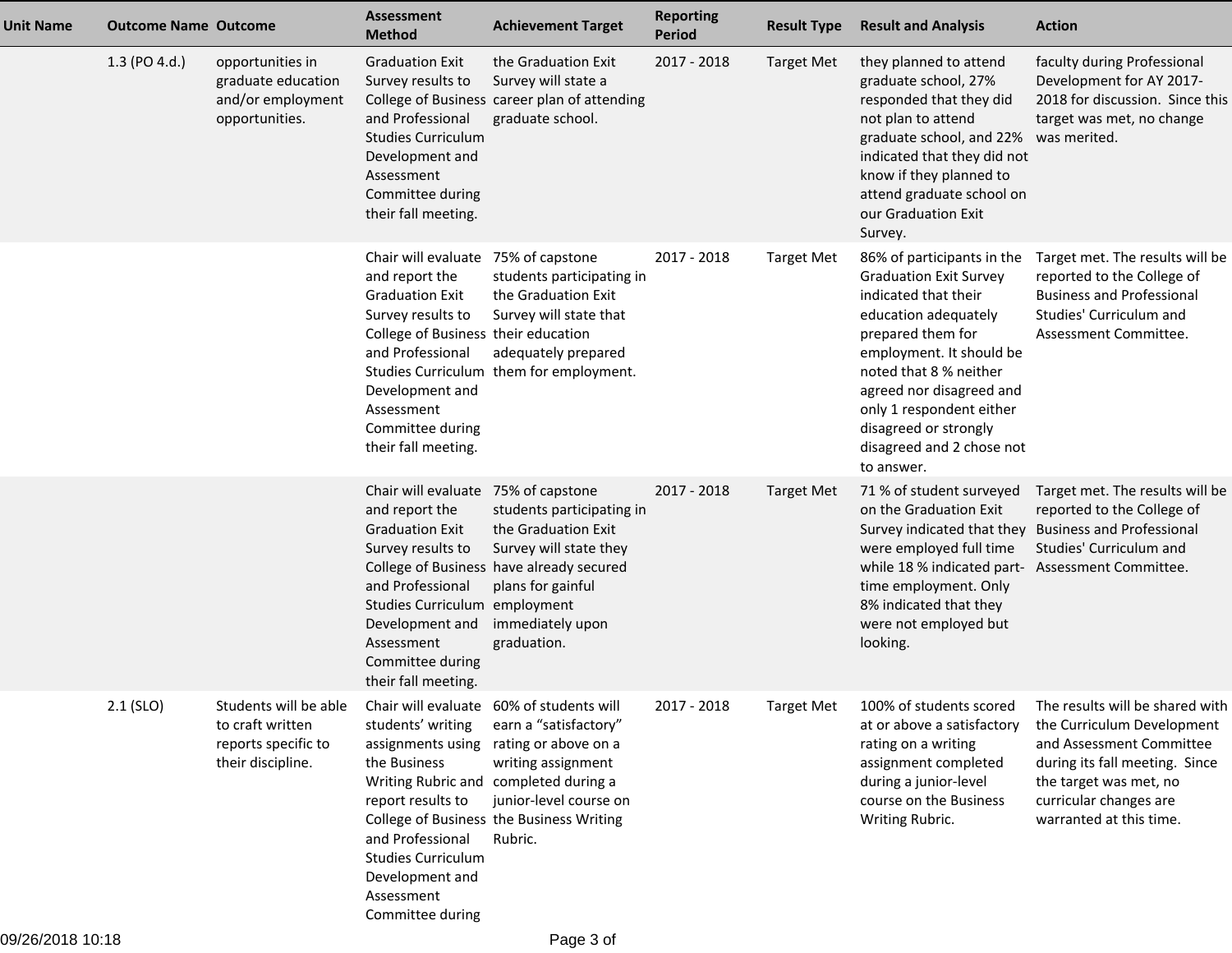| <b>Unit Name</b> | <b>Outcome Name Outcome</b> |                                                                                                                                                   | <b>Assessment</b><br><b>Method</b>                                                                                                                                                                                                        | <b>Achievement Target</b>                                                                                                                                                                                             | <b>Reporting</b><br><b>Period</b> | <b>Result Type</b> | <b>Result and Analysis</b>                                                                                                                                                 | <b>Action</b>                                                                                                                                                                                                                                                                                  |
|------------------|-----------------------------|---------------------------------------------------------------------------------------------------------------------------------------------------|-------------------------------------------------------------------------------------------------------------------------------------------------------------------------------------------------------------------------------------------|-----------------------------------------------------------------------------------------------------------------------------------------------------------------------------------------------------------------------|-----------------------------------|--------------------|----------------------------------------------------------------------------------------------------------------------------------------------------------------------------|------------------------------------------------------------------------------------------------------------------------------------------------------------------------------------------------------------------------------------------------------------------------------------------------|
|                  | $2.1$ (SLO)                 | Students will be able<br>to craft written<br>reports specific to<br>their discipline.                                                             | their fall meeting.                                                                                                                                                                                                                       | 60% of students will<br>earn a "satisfactory"<br>rating or above on a<br>writing assignment<br>completed during a<br>junior-level course on<br>the Business Writing<br>Rubric.                                        | 2017 - 2018                       | <b>Target Met</b>  | 100% of students scored<br>at or above a satisfactory<br>rating on a writing<br>assignment completed<br>during a junior-level<br>course on the Business<br>Writing Rubric. | The results will be shared with<br>the Curriculum Development<br>and Assessment Committee<br>during its fall meeting. Since<br>the target was met, no<br>curricular changes are<br>warranted at this time.                                                                                     |
|                  |                             |                                                                                                                                                   | Chair will evaluate<br>students' writing<br>assignments using<br>the Business<br>report results to<br>and Professional<br><b>Studies Curriculum</b><br>Development and<br>Assessment<br>Committee during<br>their fall meeting.           | 75% of students will<br>earn a "satisfactory"<br>rating or above on a<br>writing assignment<br>Writing Rubric and completed during a<br>senior-level course on<br>College of Business the Business Writing<br>Rubric. | 2017 - 2018                       | <b>Target Met</b>  | 90% of tudents scored at<br>or above a satisfactory<br>rating on a writing<br>assignment completed<br>during a junior-level<br>course on the Business<br>Writing Rubric.   | The results will be shared<br>with the Curriculum<br>Development and Assessment<br>Committee during its fall<br>meeting. Since the target was<br>met, no curricular changes are<br>warranted at this time.                                                                                     |
|                  | $3.1$ (SLO)                 | Students will be able<br>to apply and<br>demonstrate<br>knowledge of key<br>principles of their<br>major area.                                    | Chair will evaluate<br>students'<br>Capstone Exams<br>and report results<br>to College of<br><b>Business and</b><br>Professional<br><b>Studies Curriculum</b><br>Development and<br>Assessment<br>Committee during<br>their fall meeting. | 75% of students will<br>successfully pass major<br>specific questions on<br>the senior capstone<br>exam with a 70 or<br>above.                                                                                        | 2017 - 2018                       | <b>Target Met</b>  | 100% of students passed<br>the major specific<br>questions on the senior<br>capstone exam with a 70<br>or above.                                                           | The results of this data will be<br>shared with the Accounting<br>faculty during the fall. Since<br>the target was met, there<br>does not appear to be a need<br>to adjust curriculum.<br>However, it should be noted<br>that only 3 students were<br>assessed during this reporting<br>cycle. |
|                  | 4.1 (GEO 1.c.)              | Students will be able Chair will evaluate 60% of students will<br>to give an oral<br>presentation of<br>relevant discipline-<br>specific targets. | students'<br>presentations<br>using the AAC&U<br>Oral<br>Communication<br>Value Rubric and<br>report result to<br>College of Business<br>and Professional<br><b>Studies Curriculum</b><br>Development and                                 | earn a "3" or above<br>rating utilizing the<br>AAC&U Oral<br><b>Communication Value</b><br>Rubric on a<br>presentation completed<br>during their program.                                                             | 2017 - 2018                       | Target Met         | "3" or above rating<br>utilizing the AAC&U Oral<br><b>Communication Value</b><br>Rubric on a presentation<br>completed during their<br>program.                            | 67% of students earned a Target Met. The data will be<br>shared with the College of<br><b>Business and Professional</b><br><b>Studies Curriculum</b><br>Development and Assessment<br>Committee.                                                                                               |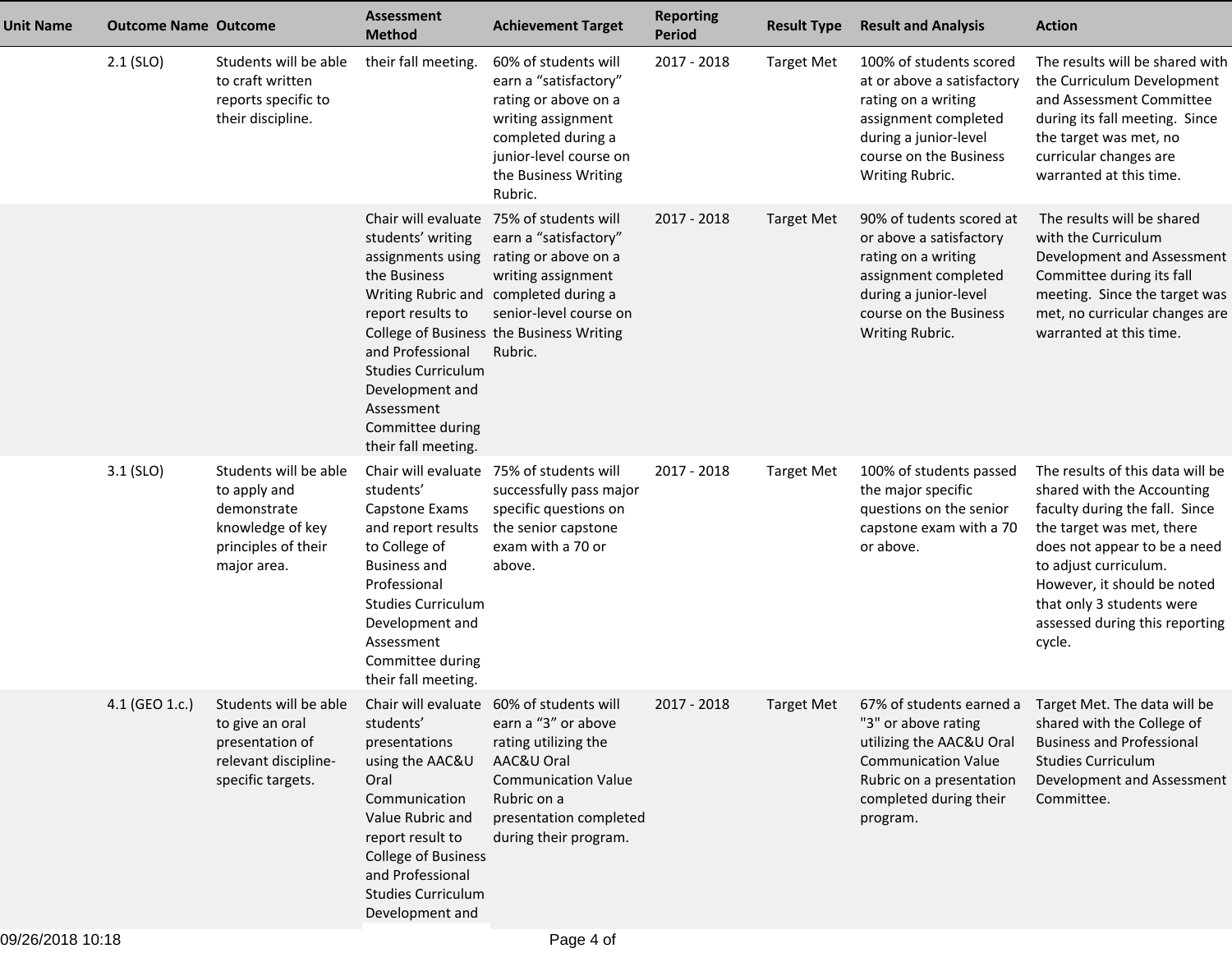| Unit Name                    | <b>Outcome Name Outcome</b> |                                                                                                                                                                                                                                             | <b>Assessment</b><br><b>Method</b>                                                                                                                                                                                                                                                               | <b>Achievement Target</b>                                                                                                                                                         | <b>Reporting</b><br><b>Period</b> | <b>Result Type</b>       | <b>Result and Analysis</b>                                                                                                                                                                      | <b>Action</b>                                                                                                                                                                                                                                                                                                                                                                                                                                                                                                                                                                                                         |
|------------------------------|-----------------------------|---------------------------------------------------------------------------------------------------------------------------------------------------------------------------------------------------------------------------------------------|--------------------------------------------------------------------------------------------------------------------------------------------------------------------------------------------------------------------------------------------------------------------------------------------------|-----------------------------------------------------------------------------------------------------------------------------------------------------------------------------------|-----------------------------------|--------------------------|-------------------------------------------------------------------------------------------------------------------------------------------------------------------------------------------------|-----------------------------------------------------------------------------------------------------------------------------------------------------------------------------------------------------------------------------------------------------------------------------------------------------------------------------------------------------------------------------------------------------------------------------------------------------------------------------------------------------------------------------------------------------------------------------------------------------------------------|
|                              | 4.1 (GEO 1.c.)              | Students will be able<br>to give an oral<br>presentation of<br>relevant discipline-<br>specific targets.                                                                                                                                    | Assessment<br>Committee during<br>their fall meeting.                                                                                                                                                                                                                                            | 60% of students will<br>earn a "3" or above<br>rating utilizing the<br>AAC&U Oral<br><b>Communication Value</b><br>Rubric on a<br>presentation completed<br>during their program. | 2017 - 2018                       | <b>Target Met</b>        | 67% of students earned a<br>"3" or above rating<br>utilizing the AAC&U Oral<br><b>Communication Value</b><br>Rubric on a presentation<br>completed during their<br>program.                     | Target Met. The data will be<br>shared with the College of<br><b>Business and Professional</b><br><b>Studies Curriculum</b><br>Development and Assessment<br>Committee.                                                                                                                                                                                                                                                                                                                                                                                                                                               |
|                              |                             |                                                                                                                                                                                                                                             | Chair will evaluate<br>students'<br>presentations<br>using the AAC&U<br>Oral<br>Communication<br>Value Rubric and<br>report result to<br><b>College of Business</b><br>and Professional<br><b>Studies Curriculum</b><br>Development and<br>Assessment<br>Committee during<br>their fall meeting. | Students will average a<br>"3" or above rating<br>utilizing the AAC&U Oral<br><b>Communication Value</b><br>Rubric on a<br>presentation completed<br>during their program.        | 2017 - 2018                       | <b>Target Met</b>        | The average rating<br>utilizing the AAC&U Oral<br><b>Communication Value</b><br>Rubric on a presentation<br>completed during their<br>program for student<br>assessed AY 2016-2017<br>was 3.31. | Target Met. The data will be<br>shared with the College of<br><b>Business and Professional</b><br><b>Studies Curriculum</b><br>Development and Assessment<br>Committee.                                                                                                                                                                                                                                                                                                                                                                                                                                               |
|                              | 5.1 (SAO)                   | Students will be able<br>to demonstrate the<br>role of ethics and<br>understand the<br>implications of their<br>actions on<br>themselves, their<br>colleagues, their<br>profession, the<br>business community<br>and society as a<br>whole. | students' Ethics<br>Exams and report<br>results to College<br>of Business and<br>Professional<br><b>Studies Curriculum</b><br>Development and<br>Assessment<br>Committee during<br>their fall meeting.                                                                                           | Chair will evaluate 80% of students will<br>pass an ethics exam<br>administered in the<br>capstone course with a<br>70 or above.                                                  | 2017 - 2018                       | <b>Target Not</b><br>Met | 33% of Accounting<br>students passed the ethics not met, the College of<br>exam in the capstone                                                                                                 | Since this target is repeatedly<br><b>Business and Professional</b><br>course with a 70 or above. Studies internal Curriculum<br>Development and Assessment<br>Committee made the<br>recommendation to include a<br>course for all majors called<br><b>Fundamentals of Success in</b><br>Business. This course will be<br>implemented for the first time<br>Fall of 2018. During that<br>course, ethical behavior will<br>be addressed. Also, a small<br>working group will be formed<br>during AY 2018-2019 to<br>evaluate current course<br>offerings to determine where<br>ethics is built into the<br>curriculum. |
| Program -<br><b>Business</b> | $1.1$ (SLO)                 | Students will be able<br>to demonstrate a                                                                                                                                                                                                   | students'                                                                                                                                                                                                                                                                                        | Chair will evaluate 60% of students will<br>score 70 or greater on                                                                                                                | $2017 - 2018$                     | Inconclusive             | This past year these<br>questions were integrated measured by the national                                                                                                                      | This target will eventually be                                                                                                                                                                                                                                                                                                                                                                                                                                                                                                                                                                                        |

09/26/2018 10:18

Page 5 of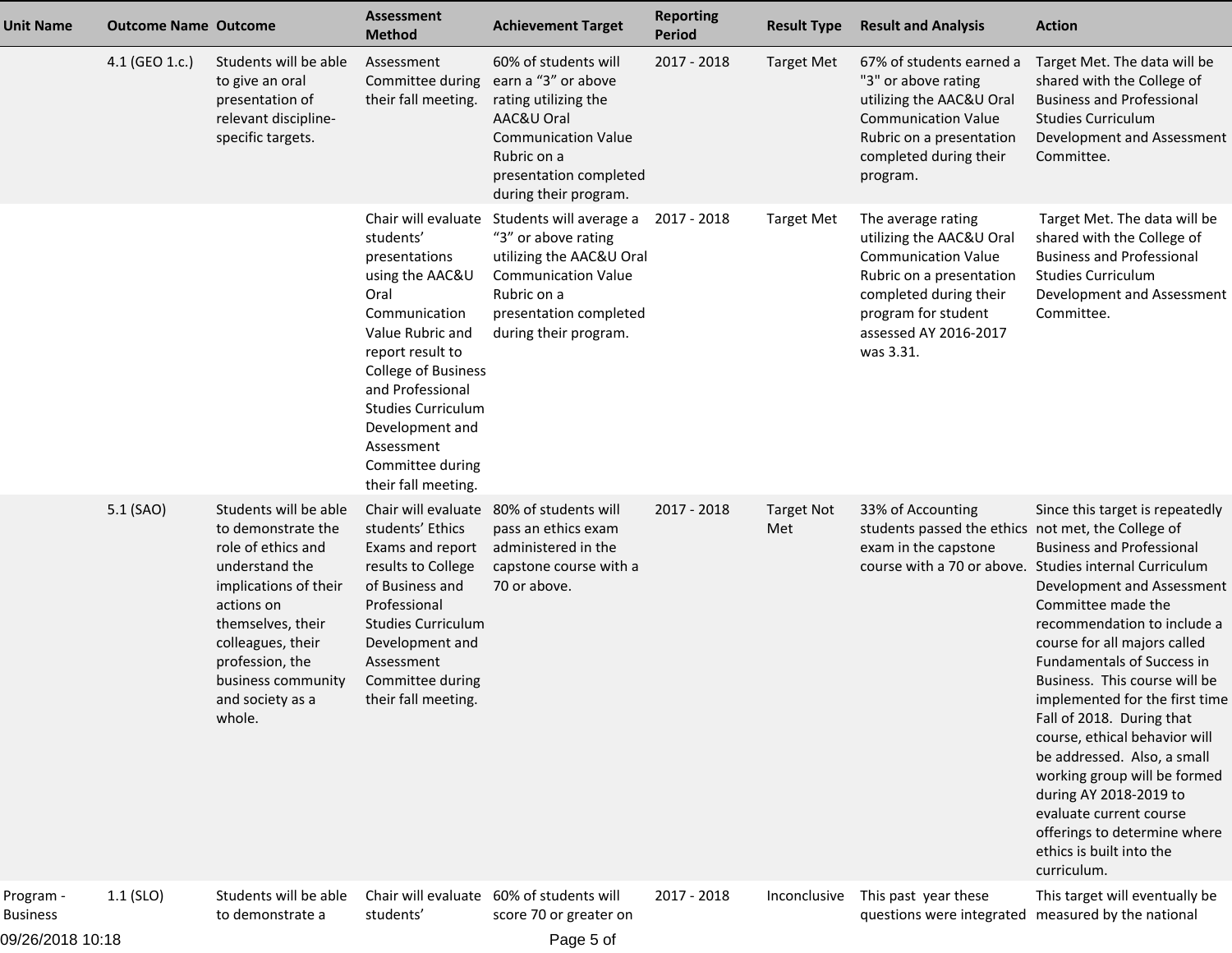| <b>Unit Name</b>                                                                               | <b>Outcome Name Outcome</b> |                                                                                                                                                                                                                                                                                                  | Assessment<br><b>Method</b>                                                                                                                                                                                              | <b>Achievement Target</b>                                                                                                                                                       | <b>Reporting</b><br><b>Period</b> | <b>Result Type</b> | <b>Result and Analysis</b>                                                                                                                                                                                                                                                                                                                                                                                                                                                                                                                                                                                                                                                                       | <b>Action</b>                                                                                                                                                                         |
|------------------------------------------------------------------------------------------------|-----------------------------|--------------------------------------------------------------------------------------------------------------------------------------------------------------------------------------------------------------------------------------------------------------------------------------------------|--------------------------------------------------------------------------------------------------------------------------------------------------------------------------------------------------------------------------|---------------------------------------------------------------------------------------------------------------------------------------------------------------------------------|-----------------------------------|--------------------|--------------------------------------------------------------------------------------------------------------------------------------------------------------------------------------------------------------------------------------------------------------------------------------------------------------------------------------------------------------------------------------------------------------------------------------------------------------------------------------------------------------------------------------------------------------------------------------------------------------------------------------------------------------------------------------------------|---------------------------------------------------------------------------------------------------------------------------------------------------------------------------------------|
| Administration 1.1 (SLO)<br>(including<br>Minors and<br>Certificates) -<br>BAS {2016-<br>2017} |                             | breadth of business<br>knowledge across key and report results<br>assessment indicators to College of<br>(e.g. accounting,<br>economics,<br>management,<br>quantitative business<br>analysis, finance,<br>marketing, legal and<br>environment,<br>information systems,<br>international issues). | Capstone Exams<br><b>Business and</b><br>Professional<br><b>Studies Curriculum</b><br>Development and<br>Assessment<br>Committee during<br>their fall meeting.                                                           | the BAS Business<br>Administration<br>Capstone Exam.                                                                                                                            | 2017 - 2018                       | Inconclusive       | into the major specific<br>exam. The results are<br>reported in that section.<br>This target will no longer<br>be measured separately<br>until we incorporate the<br>national benchmark exam<br>for BAS majors.                                                                                                                                                                                                                                                                                                                                                                                                                                                                                  | benchmark exam as we seek<br>programmatic accreditation<br>for this degree.                                                                                                           |
|                                                                                                |                             |                                                                                                                                                                                                                                                                                                  | students' pretest<br>and posttest<br>scores and report<br>results to College<br>of Business and<br>Professional<br><b>Studies Curriculum</b><br>Development and<br>Assessment<br>Committee during<br>their fall meeting. | Chair will evaluate Students in selected<br>business core course(s)<br>will improve scores<br>from embedded pretest<br>assessment to<br>embedded posttest<br>assessment by 20%. | 2017 - 2018                       | <b>Target Met</b>  | - 28% of students<br>successfully answered<br>questions correctly<br>Post Test Results - 88% of<br>students successfully<br>answered questions<br>correctly<br>Increase of 59%<br>ACC 212 - Pre-Test Results<br>- 31% of students<br>successfully answered<br>questions correctly<br>Post-Test Results - 87% of<br>students successfully<br>answered questions<br>correctly<br>Increase of 56%<br>EC 201 - Pre-Test Results -<br>16% of students<br>successfully answered<br>questions correctly<br>Post - Test Results - 57%<br>of students successfully<br>answered questions<br>correctly<br>Increase of 40%<br>Please note these data<br>contain both BS and BAS<br>students since both take | ACC 211 - Pre-Test Results Target met. The results will be<br>reported to the College of<br><b>Business and Professional</b><br>Studies' Curriculum and<br><b>Assessment Committe</b> |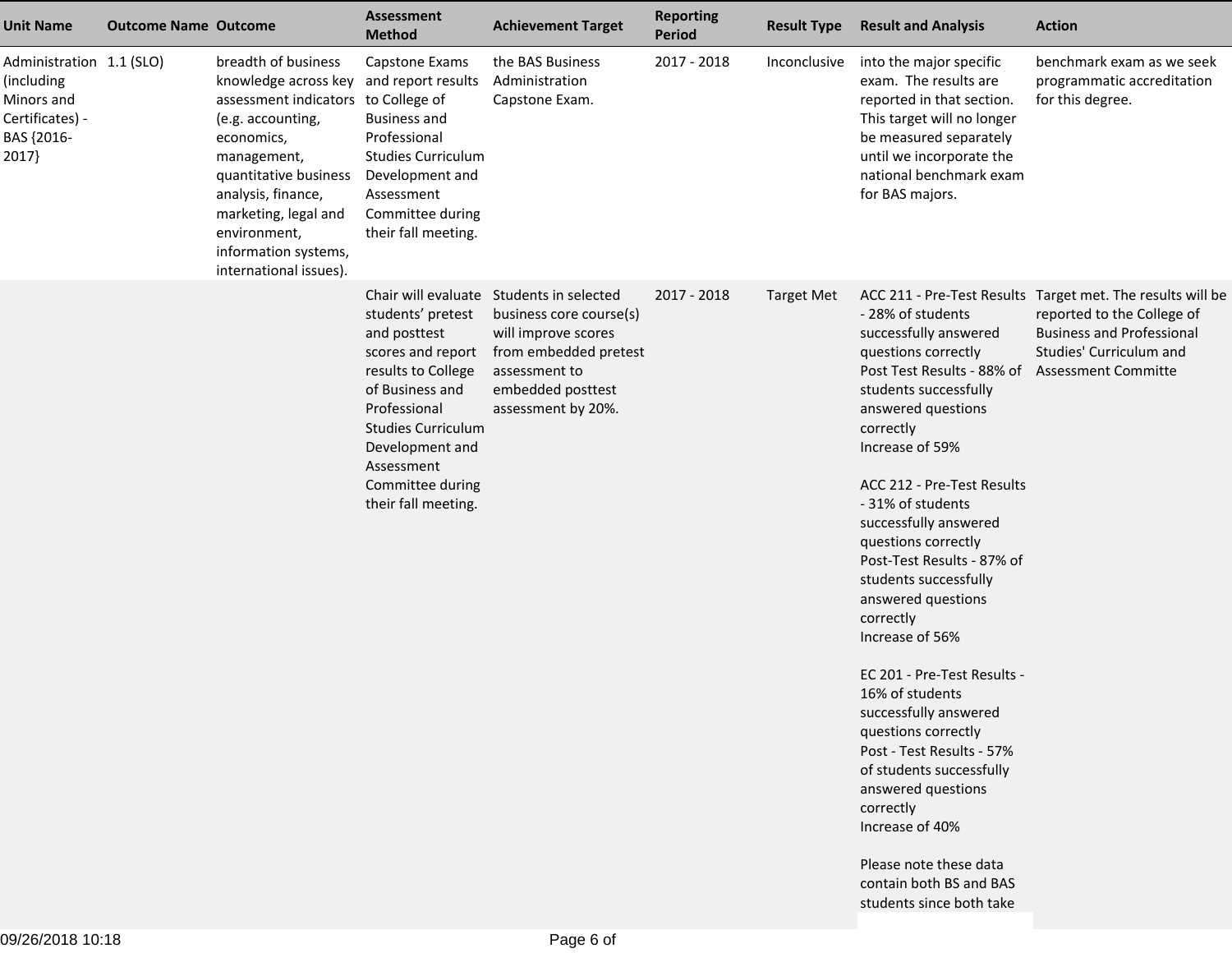| <b>Unit Name</b> | <b>Outcome Name Outcome</b> |                                                                                                                     | <b>Assessment</b><br><b>Method</b>                                                                                                                                                                                                              | <b>Achievement Target</b>                                                                                                                                             | <b>Reporting</b><br>Period | <b>Result Type</b> | <b>Result and Analysis</b>                                                                                                                                                                                                                                                                                                                                                                              | <b>Action</b>                                                                                                                                                                   |
|------------------|-----------------------------|---------------------------------------------------------------------------------------------------------------------|-------------------------------------------------------------------------------------------------------------------------------------------------------------------------------------------------------------------------------------------------|-----------------------------------------------------------------------------------------------------------------------------------------------------------------------|----------------------------|--------------------|---------------------------------------------------------------------------------------------------------------------------------------------------------------------------------------------------------------------------------------------------------------------------------------------------------------------------------------------------------------------------------------------------------|---------------------------------------------------------------------------------------------------------------------------------------------------------------------------------|
|                  |                             |                                                                                                                     | Chair will evaluate<br>students' pretest<br>and posttest<br>scores and report<br>results to College<br>of Business and<br>Professional<br><b>Studies Curriculum</b><br>Development and<br>Assessment<br>Committee during<br>their fall meeting. | Students in selected<br>business core course(s)<br>will improve scores<br>from embedded pretest<br>assessment to<br>embedded posttest<br>assessment by 20%.           | 2017 - 2018                | <b>Target Met</b>  | these courses.                                                                                                                                                                                                                                                                                                                                                                                          | Target met. The results will be<br>reported to the College of<br><b>Business and Professional</b><br>Studies' Curriculum and<br><b>Assessment Committe</b>                      |
|                  | 1.2 (PO 4.d.)               | Students will be able<br>to pursue<br>opportunities in<br>graduate education<br>and/or employment<br>opportunities. | Chair will evaluate 75% of students<br>and report the<br><b>Graduation Exit</b><br>Survey results to<br>and Professional<br>Studies Curriculum employment.<br>Development and<br>Assessment<br>Committee during<br>their fall meeting.          | participating in the<br><b>Graduation Exit Survey</b><br>will state that their<br>College of Business education adequately<br>prepared them for                       | 2017 - 2018                | <b>Target Met</b>  | 86% of participants in the<br><b>Graduation Exit Survey</b><br>indicated that their<br>education adequately<br>prepared them for<br>employment. It should be<br>noted that 8 % neither<br>agreed nor disagreed and<br>only 1 respondent either<br>disagreed or strongly<br>disagreed and 2 chose not<br>to answer.<br>Please note that BAS and<br>BS students are evaluated<br>together on this survey. | Target met. The results will be<br>reported to the College of<br><b>Business and Professional</b><br>Studies' Curriculum and<br>Assessment Committee.                           |
|                  |                             |                                                                                                                     | Chair will evaluate 75% of students<br>and report the<br><b>Graduation Exit</b><br>Survey results to<br>Studies Curriculum immediately upon<br>Development and graduation.<br>Assessment<br>Committee during<br>their fall meeting.             | participating in the<br><b>Graduation Exit Survey</b><br>will state they have<br>College of Business already secured plans<br>and Professional for gainful employment | 2017 - 2018                | <b>Target Met</b>  | 71 % of student surveyed<br>on the Graduation Exit<br>Survey indicated that they<br>were employed full time<br>while 18 % indicated part- Assessment Committee.<br>time employment. Only<br>8% indicated that they<br>were not employed but<br>looking                                                                                                                                                  | Target met. The results will be<br>reported to the College of<br><b>Business and Professional</b><br>Studies' Curriculum and                                                    |
|                  | $2.1$ (SLO)                 | Students will be able<br>to craft written<br>reports specific to<br>their discipline.                               | Chair will evaluate<br>students' writing<br>assignments using<br>the Business<br>report results to                                                                                                                                              | 60% of students will<br>earn a "satisfactory"<br>rating or above on a<br>writing assignment<br>Writing Rubric and completed during a<br>junior-level course on        | 2017 - 2018                | <b>Target Met</b>  | 100% of students scored<br>at or above a satisfactory<br>rating on a writing<br>assignment completed<br>during a junior-level<br>course on the Business                                                                                                                                                                                                                                                 | The results will be shared<br>with the Curriculum<br>Development and Assessment<br>Committee during its fall<br>meeting. Since the target was<br>met, no curricular changes are |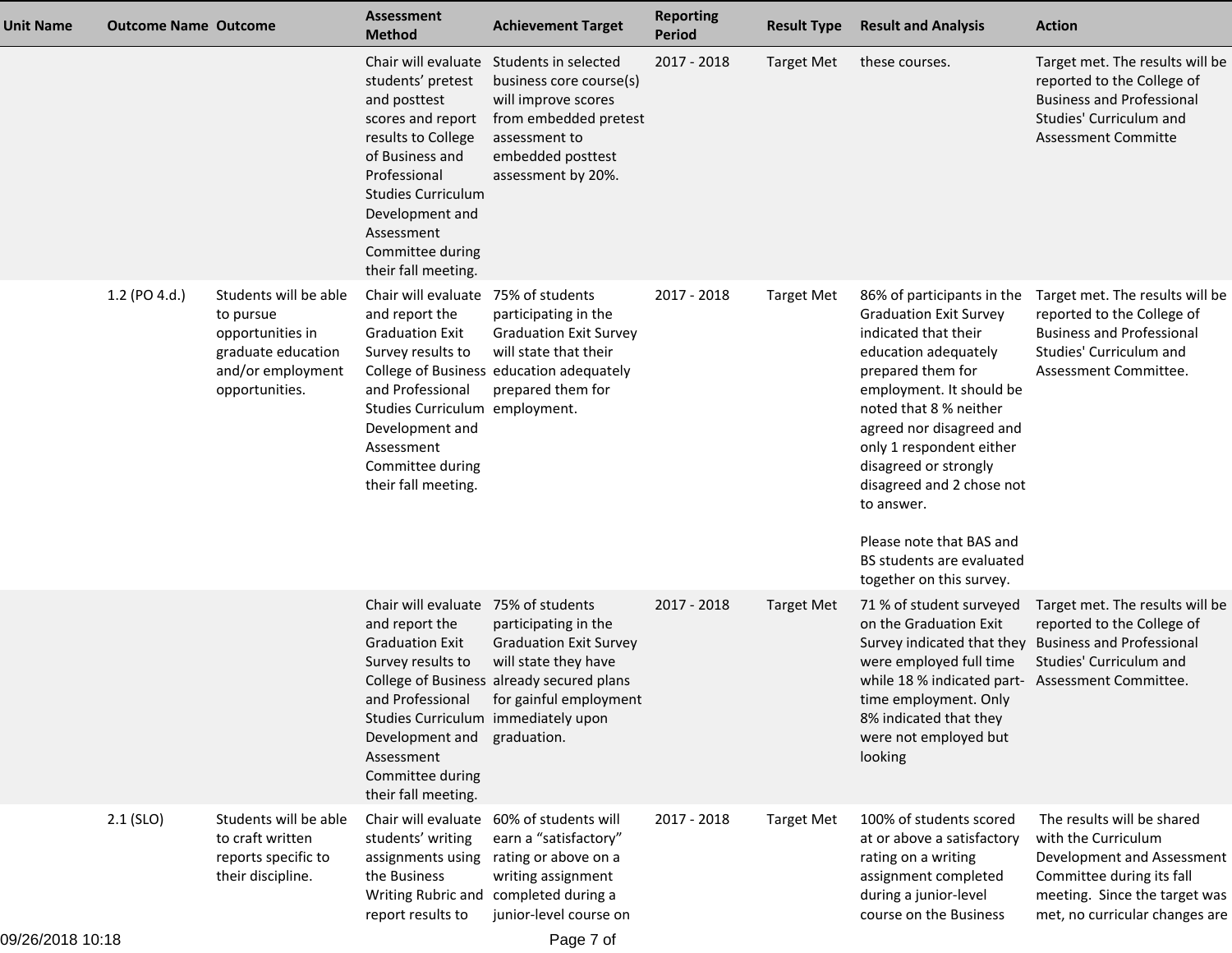| <b>Unit Name</b> | <b>Outcome Name Outcome</b> |                                                                                                                                 | Assessment<br><b>Method</b>                                                                                                                                                                                                               | <b>Achievement Target</b>                                                                                                                                                                                                                 | <b>Reporting</b><br><b>Period</b> | <b>Result Type</b>       | <b>Result and Analysis</b>                                                                                                                                                                                                                                                                                                                                                                                                                                                                                                                                                                  | <b>Action</b>                                                                                                                                                                                                                                                                                                                             |
|------------------|-----------------------------|---------------------------------------------------------------------------------------------------------------------------------|-------------------------------------------------------------------------------------------------------------------------------------------------------------------------------------------------------------------------------------------|-------------------------------------------------------------------------------------------------------------------------------------------------------------------------------------------------------------------------------------------|-----------------------------------|--------------------------|---------------------------------------------------------------------------------------------------------------------------------------------------------------------------------------------------------------------------------------------------------------------------------------------------------------------------------------------------------------------------------------------------------------------------------------------------------------------------------------------------------------------------------------------------------------------------------------------|-------------------------------------------------------------------------------------------------------------------------------------------------------------------------------------------------------------------------------------------------------------------------------------------------------------------------------------------|
|                  | $2.1$ (SLO)                 | Students will be able<br>to craft written<br>reports specific to<br>their discipline.                                           | and Professional<br><b>Studies Curriculum</b><br>Development and<br>Assessment<br>Committee during<br>their fall meeting.                                                                                                                 | College of Business the Business Writing<br>Rubric.                                                                                                                                                                                       | 2017 - 2018                       | <b>Target Met</b>        | Writing Rubric.                                                                                                                                                                                                                                                                                                                                                                                                                                                                                                                                                                             | warranted at this time.                                                                                                                                                                                                                                                                                                                   |
|                  |                             |                                                                                                                                 | students' writing<br>assignments using<br>the Business<br>report results to<br>and Professional<br><b>Studies Curriculum</b><br>Development and<br>Assessment<br>Committee during<br>their fall meeting.                                  | Chair will evaluate 75% of students will<br>earn a "satisfactory"<br>rating or above on a<br>writing assignment<br>Writing Rubric and completed during a<br>senior-level course on<br>College of Business the Business Writing<br>Rubric. | $2017 - 2018$                     | <b>Target Met</b>        | 90% of students scored at<br>or above a satisfactory<br>rating on a writing<br>assignment completed<br>during a junior-level<br>course on the Business<br>Writing Rubric.<br>Please note that the BAS<br>and BS students are<br>assessed together.                                                                                                                                                                                                                                                                                                                                          | The results will be shared<br>with the Curriculum<br>Development and Assessment<br>Committee during its fall<br>meeting. Since the target was<br>met, no curricular changes are<br>warranted at this time.                                                                                                                                |
|                  | 3.1 (SLO)                   | Students will be able<br>to apply and<br>demonstrate<br>knowledge of key<br>principles of their<br>concentration/minor<br>area. | Chair will evaluate<br>students'<br>Capstone Exams<br>and report results<br>to College of<br><b>Business and</b><br>Professional<br><b>Studies Curriculum</b><br>Development and<br>Assessment<br>Committee during<br>their fall meeting. | 75% of students will<br>successfully pass<br>concentration/minor<br>specific questions on<br>the senior capstone<br>exam with a 70 or<br>above.                                                                                           | 2017 - 2018                       | <b>Target Not</b><br>Met | General Business 67 % of<br>the students tested<br>passed the major specific<br>questions of the capstone<br>exam with a 70 or above.<br>Management 78% of the<br>students tested passed<br>the major specific<br>questions of the capstone results will continue to be<br>exam with a 70 or above.<br>MIS 82 % of the students<br>tested passed the major<br>specific questions of the<br>capstone exam with a 70<br>or above.<br>Marketing 86% of the<br>students tested passed<br>the major specific<br>questions of the capstone<br>exam with a 70 or above.<br>70% of all students met | Since this target was met for<br>all but the General Business<br>concentration area, the data<br>is inconclusive. The results of<br>the exam will be shared with<br>the College of Business and<br><b>Professional Studies</b><br>Curriculum Development and<br>Assessment Committee and<br>monitored to see if these<br>trends continue. |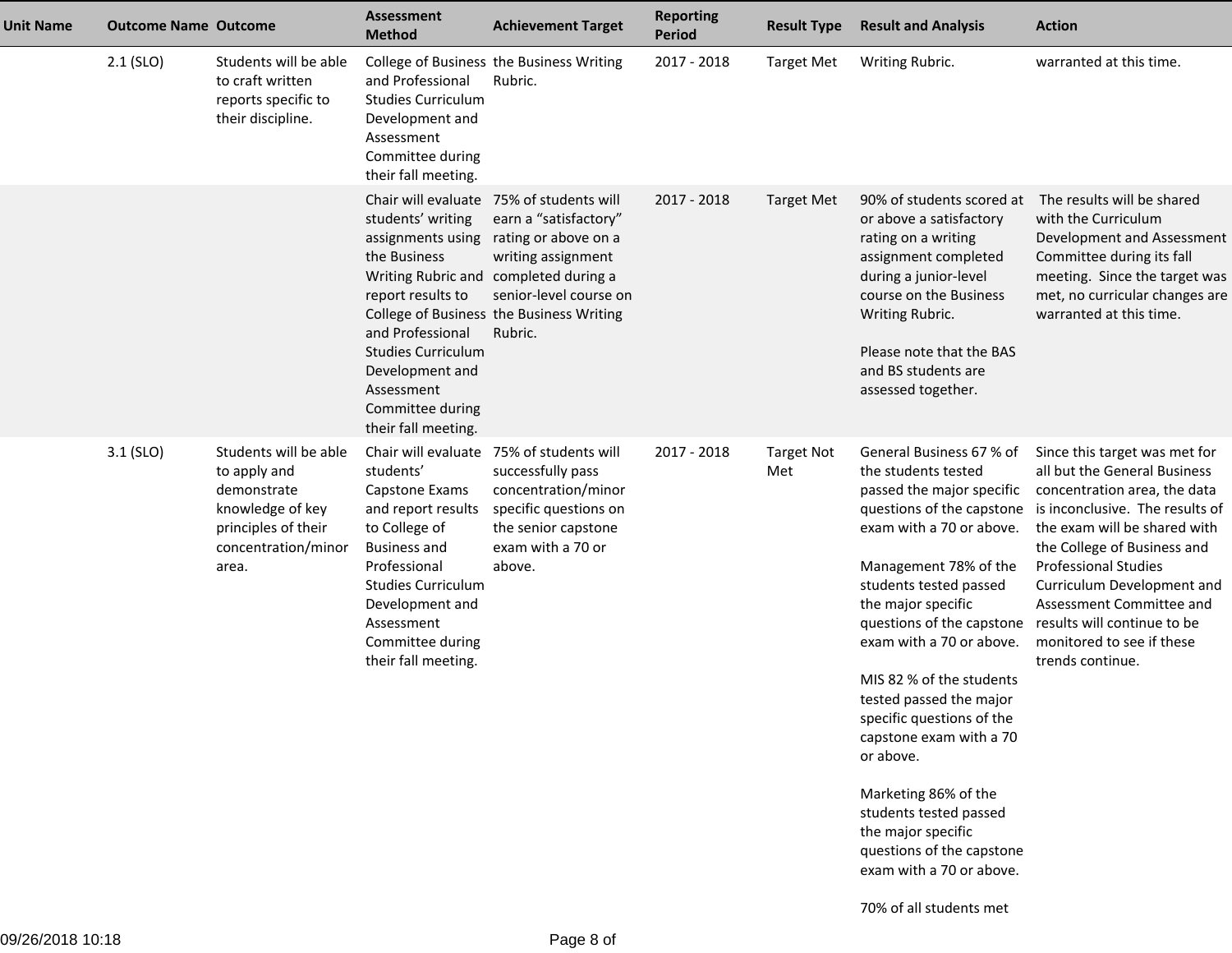| <b>Unit Name</b> | <b>Outcome Name Outcome</b> |                                                                                                                                 | <b>Assessment</b><br><b>Method</b>                                                                                                                                                                                                                                                                | <b>Achievement Target</b>                                                                                                                                                         | <b>Reporting</b><br><b>Period</b> | <b>Result Type</b>       | <b>Result and Analysis</b>                                                                                                                                                                                                                         | <b>Action</b>                                                                                                                                                                                                                                                                                                                                                            |
|------------------|-----------------------------|---------------------------------------------------------------------------------------------------------------------------------|---------------------------------------------------------------------------------------------------------------------------------------------------------------------------------------------------------------------------------------------------------------------------------------------------|-----------------------------------------------------------------------------------------------------------------------------------------------------------------------------------|-----------------------------------|--------------------------|----------------------------------------------------------------------------------------------------------------------------------------------------------------------------------------------------------------------------------------------------|--------------------------------------------------------------------------------------------------------------------------------------------------------------------------------------------------------------------------------------------------------------------------------------------------------------------------------------------------------------------------|
|                  | $3.1$ (SLO)                 | Students will be able<br>to apply and<br>demonstrate<br>knowledge of key<br>principles of their<br>concentration/minor<br>area. | Chair will evaluate<br>students'<br>Capstone Exams<br>and report results<br>to College of<br><b>Business and</b><br>Professional<br><b>Studies Curriculum</b><br>Development and<br>Assessment<br>Committee during<br>their fall meeting.                                                         | 75% of students will<br>successfully pass<br>concentration/minor<br>specific questions on<br>the senior capstone<br>exam with a 70 or<br>above.                                   | 2017 - 2018                       | <b>Target Not</b><br>Met | target.<br>Please note these data<br>contain both BS and BAS<br>students since both are<br>administered the exam.                                                                                                                                  | Since this target was met for<br>all but the General Business<br>concentration area, the data<br>is inconclusive. The results of<br>the exam will be shared with<br>the College of Business and<br><b>Professional Studies</b><br>Curriculum Development and<br>Assessment Committee and<br>results will continue to be<br>monitored to see if these<br>trends continue. |
|                  | 4.1 (GEO 1.c.)              | Students will be able<br>to give an oral<br>presentation of<br>relevant discipline-<br>specific targets.                        | Chair will evaluate<br>students'<br>presentations<br>using the AAC&U<br>Oral<br>Communication<br>Value Rubric and<br>report results to<br><b>College of Business</b><br>and Professional<br><b>Studies Curriculum</b><br>Development and<br>Assessment<br>Committee during<br>their fall meeting. | 60% of students will<br>earn a "3" or above<br>rating utilizing the<br>AAC&U Oral<br><b>Communication Value</b><br>Rubric on a<br>presentation completed<br>during their program. | 2017 - 2018                       | <b>Target Met</b>        | 67% of students earned a<br>"3" or above rating<br>utilizing the AAC&U Oral<br><b>Communication Value</b><br>Rubric on a presentation<br>completed during their<br>program.<br>Please note that this data<br>contains both BS and BAS<br>students. | Target Met. The data will be<br>shared with the College of<br><b>Business and Professional</b><br><b>Studies Curriculum</b><br>Development and Assessment<br>Committee                                                                                                                                                                                                   |
|                  |                             |                                                                                                                                 | Chair will evaluate<br>students'<br>presentations<br>using the AAC&U<br>Oral<br>Communication<br>Value Rubric and<br>report results to<br><b>College of Business</b><br>and Professional<br><b>Studies Curriculum</b><br>Development and<br>Assessment<br>Committee during<br>their fall meeting. | Students will average a<br>"3" or above rating<br>utilizing the AAC&U Oral<br><b>Communication Value</b><br>Rubric on a<br>presentation completed<br>during their program.        | 2017 - 2018                       | <b>Target Met</b>        | The average rating<br>utilizing the AAC&U Oral<br><b>Communication Value</b><br>Rubric on a presentation<br>completed during their<br>program for student<br>assessed AY 2016-2017<br>was 3.31.                                                    | Target Met. The data will be<br>shared with the College of<br><b>Business and Professional</b><br><b>Studies Curriculum</b><br>Development and Assessment<br>Committee.                                                                                                                                                                                                  |
|                  | 5.1 (SAO)                   | Students will be able<br>to demonstrate the<br>role of ethics and                                                               | Chair will evaluate<br>students' Ethics<br>Exams and report                                                                                                                                                                                                                                       | 80% of students will<br>pass an ethics exam<br>administered in the                                                                                                                | 2017 - 2018                       | <b>Target Not</b><br>Met | 33% of General Business<br>students passed the Ethics not met, the College of<br>Exam with a 70 or above.                                                                                                                                          | Since this target is repeatedly<br><b>Business and Professional</b>                                                                                                                                                                                                                                                                                                      |
| 09/26/2018 10:18 |                             |                                                                                                                                 |                                                                                                                                                                                                                                                                                                   | Page 9 of                                                                                                                                                                         |                                   |                          |                                                                                                                                                                                                                                                    |                                                                                                                                                                                                                                                                                                                                                                          |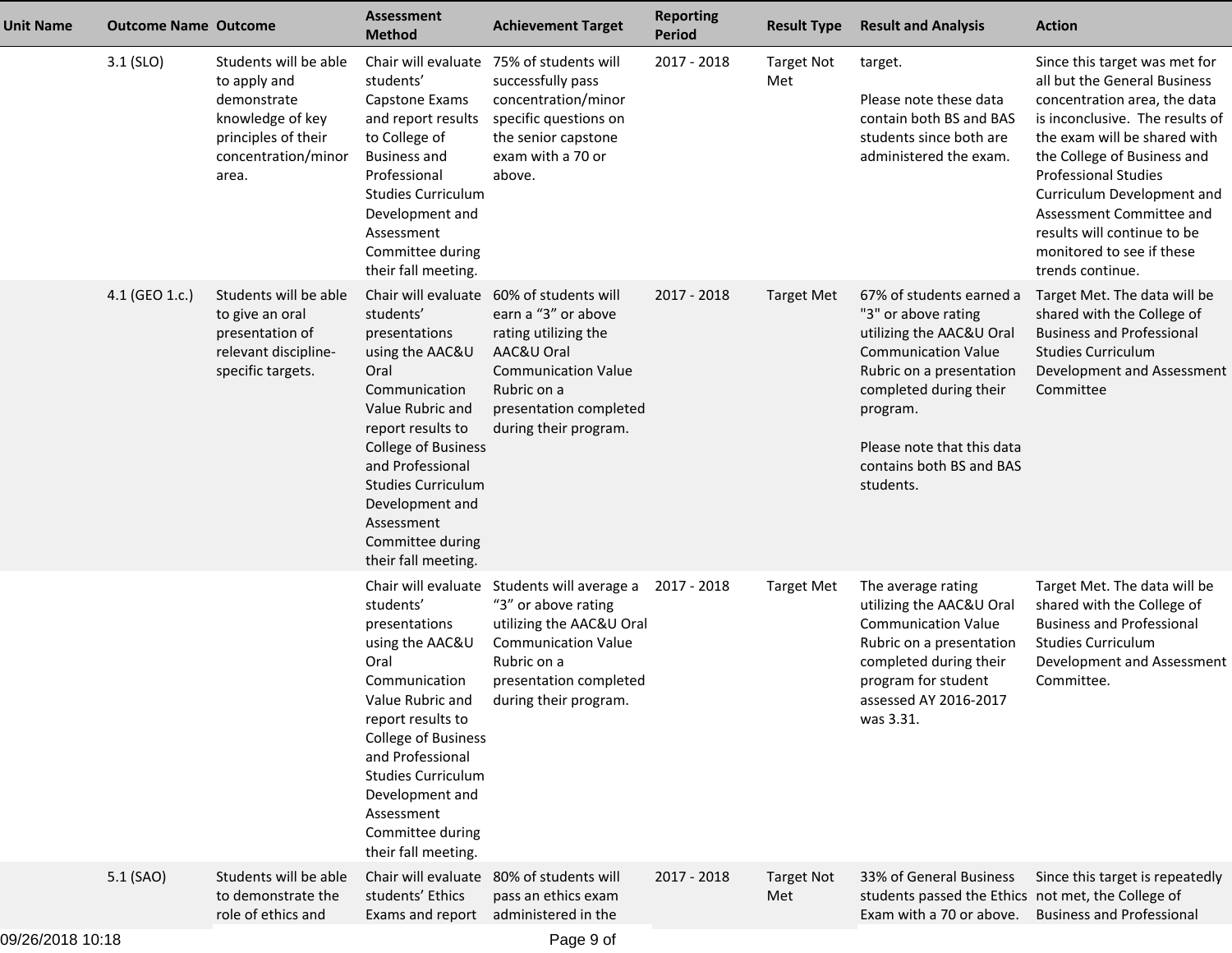| 5.1 (SAO)   | understand the                                                                                                                                                                                                                                              |                                                                                                                                                                                      |                                                                                                               |                                                                                                      |                          |                                                                                                                                                                                                                                                                                                                                                                                                                                                                                                                                                                                                                              |                                                                                                                                                                                                                                                                                                                                                                                                                                                                                                                                                                                  |
|-------------|-------------------------------------------------------------------------------------------------------------------------------------------------------------------------------------------------------------------------------------------------------------|--------------------------------------------------------------------------------------------------------------------------------------------------------------------------------------|---------------------------------------------------------------------------------------------------------------|------------------------------------------------------------------------------------------------------|--------------------------|------------------------------------------------------------------------------------------------------------------------------------------------------------------------------------------------------------------------------------------------------------------------------------------------------------------------------------------------------------------------------------------------------------------------------------------------------------------------------------------------------------------------------------------------------------------------------------------------------------------------------|----------------------------------------------------------------------------------------------------------------------------------------------------------------------------------------------------------------------------------------------------------------------------------------------------------------------------------------------------------------------------------------------------------------------------------------------------------------------------------------------------------------------------------------------------------------------------------|
|             | implications of their<br>actions on<br>themselves, their<br>colleagues, their<br>profession, the<br>business community<br>and society as a<br>whole.                                                                                                        | results to College<br>of Business and<br>Professional<br><b>Studies Curriculum</b><br>Development and<br>Assessment<br>Committee during<br>their fall meeting.                       | capstone course with a<br>70 or above.                                                                        | 2017 - 2018                                                                                          | <b>Target Not</b><br>Met | 50% of MIS students<br>passed the Ethics Exam<br>with a 70 or above.<br>67% of Management<br>Exam with a 70 or above.<br>100% of Marketing<br>Exam with a 70 or above<br>Please note that this data<br>contains both BAS and BS<br>students.                                                                                                                                                                                                                                                                                                                                                                                 | <b>Studies internal Curriculum</b><br>Development and Assessment<br>Committee made the<br>recommendation to include a<br>course for all majors called<br><b>Fundamentals of Success in</b><br>students passed the Ethics Business. This course will be<br>implemented for the first time<br>Fall of 2018. During that<br>course, ethical behavior will<br>students passed the Ethics be addressed. Also, a small<br>working group will be formed<br>during AY 2018-2019 to<br>evaluate current course<br>offerings to determine where<br>ethics is built into the<br>curriculum. |
| $1.1$ (SLO) | Students will be able<br>to demonstrate a<br>breadth of business<br>(e.g. accounting,<br>economics,<br>management,<br>quantitative business<br>analysis, finance,<br>marketing, legal and<br>environment,<br>information systems,<br>international issues). | Chair will evaluate<br>students' 9<br>assessment<br>to College of<br><b>Business and</b><br>Professional<br>Development and<br>Assessment<br>Committee during<br>their fall meeting. | business students taking<br>the Peregrine<br>above the national<br>mean on each of the<br>nine key assessment | 2017 - 2018                                                                                          | <b>Target Not</b><br>Met | National Means for the 9<br>Key Assessment<br>Indicators:<br>1) Accounting - National<br>Mean: 53.8<br>2) Business Finance -<br>National Mean: 47<br>3) Economics - National<br>Mean: 50<br>4) Global Dimensions of<br><b>Business - National Mean:</b><br>47.4<br>5) Information<br>Management Systems -<br>National Mean: 58.5<br>6) Legal Environment of<br>Business - National Mean: making a determination<br>55.1<br>7) Management - National<br>Mean: 57<br>8) Marketing - National<br>Mean: 49.1<br>9) Quantitative Research<br>Techniques and Statistics -<br>National Mean: 49.4<br><b>General Business majors</b> | The results of the national<br>benchmarking exam will be<br>shared with the College of<br><b>Business and Professional</b><br><b>Studies Curriculum</b><br>Development and Assessment<br>Committee. Since the<br>students did not score at or<br>above the nation mean on the<br>national benchmarking exam<br>for all of the 9 key indicators,<br>the results will be discussed to<br>see if the group believes that<br>curricular adjustments are<br>necessary or if we wish to<br>collect more data before                                                                    |
|             |                                                                                                                                                                                                                                                             |                                                                                                                                                                                      | knowledge across key indicators' means<br>assessment indicators and report results                            | The mean for all<br>assessment instrument<br>will be a score at or<br>Studies Curriculum indicators. |                          |                                                                                                                                                                                                                                                                                                                                                                                                                                                                                                                                                                                                                              | did not score at or above                                                                                                                                                                                                                                                                                                                                                                                                                                                                                                                                                        |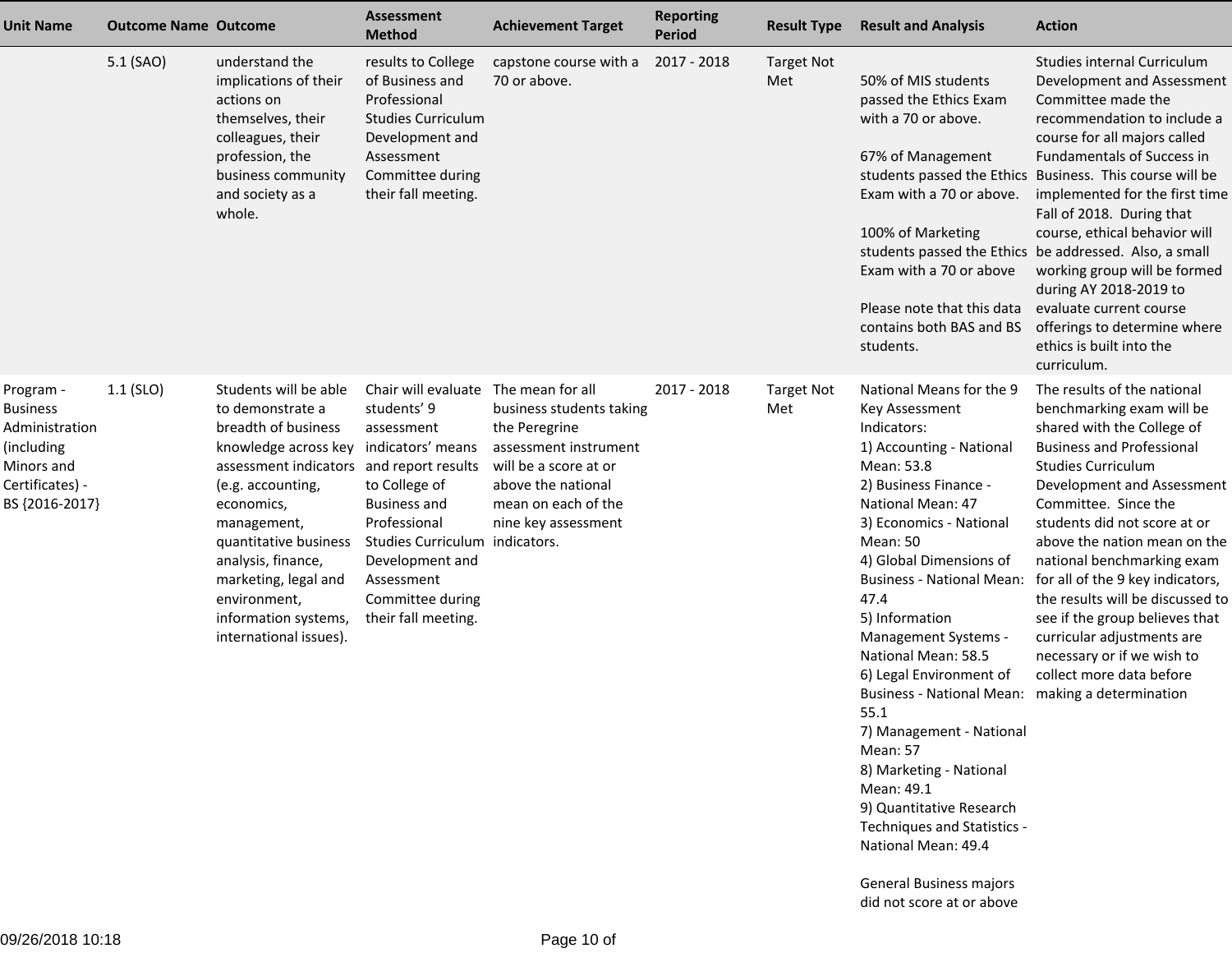| Chair will evaluate<br>$1.1$ (SLO)<br>Students will be able<br>The mean for all<br>2017 - 2018<br>the national mean on 5 of The results of the national<br><b>Target Not</b><br>Program -<br>students' 9<br>to demonstrate a<br>business students taking<br>the 9 key indicators:<br><b>Business</b><br>Met<br>breadth of business<br>1) Accounting - Mean for<br>Administration<br>the Peregrine<br>assessment<br>assessment instrument<br>All Gen. Bus. Students:<br>(including<br>knowledge across key indicators' means<br>will be a score at or<br>42.1<br><b>Studies Curriculum</b><br>Minors and<br>assessment indicators and report results<br>Certificates) -<br>to College of<br>above the national<br>2) Business Finance -<br>(e.g. accounting,<br>BS {2016-2017}<br>mean on each of the<br>Mean for All Gen. Bus.<br>economics,<br><b>Business and</b><br>Professional<br>nine key assessment<br>Students: 43.2<br>management,<br>quantitative business<br>Studies Curriculum indicators.<br>3) Economics - Mean for<br>analysis, finance,<br>Development and<br>All Gen. Bus. Students: 50<br>4) Global Dimensions of<br>marketing, legal and<br>Assessment | <b>Unit Name</b> | <b>Action</b>                                                                                                                                                                                                                                                                                                                                                                                                                                                               |
|---------------------------------------------------------------------------------------------------------------------------------------------------------------------------------------------------------------------------------------------------------------------------------------------------------------------------------------------------------------------------------------------------------------------------------------------------------------------------------------------------------------------------------------------------------------------------------------------------------------------------------------------------------------------------------------------------------------------------------------------------------------------------------------------------------------------------------------------------------------------------------------------------------------------------------------------------------------------------------------------------------------------------------------------------------------------------------------------------------------------------------------------------------------------------|------------------|-----------------------------------------------------------------------------------------------------------------------------------------------------------------------------------------------------------------------------------------------------------------------------------------------------------------------------------------------------------------------------------------------------------------------------------------------------------------------------|
| Committee during<br>Business - Mean for All<br>environment,<br>Gen. Bus. Students: 50<br>information systems,<br>their fall meeting.<br>5) Information<br>international issues).<br>Management Systems -<br>Mean for All Gen. Bus.<br>Students: 53.7<br>6) Legal Environment of<br><b>Business - Mean for All</b><br>Gen. Bus. Students: 52.1<br>7) Management - Mean<br>for All Gen. Bus. Students:<br>52.6<br>8) Marketing - Mean for<br>All Gen. Bus. Students: 60<br>9) Quantitative Research<br>Techniques and Statistics -<br>Mean for All Gen. Bus.<br>Students: 56.8<br>Health Care Management<br>majors did not score at or<br>above the national mean<br>on 5 of the 9 key<br>indicators.<br>1) Accounting - Mean for<br>All HCM Students: 44.3<br>2) Business Finance -<br>Mean for All HCM<br>Students: 28.6<br>3) Economics - Mean for<br>All HCM Students: 48.6<br>4) Global Dimensions of<br>Business - Mean for All<br>HCM Students: 51.4<br>5) Information                                                                                                                                                                                               |                  | benchmarking exam will be<br>shared with the College of<br><b>Business and Professional</b><br>Development and Assessment<br>Committee. Since the<br>students did not score at or<br>above the nation mean on the<br>national benchmarking exam<br>for all of the 9 key indicators,<br>the results will be discussed to<br>see if the group believes that<br>curricular adjustments are<br>necessary or if we wish to<br>collect more data before<br>making a determination |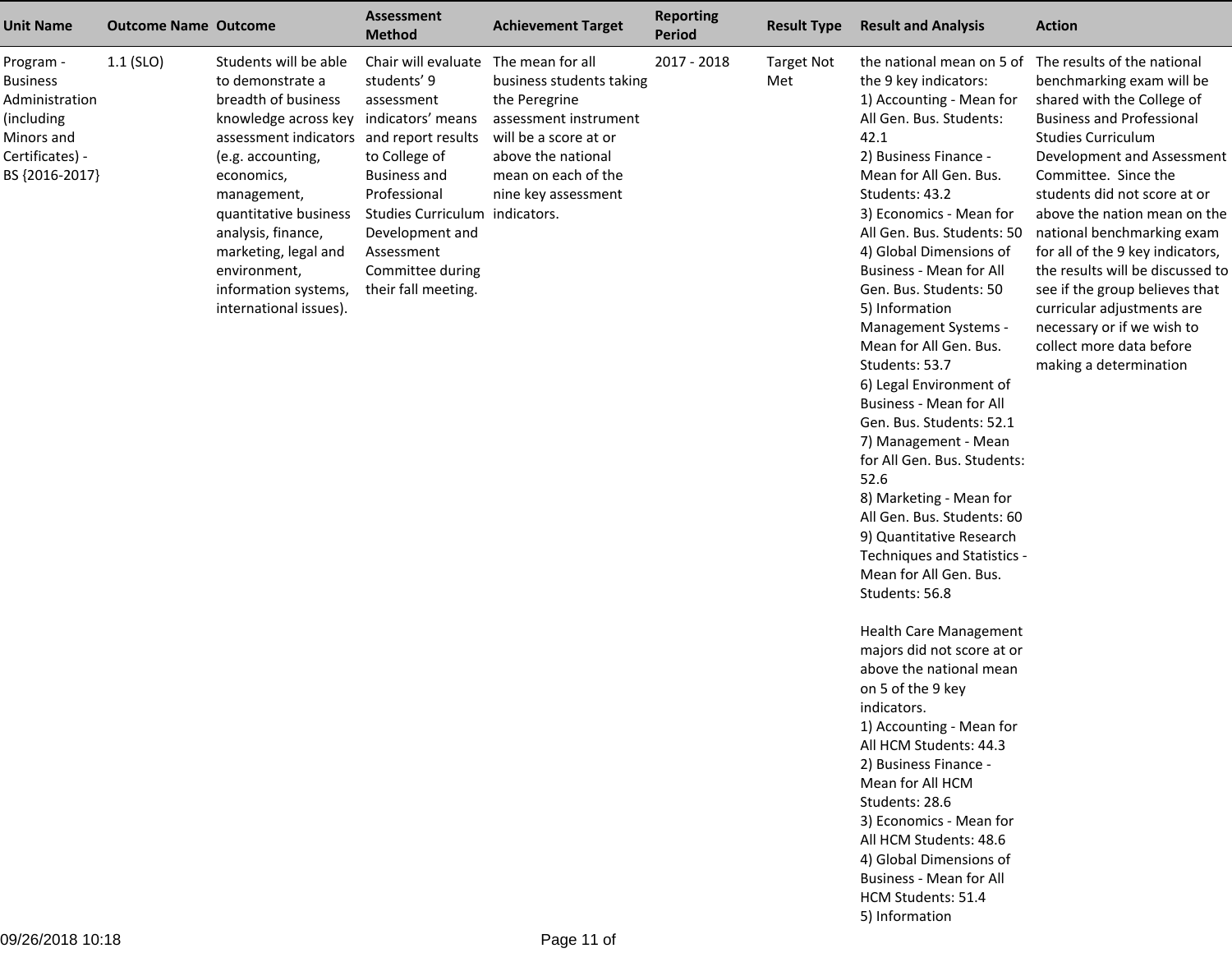| <b>Unit Name</b>                                                                                                | <b>Outcome Name Outcome</b> |                                                                                                                                                                                                                                                                                                                                                   | <b>Assessment</b><br><b>Method</b>                                                                                                                                                                                     | <b>Achievement Target</b>                                                                                                                                                           | <b>Reporting</b><br><b>Period</b> | <b>Result Type</b>       | <b>Result and Analysis</b>                                                                                                                                                                                                                                                                                                                                                                                                                                                                                                                                                                                                                                                                                                                                                                                                                                                                                                                                                                                                                                                                                   | <b>Action</b>                                                                                                                                                                                                                                                                                                                                                                                                                                                                                                                           |
|-----------------------------------------------------------------------------------------------------------------|-----------------------------|---------------------------------------------------------------------------------------------------------------------------------------------------------------------------------------------------------------------------------------------------------------------------------------------------------------------------------------------------|------------------------------------------------------------------------------------------------------------------------------------------------------------------------------------------------------------------------|-------------------------------------------------------------------------------------------------------------------------------------------------------------------------------------|-----------------------------------|--------------------------|--------------------------------------------------------------------------------------------------------------------------------------------------------------------------------------------------------------------------------------------------------------------------------------------------------------------------------------------------------------------------------------------------------------------------------------------------------------------------------------------------------------------------------------------------------------------------------------------------------------------------------------------------------------------------------------------------------------------------------------------------------------------------------------------------------------------------------------------------------------------------------------------------------------------------------------------------------------------------------------------------------------------------------------------------------------------------------------------------------------|-----------------------------------------------------------------------------------------------------------------------------------------------------------------------------------------------------------------------------------------------------------------------------------------------------------------------------------------------------------------------------------------------------------------------------------------------------------------------------------------------------------------------------------------|
| Program -<br><b>Business</b><br>Administration<br>(including<br>Minors and<br>Certificates) -<br>BS {2016-2017} | $1.1$ (SLO)                 | Students will be able<br>to demonstrate a<br>breadth of business<br>knowledge across key indicators' means<br>assessment indicators and report results<br>(e.g. accounting,<br>economics,<br>management,<br>quantitative business<br>analysis, finance,<br>marketing, legal and<br>environment,<br>information systems,<br>international issues). | Chair will evaluate<br>students' 9<br>assessment<br>to College of<br><b>Business and</b><br>Professional<br>Studies Curriculum indicators.<br>Development and<br>Assessment<br>Committee during<br>their fall meeting. | The mean for all<br>business students taking<br>the Peregrine<br>assessment instrument<br>will be a score at or<br>above the national<br>mean on each of the<br>nine key assessment | 2017 - 2018                       | <b>Target Not</b><br>Met | Management Systems -<br>Mean for All HCM<br>Students: 48.6<br>6) Legal Environment of<br>Business - Mean for All<br>HCM Students: 52.9<br>7) Management - Mean<br>for All HCM Students: 64.3<br>8) Marketing - Mean for<br>All HCM Students: 51.4<br>9) Quantitative Research<br>Techniques and Statistics -<br>Mean for All HCM<br>Students: 51.4<br>Human Resources<br>Management majors did<br>not score at or above the<br>national mean on 7 of the<br>9 key indicators.<br>1) Accounting - Mean for<br>All HRM Students: 32.5<br>2) Business Finance -<br>Mean for All HRM<br>Students: 35<br>3) Economics - Mean for<br>All HRM Students: 45<br>4) Global Dimensions of<br>Business - Mean for All<br>HRM Students: 47.5<br>5) Information<br>Management Systems -<br>Mean for All HRM<br>Students: 42.5<br>6) Legal Environment of<br><b>Business - Mean for All</b><br>HRM Students: 47.5<br>7) Management - Mean<br>for All HRM Students: 47.5<br>8) Marketing - Mean for<br>All HRM Students: 47.5<br>9) Quantitative Research<br>Techniques and Statistics -<br>Mean for All HRM<br>Students: 50 | The results of the national<br>benchmarking exam will be<br>shared with the College of<br><b>Business and Professional</b><br><b>Studies Curriculum</b><br>Development and Assessment<br>Committee. Since the<br>students did not score at or<br>above the nation mean on the<br>national benchmarking exam<br>for all of the 9 key indicators,<br>the results will be discussed to<br>see if the group believes that<br>curricular adjustments are<br>necessary or if we wish to<br>collect more data before<br>making a determination |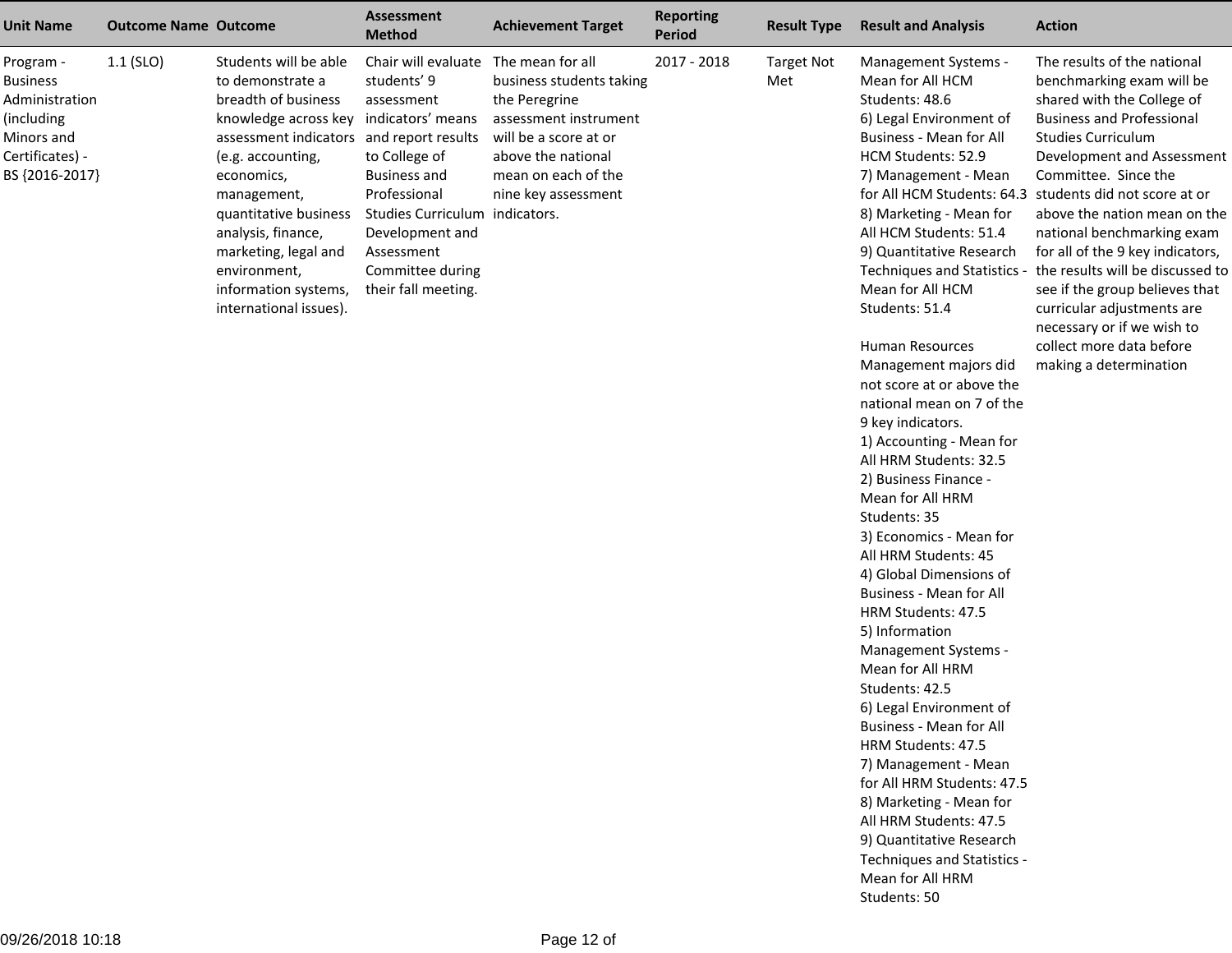| <b>Unit Name</b>                                                                                                | <b>Outcome Name Outcome</b> |                                                                                                                                                                                                                                                                                                                                 | <b>Assessment</b><br><b>Method</b>                                                                                                                                                                                                          | <b>Achievement Target</b>                                                                                                                                                           | <b>Reporting</b><br><b>Period</b> | <b>Result Type</b>       | <b>Result and Analysis</b>                                                                                                                                                                                                                                                                                                                                                                                                                                                                                                                                                                                                                                                                                                                                                                                                                                                                                                                                                                                                                                                                                                       | <b>Action</b>                                                                                                                                                                                                                                                                                                                                                                                                                                                                                                                           |
|-----------------------------------------------------------------------------------------------------------------|-----------------------------|---------------------------------------------------------------------------------------------------------------------------------------------------------------------------------------------------------------------------------------------------------------------------------------------------------------------------------|---------------------------------------------------------------------------------------------------------------------------------------------------------------------------------------------------------------------------------------------|-------------------------------------------------------------------------------------------------------------------------------------------------------------------------------------|-----------------------------------|--------------------------|----------------------------------------------------------------------------------------------------------------------------------------------------------------------------------------------------------------------------------------------------------------------------------------------------------------------------------------------------------------------------------------------------------------------------------------------------------------------------------------------------------------------------------------------------------------------------------------------------------------------------------------------------------------------------------------------------------------------------------------------------------------------------------------------------------------------------------------------------------------------------------------------------------------------------------------------------------------------------------------------------------------------------------------------------------------------------------------------------------------------------------|-----------------------------------------------------------------------------------------------------------------------------------------------------------------------------------------------------------------------------------------------------------------------------------------------------------------------------------------------------------------------------------------------------------------------------------------------------------------------------------------------------------------------------------------|
| Program -<br><b>Business</b><br>Administration<br>(including<br>Minors and<br>Certificates) -<br>BS {2016-2017} | $1.1$ (SLO)                 | Students will be able<br>to demonstrate a<br>breadth of business<br>knowledge across key<br>assessment indicators and report results<br>(e.g. accounting,<br>economics,<br>management,<br>quantitative business<br>analysis, finance,<br>marketing, legal and<br>environment,<br>information systems,<br>international issues). | Chair will evaluate<br>students' 9<br>assessment<br>indicators' means<br>to College of<br><b>Business and</b><br>Professional<br>Studies Curriculum indicators.<br>Development and<br>Assessment<br>Committee during<br>their fall meeting. | The mean for all<br>business students taking<br>the Peregrine<br>assessment instrument<br>will be a score at or<br>above the national<br>mean on each of the<br>nine key assessment | 2017 - 2018                       | <b>Target Not</b><br>Met | Management majors did<br>not score at or above the<br>national mean on 7 of the<br>9 key indicators.<br>1) Accounting - Mean for<br>All MGT Students: 43.3<br>2) Business Finance -<br>Mean for All MGT<br>Students: 36.7<br>3) Economics - Mean for<br>All MGT Students: 36.7<br>4) Global Dimensions of<br>Business - Mean for All<br>MGT Students: 43.3<br>5) Information<br>Management Systems -<br>Mean for All MGT<br>Students: 58.3<br>6) Legal Environment of<br><b>Business - Mean for All</b><br>MGT Students: 48.3<br>7) Management - Mean<br>for All MGT Students: 56.7<br>8) Marketing - Mean for<br>All MGT Students: 58.3<br>9) Quantitative Research<br>Techniques and Statistics -<br>Mean for All MGT<br>Students: 55<br>MIS majors did not score<br>at or above the national<br>mean on 4 of the 9 key<br>indicators.<br>1) Accounting - Mean for<br>All MIS Students: 46<br>2) Business Finance -<br>Mean for All MIS Students:<br>44<br>3) Economics - Mean for<br>All MIS Students: 64<br>4) Global Dimensions of<br>Business - Mean for All<br>MIS Students: 52<br>5) Information<br>Management Systems - | The results of the national<br>benchmarking exam will be<br>shared with the College of<br><b>Business and Professional</b><br><b>Studies Curriculum</b><br>Development and Assessment<br>Committee. Since the<br>students did not score at or<br>above the nation mean on the<br>national benchmarking exam<br>for all of the 9 key indicators,<br>the results will be discussed to<br>see if the group believes that<br>curricular adjustments are<br>necessary or if we wish to<br>collect more data before<br>making a determination |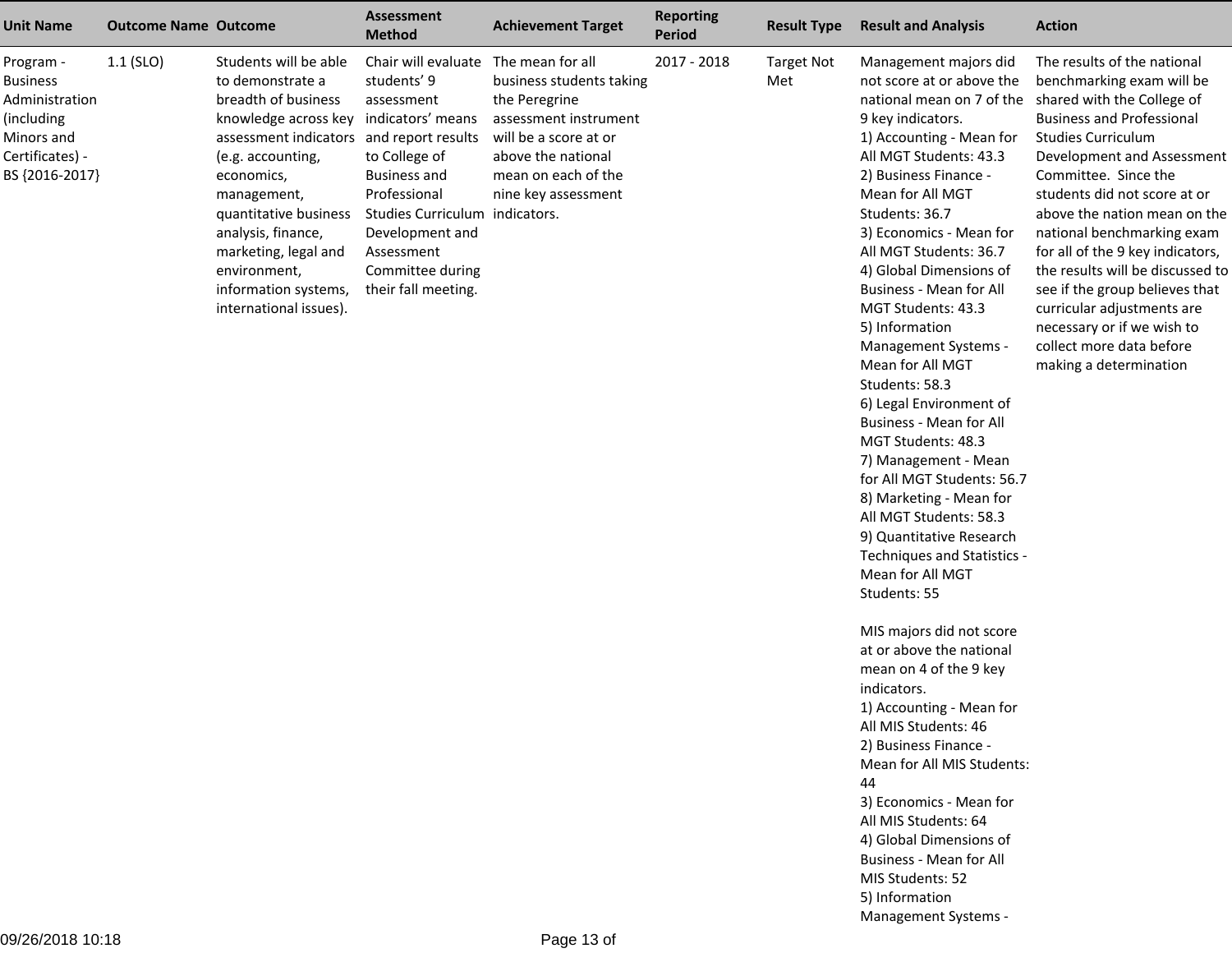| <b>Unit Name</b>                                                                                                | <b>Outcome Name Outcome</b> |                                                                                                                                                                                                                                                                                                                                                   | Assessment<br><b>Method</b>                                                                                                                                                                                                             | <b>Achievement Target</b>                                                                                                                                       | <b>Reporting</b><br><b>Period</b> | <b>Result Type</b>       | <b>Result and Analysis</b>                                                                                                                                                                                                                                                                                                                                                                                                                                                                                                                                                                                                                                                                                                                                                                                                                                                                                                                                                                                         | <b>Action</b>                                                                                                                                                                                                                                                                                                                                                                                                                                                                                                                                                   |
|-----------------------------------------------------------------------------------------------------------------|-----------------------------|---------------------------------------------------------------------------------------------------------------------------------------------------------------------------------------------------------------------------------------------------------------------------------------------------------------------------------------------------|-----------------------------------------------------------------------------------------------------------------------------------------------------------------------------------------------------------------------------------------|-----------------------------------------------------------------------------------------------------------------------------------------------------------------|-----------------------------------|--------------------------|--------------------------------------------------------------------------------------------------------------------------------------------------------------------------------------------------------------------------------------------------------------------------------------------------------------------------------------------------------------------------------------------------------------------------------------------------------------------------------------------------------------------------------------------------------------------------------------------------------------------------------------------------------------------------------------------------------------------------------------------------------------------------------------------------------------------------------------------------------------------------------------------------------------------------------------------------------------------------------------------------------------------|-----------------------------------------------------------------------------------------------------------------------------------------------------------------------------------------------------------------------------------------------------------------------------------------------------------------------------------------------------------------------------------------------------------------------------------------------------------------------------------------------------------------------------------------------------------------|
| Program -<br><b>Business</b><br>Administration<br>(including<br>Minors and<br>Certificates) -<br>BS {2016-2017} | $1.1$ (SLO)                 | Students will be able<br>to demonstrate a<br>breadth of business<br>knowledge across key indicators' means<br>assessment indicators and report results<br>(e.g. accounting,<br>economics,<br>management,<br>quantitative business<br>analysis, finance,<br>marketing, legal and<br>environment,<br>information systems,<br>international issues). | Chair will evaluate The mean for all<br>students' 9<br>assessment<br>to College of<br><b>Business and</b><br>Professional<br>Studies Curriculum indicators.<br>Development and<br>Assessment<br>Committee during<br>their fall meeting. | business students taking<br>the Peregrine<br>assessment instrument<br>will be a score at or<br>above the national<br>mean on each of the<br>nine key assessment | 2017 - 2018                       | <b>Target Not</b><br>Met | Mean for All MIS Students: The results of the national<br>60<br>6) Legal Environment of<br>Business - Mean for All<br>MIS Students: 68<br>7) Management - Mean<br>for All MIS Students: 50<br>8) Marketing - Mean for<br>All MIS Students: 66<br>9) Quantitative Research<br>46<br>MKT majors did not score<br>at or above the national<br>mean on 8 of the 9 key<br>indicators.<br>1) Accounting - Mean for<br>All MKT Students: 45<br>2) Business Finance -<br>Mean for All MKT<br>Students: 40<br>3) Economics - Mean for<br>All MIS Students: 42.5<br>4) Global Dimensions of<br>Business - Mean for All<br>MKT Students: 32.5<br>5) Information<br>Management Systems -<br>Mean for All MKT<br>Students: 45<br>6) Legal Environment of<br><b>Business - Mean for All</b><br><b>MKT Students: 45</b><br>7) Management - Mean<br>for All MKT Students: 47.5<br>8) Marketing - Mean for<br>All MKT Students: 60<br>9) Quantitative Research<br>Techniques and Statistics -<br>Mean for All MKT<br>Students: 42.5 | benchmarking exam will be<br>shared with the College of<br><b>Business and Professional</b><br><b>Studies Curriculum</b><br>Development and Assessment<br>Committee. Since the<br>students did not score at or<br>above the nation mean on the<br>national benchmarking exam<br>Techniques and Statistics - for all of the 9 key indicators,<br>Mean for All MIS Students: the results will be discussed to<br>see if the group believes that<br>curricular adjustments are<br>necessary or if we wish to<br>collect more data before<br>making a determination |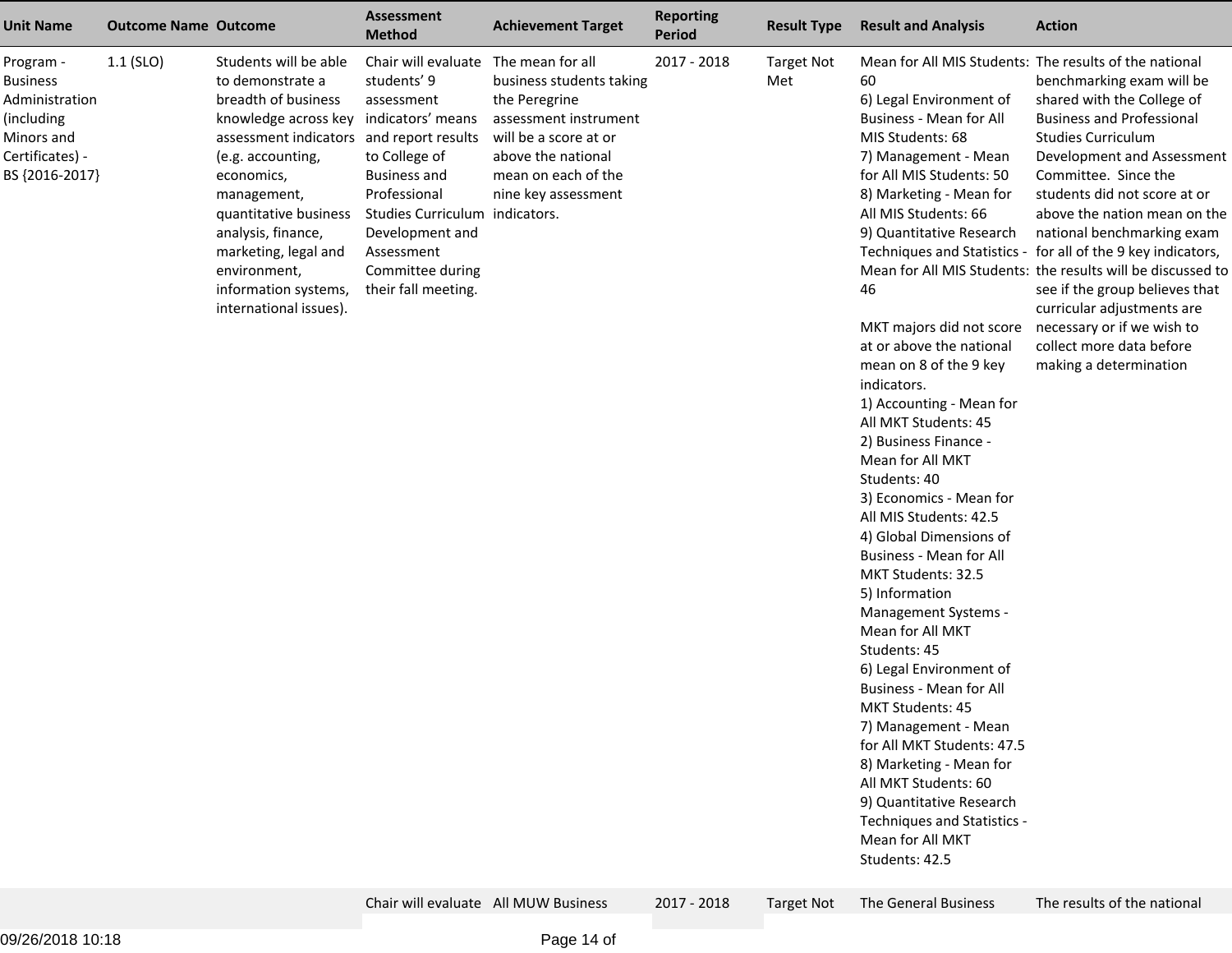| <b>Unit Name</b> | <b>Outcome Name Outcome</b> | <b>Assessment</b><br><b>Method</b>                                                                                                                                                                            | <b>Achievement Target</b>                                                                                                         | <b>Reporting</b><br>Period | <b>Result Type</b> | <b>Result and Analysis</b>                                                                                                                                                                                                                                                                                                                                                                                                                                                                                                                                                                                                                                                                                                                                                                                                                                                                                                                                                                                                                                     | <b>Action</b>                                                                                                                                                                                                                                                                                                                                                                                                                                                                                                         |
|------------------|-----------------------------|---------------------------------------------------------------------------------------------------------------------------------------------------------------------------------------------------------------|-----------------------------------------------------------------------------------------------------------------------------------|----------------------------|--------------------|----------------------------------------------------------------------------------------------------------------------------------------------------------------------------------------------------------------------------------------------------------------------------------------------------------------------------------------------------------------------------------------------------------------------------------------------------------------------------------------------------------------------------------------------------------------------------------------------------------------------------------------------------------------------------------------------------------------------------------------------------------------------------------------------------------------------------------------------------------------------------------------------------------------------------------------------------------------------------------------------------------------------------------------------------------------|-----------------------------------------------------------------------------------------------------------------------------------------------------------------------------------------------------------------------------------------------------------------------------------------------------------------------------------------------------------------------------------------------------------------------------------------------------------------------------------------------------------------------|
|                  |                             | students'<br>Peregrine<br>and report results<br>to College of<br><b>Business and</b><br>Professional<br><b>Studies Curriculum</b><br>Development and<br>Assessment<br>Committee during<br>their fall meeting. | students will score in<br>the National Average<br>Assessment scores Range or better on the<br>Peregrine assessment<br>instrument. | 2017 - 2018                | Met                | overall National Average<br>Range and below the<br><b>ACBSP Region 3 (our</b><br>region) on the Peregrine<br>Assessment Instrument.<br>for results analysis. The<br>52.1 and the national<br>mean was 52.6 and the<br>ACBSP Region 3 mean was curricular adjustments are<br>53.8.<br>The Health Care<br>Management students<br>scored below the overall<br>National Average Range<br>and below the ACBSP<br>Region 3 (our region) on<br>the Peregrine Assessment<br>Instrument. See attached<br>spreadsheet for results<br>analysis. The average<br>overall score was 50.6<br>and the national mean<br>was 52.6 and the ACBSP<br>Region 3 mean was 53.8.<br>The Human Resources<br>Management students<br>scored below the overall<br>National Average Range<br>and below the ACBSP<br>Region 3 (our region) on<br>the Peregrine Assessment<br>Instrument. See attached<br>spreadsheet for results<br>analysis. The average<br>overall score was 44.2 and<br>the national mean was<br>52.6 and the ACBSP<br>Region 3 mean was 53.8.<br>The MIS students scored | students scored below the benchmarking exam will be<br>shared with the College of<br><b>Business and Professional</b><br><b>Studies Curriculum</b><br>Development and Assessment<br>Committee. Since the<br>See attached spreadsheet students did not score at or<br>above the nation mean on the<br>average overall score was national benchmarking exam,<br>the results will be discussed to<br>see if the group believes that<br>necessary or if we wish to<br>collect more data before<br>making a determination. |

below the overall National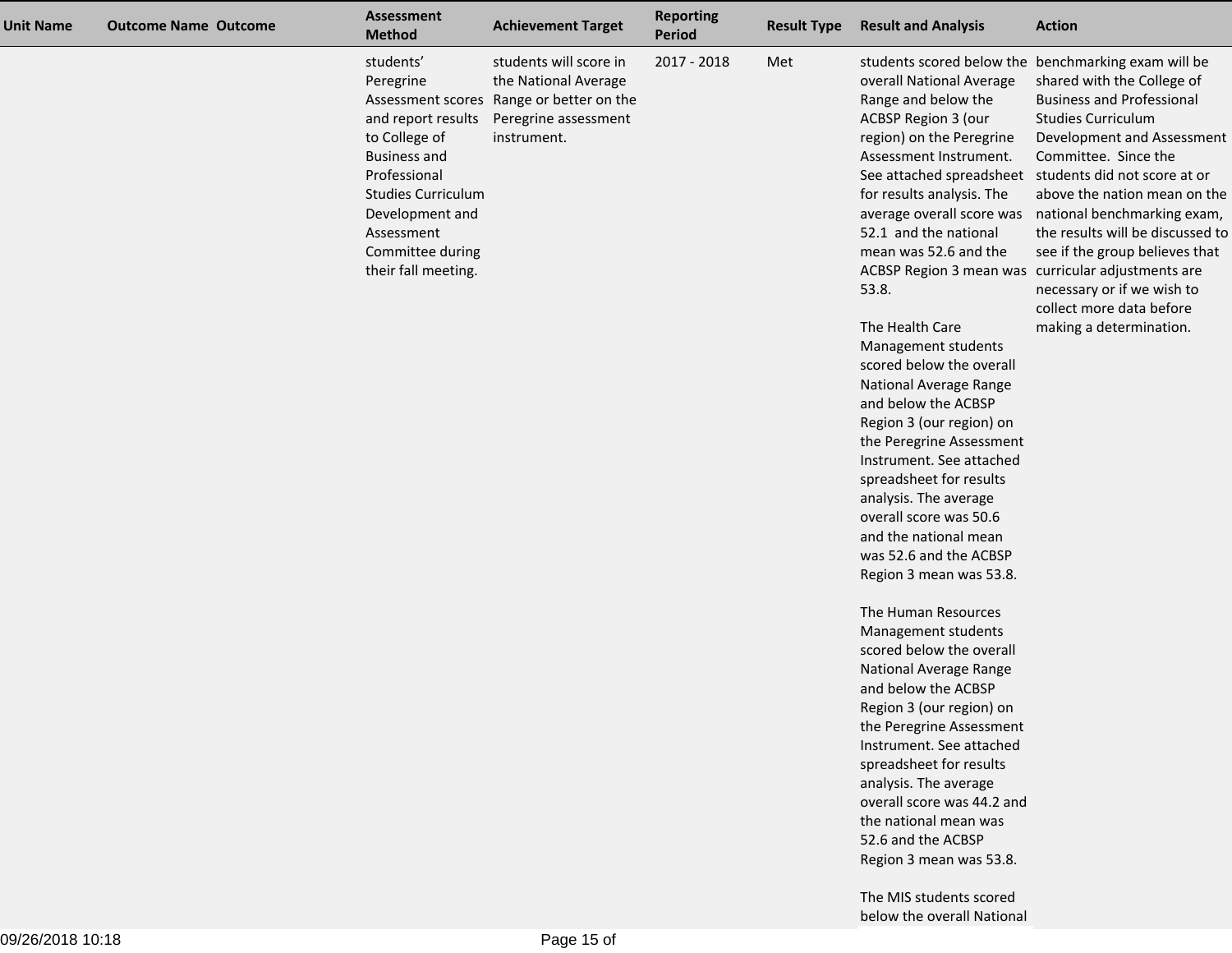| <b>Unit Name</b> | <b>Outcome Name Outcome</b> | <b>Assessment</b><br><b>Method</b>                                                                                                                                                                                                   | <b>Achievement Target</b>                                                                                                                                    | <b>Reporting</b><br><b>Period</b> | <b>Result Type</b>       | <b>Result and Analysis</b>                                                                                                                                                                                                                                                                                                                                                                                                                                                                                                                                                                                                                                                                                                                                                                                                                                                                                                                                                                                                                     | <b>Action</b>                                                                                                                                                                                                                                                                                                                                                                                                                              |
|------------------|-----------------------------|--------------------------------------------------------------------------------------------------------------------------------------------------------------------------------------------------------------------------------------|--------------------------------------------------------------------------------------------------------------------------------------------------------------|-----------------------------------|--------------------------|------------------------------------------------------------------------------------------------------------------------------------------------------------------------------------------------------------------------------------------------------------------------------------------------------------------------------------------------------------------------------------------------------------------------------------------------------------------------------------------------------------------------------------------------------------------------------------------------------------------------------------------------------------------------------------------------------------------------------------------------------------------------------------------------------------------------------------------------------------------------------------------------------------------------------------------------------------------------------------------------------------------------------------------------|--------------------------------------------------------------------------------------------------------------------------------------------------------------------------------------------------------------------------------------------------------------------------------------------------------------------------------------------------------------------------------------------------------------------------------------------|
|                  |                             | Chair will evaluate<br>students'<br>Peregrine<br>and report results<br>to College of<br><b>Business and</b><br>Professional<br><b>Studies Curriculum</b><br>Development and<br>Assessment<br>Committee during<br>their fall meeting. | <b>All MUW Business</b><br>students will score in<br>the National Average<br>Assessment scores Range or better on the<br>Peregrine assessment<br>instrument. | 2017 - 2018                       | <b>Target Not</b><br>Met | Average Range and below<br>the ACBSP Region 3 (our<br>region) on the Peregrine<br>Assessment Instrument.<br>See attached spreadsheet Studies Curriculum<br>for results analysis. The<br>average overall score was Committee. Since the<br>52.5 and the national<br>mean was 52.6 and the<br>53.8.<br>The Management<br>students scored below the necessary or if we wish to<br>overall National Average<br>Range and below the<br>ACBSP Region 3 (our<br>region) on the Peregrine<br>Assessment Instrument.<br>See attached spreadsheet<br>for results analysis. The<br>average overall score was<br>49.4 and the national<br>mean was 52.6 and the<br>ACBSP Region 3 mean was<br>53.8.<br>The Marketing students<br>scored below the overall<br>National Average Range<br>and below the ACBSP<br>Region 3 (our region) on<br>the Peregrine Assessment<br>Instrument. See attached<br>spreadsheet for results<br>analysis. The average<br>overall score was 45.0 and<br>the national mean was<br>52.6 and the ACBSP<br>Region 3 mean was 53.8. | The results of the national<br>benchmarking exam will be<br>shared with the College of<br><b>Business and Professional</b><br>Development and Assessment<br>students did not score at or<br>above the nation mean on the<br>ACBSP Region 3 mean was national benchmarking exam,<br>the results will be discussed to<br>see if the group believes that<br>curricular adjustments are<br>collect more data before<br>making a determination. |
|                  |                             | students' pretest<br>and posttest<br>scores and report<br>results to College                                                                                                                                                         | Chair will evaluate Students in selected<br>business core course(s)<br>will improve scores<br>from embedded pretest<br>assessment to                         | 2017 - 2018                       | <b>Target Met</b>        | - 28% of students<br>successfully answered<br>questions correctly<br>Post Test Results - 88% of Assessment Committee.                                                                                                                                                                                                                                                                                                                                                                                                                                                                                                                                                                                                                                                                                                                                                                                                                                                                                                                          | ACC 211 - Pre-Test Results Target met. The results will be<br>reported to the College of<br><b>Business and Professional</b><br>Studies' Curriculum and                                                                                                                                                                                                                                                                                    |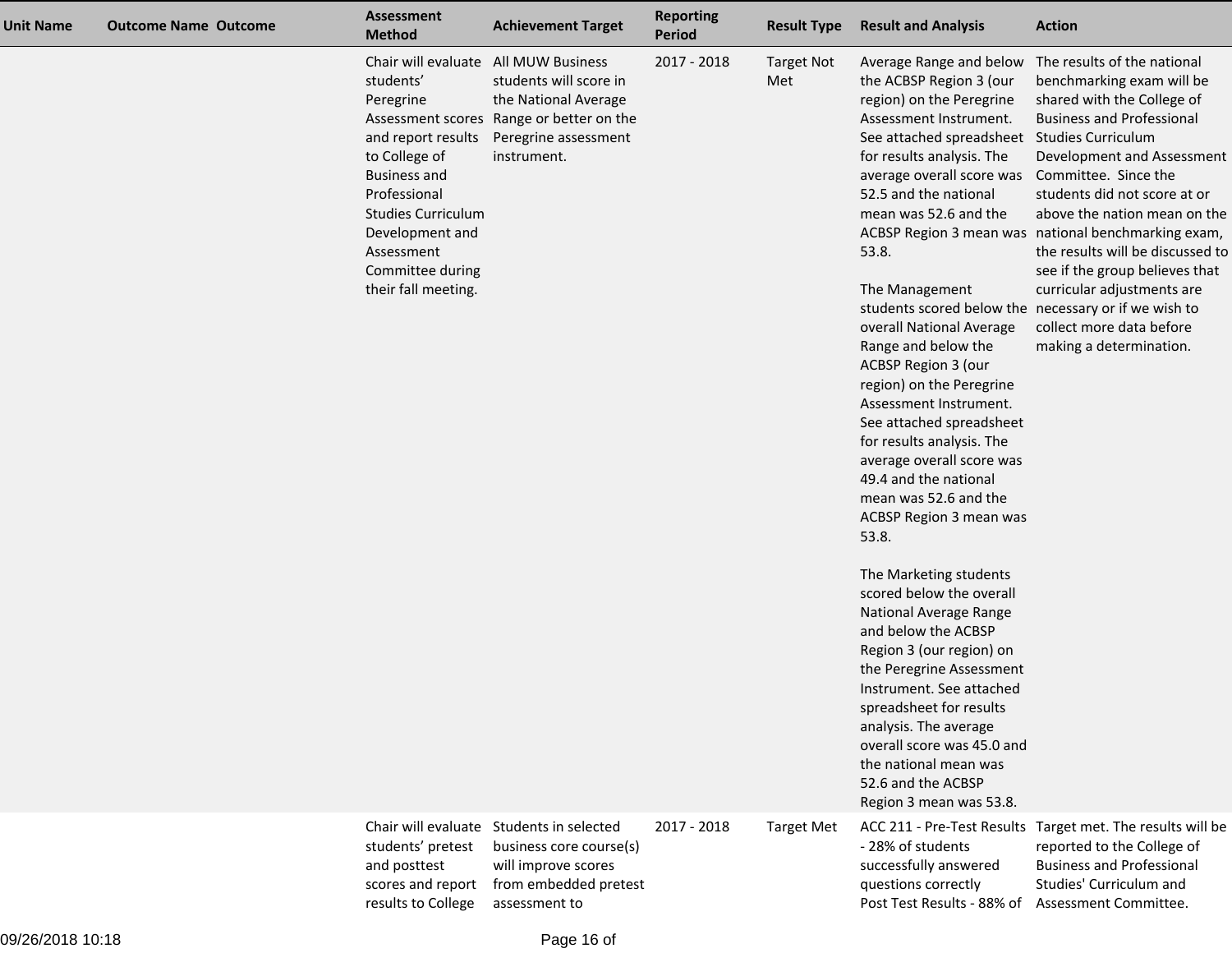| <b>Unit Name</b> | <b>Outcome Name Outcome</b> |                                                                                                                     | <b>Assessment</b><br><b>Method</b>                                                                                                                                                                                                | <b>Achievement Target</b>                                                                                                                    | <b>Reporting</b><br><b>Period</b> | <b>Result Type</b> | <b>Result and Analysis</b>                                                                                                                                                                                                                                                                                                                                                                                                                                                                                  | <b>Action</b>                                                                                                                                                                              |
|------------------|-----------------------------|---------------------------------------------------------------------------------------------------------------------|-----------------------------------------------------------------------------------------------------------------------------------------------------------------------------------------------------------------------------------|----------------------------------------------------------------------------------------------------------------------------------------------|-----------------------------------|--------------------|-------------------------------------------------------------------------------------------------------------------------------------------------------------------------------------------------------------------------------------------------------------------------------------------------------------------------------------------------------------------------------------------------------------------------------------------------------------------------------------------------------------|--------------------------------------------------------------------------------------------------------------------------------------------------------------------------------------------|
|                  |                             |                                                                                                                     | of Business and<br>Professional<br><b>Studies Curriculum</b><br>Development and<br>Assessment<br>Committee during<br>their fall meeting.                                                                                          | embedded posttest<br>assessment by 20%.                                                                                                      | 2017 - 2018                       | <b>Target Met</b>  | students successfully<br>answered questions<br>correctly<br>Increase of 59%<br>ACC 212 - Pre-Test Results<br>-31% of students<br>successfully answered<br>questions correctly<br>Post-Test Results - 87% of<br>students successfully<br>answered questions<br>correctly<br>Increase of 56%<br>EC 201 - Pre-Test Results -<br>16% of students<br>successfully answered<br>questions correctly<br>Post - Test Results - 57%<br>of students successfully<br>answered questions<br>correctly<br>Increase of 40% | Target met. The results will be<br>reported to the College of<br><b>Business and Professional</b><br>Studies' Curriculum and<br>Assessment Committee.                                      |
|                  | 1.2 (PO 4.d.)               | Students will be able<br>to pursue<br>opportunities in<br>graduate education<br>and/or employment<br>opportunities. | Chair will evaluate 40% of capstone<br>and report the<br><b>Graduation Exit</b><br>Survey results to<br>and Professional<br><b>Studies Curriculum</b><br>Development and<br>Assessment<br>Committee during<br>their fall meeting. | students participating in<br>the Graduation Exit<br>Survey will state a<br>College of Business career plan of attending<br>graduate school.  | 2017 - 2018                       | <b>Target Met</b>  | 51% of business students<br>surveyed indicated that<br>they planned to attend<br>graduate school, 27%<br>responded that they did<br>not plan to attend<br>graduate school, and 22% was merited.<br>indicated that they did not<br>know if they planned to<br>attend graduate school on<br>our Graduation Exit<br>Survey.                                                                                                                                                                                    | The results of this data was<br>shared with all of the business<br>faculty during Professional<br>Development for AY 2017-<br>2018 for discussion. Since this<br>target was met, no change |
|                  |                             |                                                                                                                     | Chair will evaluate 75% of capstone<br>and report the<br><b>Graduation Exit</b><br>Survey results to<br>College of Business their education<br>and Professional<br>Development and                                                | students participating in<br>the Graduation Exit<br>Survey will state that<br>adequately prepared<br>Studies Curriculum them for employment. | 2017 - 2018                       | <b>Target Met</b>  | 86% of participants in the<br><b>Graduation Exit Survey</b><br>indicated that their<br>education adequately<br>prepared them for<br>employment. It should be<br>noted that 8 % neither<br>agreed nor disagreed and                                                                                                                                                                                                                                                                                          | Target met. The results will<br>be reported to the College of<br><b>Business and Professional</b><br>Studies' Curriculum and<br>Assessment Committee.                                      |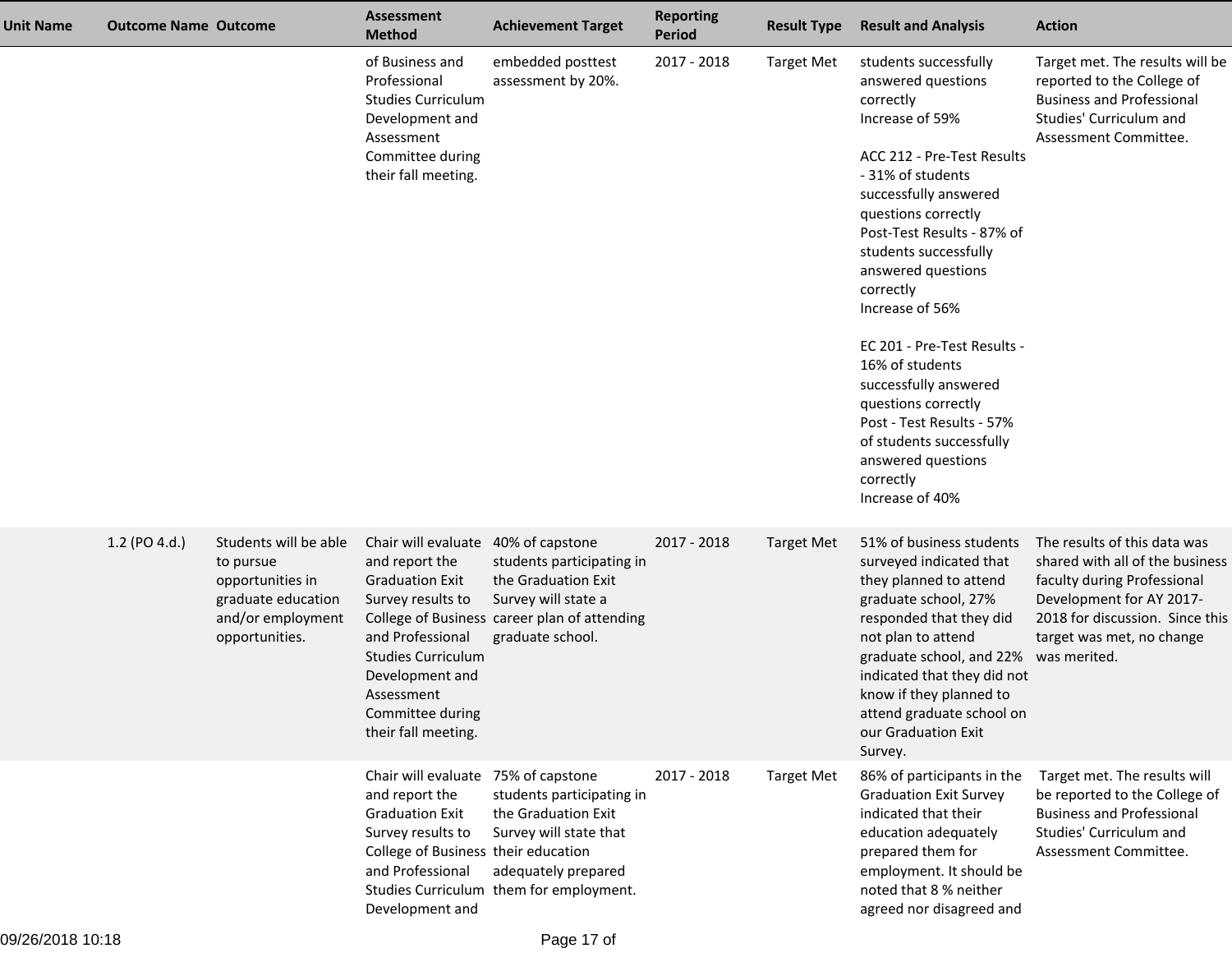| <b>Unit Name</b> | <b>Outcome Name Outcome</b> |                                                                                       | <b>Assessment</b><br><b>Method</b>                                                                                                                                                                                                                    | <b>Achievement Target</b>                                                                                                                                                                                                               | <b>Reporting</b><br><b>Period</b> | <b>Result Type</b> | <b>Result and Analysis</b>                                                                                                                                                                                                                              | <b>Action</b>                                                                                                                                                                                              |
|------------------|-----------------------------|---------------------------------------------------------------------------------------|-------------------------------------------------------------------------------------------------------------------------------------------------------------------------------------------------------------------------------------------------------|-----------------------------------------------------------------------------------------------------------------------------------------------------------------------------------------------------------------------------------------|-----------------------------------|--------------------|---------------------------------------------------------------------------------------------------------------------------------------------------------------------------------------------------------------------------------------------------------|------------------------------------------------------------------------------------------------------------------------------------------------------------------------------------------------------------|
|                  |                             |                                                                                       | Assessment<br>Committee during<br>their fall meeting.                                                                                                                                                                                                 | 75% of capstone<br>students participating in<br>the Graduation Exit<br>Survey will state that<br>their education<br>adequately prepared<br>them for employment.                                                                         | 2017 - 2018                       | <b>Target Met</b>  | only 1 respondent either<br>disagreed or strongly<br>disagreed and 2 chose not Business and Professional<br>to answer.                                                                                                                                  | Target met. The results will<br>be reported to the College of<br>Studies' Curriculum and<br>Assessment Committee.                                                                                          |
|                  |                             |                                                                                       | Chair will evaluate<br>and report the<br><b>Graduation Exit</b><br>Survey results to<br>and Professional<br>Studies Curriculum employment<br>Development and<br>Assessment<br>Committee during<br>their fall meeting.                                 | 75% of capstone<br>students participating in<br>the Graduation Exit<br>Survey will state they<br>College of Business have already secured<br>plans for gainful<br>immediately upon<br>graduation.                                       | 2017 - 2018                       | <b>Target Met</b>  | 71 % of student surveyed<br>on the Graduation Exit<br>Survey indicated that they<br>were employed full time<br>while 18 % indicated part- Assessment Committee.<br>time employment. Only<br>8% indicated that they<br>were not employed but<br>looking. | Target met. The results will be<br>reported to the College of<br><b>Business and Professional</b><br>Studies' Curriculum and                                                                               |
|                  | $2.1$ (SLO)                 | Students will be able<br>to craft written<br>reports specific to<br>their discipline. | Chair will evaluate<br>students' writing<br>assignments using<br>the Business<br>Writing Rubric and<br>report results to<br>and Professional<br><b>Studies Curriculum</b><br>Development and<br>Assessment<br>Committee during<br>their fall meeting. | 60% of students will<br>earn a "satisfactory"<br>rating or above on a<br>writing assignment<br>completed during a<br>junior-level course on<br>College of Business the Business Writing<br>Rubric.                                      | 2017 - 2018                       | <b>Target Met</b>  | 100% of students scored<br>at or above a satisfactory<br>rating on a writing<br>assignment completed<br>during a junior-level<br>course on the Business<br>Writing Rubric.                                                                              | The results will be shared with<br>the Curriculum Development<br>and Assessment Committee<br>during its fall meeting. Since<br>the target was met, no<br>curricular changes are<br>warranted at this time. |
|                  |                             |                                                                                       | Chair will evaluate<br>students' writing<br>the Business<br>report results to<br>and Professional<br><b>Studies Curriculum</b><br>Development and<br>Assessment<br>Committee during<br>their fall meeting.                                            | 75% of students will<br>earn a "satisfactory"<br>assignments using rating or above on a<br>writing assignment<br>Writing Rubric and completed during a<br>senior-level course on<br>College of Business the Business Writing<br>Rubric. | 2017 - 2018                       | <b>Target Met</b>  | 90% of tudents scored at<br>or above a satisfactory<br>rating on a writing<br>assignment completed<br>during a junior-level<br>course on the Business<br>Writing Rubric.                                                                                | The results will be shared with<br>the Curriculum Development<br>and Assessment Committee<br>during its fall meeting. Since<br>the target was met, no<br>curricular changes are<br>warranted at this time. |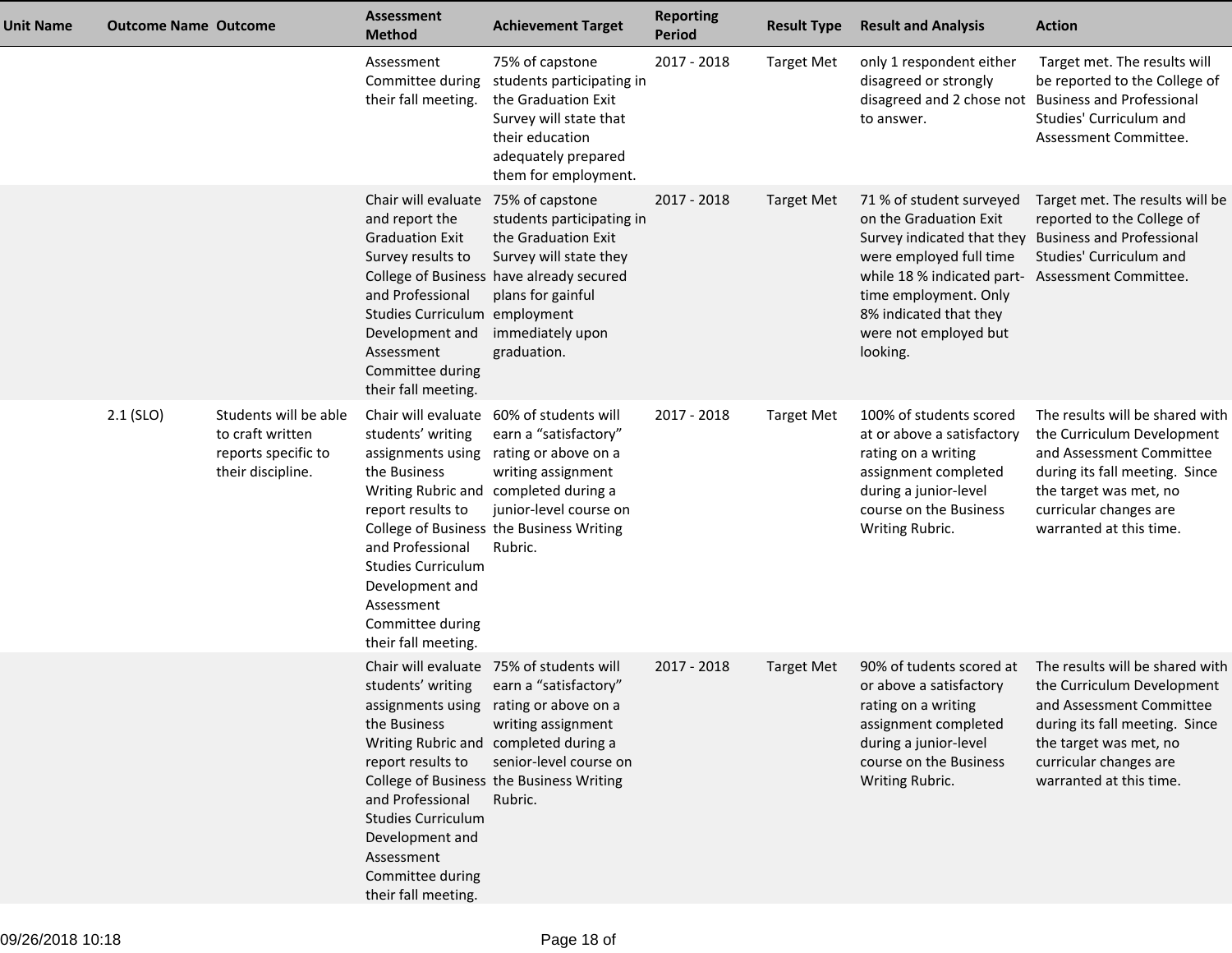| Unit Name | <b>Outcome Name Outcome</b> |                                                                                                                                 | <b>Assessment</b><br><b>Method</b>                                                                                                                                                                                                                                                                | <b>Achievement Target</b>                                                                                                                                                         | <b>Reporting</b><br><b>Period</b> | <b>Result Type</b>       | <b>Result and Analysis</b>                                                                                                                                                                                                                                                                                                                                                                                                                                                                                                                                                                             | <b>Action</b>                                                                                                                                                                                                                                                                                                                             |
|-----------|-----------------------------|---------------------------------------------------------------------------------------------------------------------------------|---------------------------------------------------------------------------------------------------------------------------------------------------------------------------------------------------------------------------------------------------------------------------------------------------|-----------------------------------------------------------------------------------------------------------------------------------------------------------------------------------|-----------------------------------|--------------------------|--------------------------------------------------------------------------------------------------------------------------------------------------------------------------------------------------------------------------------------------------------------------------------------------------------------------------------------------------------------------------------------------------------------------------------------------------------------------------------------------------------------------------------------------------------------------------------------------------------|-------------------------------------------------------------------------------------------------------------------------------------------------------------------------------------------------------------------------------------------------------------------------------------------------------------------------------------------|
|           | $3.1$ (SLO)                 | Students will be able<br>to apply and<br>demonstrate<br>knowledge of key<br>principles of their<br>concentration/minor<br>area. | Chair will evaluate<br>students'<br>Capstone Exams<br>and report results<br>to College of<br><b>Business and</b><br>Professional<br><b>Studies Curriculum</b><br>Development and<br>Assessment<br>Committee during<br>their fall meeting.                                                         | 75% of students will<br>successfully pass<br>concentration/minor<br>specific questions on<br>the senior capstone<br>exam with a 70 or<br>above.                                   | 2017 - 2018                       | <b>Target Not</b><br>Met | General Business 67 % of<br>the students tested<br>passed the major specific<br>questions of the capstone<br>exam with a 70 or above.<br>Management 78% of the<br>students tested passed<br>the major specific<br>questions of the capstone results will continue to be<br>exam with a 70 or above.<br>MIS 82 % of the students<br>tested passed the major<br>specific questions of the<br>capstone exam with a 70<br>or above.<br>Marketing 86% of the<br>students tested passed<br>the major specific<br>questions of the capstone<br>exam with a 70 or above.<br>70% of all students met<br>target. | Since this target was met for<br>all but the General Business<br>concentration area, the data<br>is inconclusive. The results of<br>the exam will be shared with<br>the College of Business and<br><b>Professional Studies</b><br>Curriculum Development and<br>Assessment Committee and<br>monitored to see if these<br>trends continue. |
|           | 4.1 (GEO 1.c.)              | Students will be able<br>to give an oral<br>presentation of<br>relevant discipline-<br>specific targets.                        | Chair will evaluate<br>students'<br>presentations<br>using the AAC&U<br>Oral<br>Communication<br>Value Rubric and<br>report results to<br><b>College of Business</b><br>and Professional<br><b>Studies Curriculum</b><br>Development and<br>Assessment<br>Committee during<br>their fall meeting. | 60% of students will<br>earn a "3" or above<br>rating utilizing the<br>AAC&U Oral<br><b>Communication Value</b><br>Rubric on a<br>presentation completed<br>during their program. | 2017 - 2018                       | <b>Target Met</b>        | 67% of students earned a<br>"3" or above rating<br>utilizing the AAC&U Oral<br><b>Communication Value</b><br>Rubric on a presentation<br>completed during their<br>program.                                                                                                                                                                                                                                                                                                                                                                                                                            | Target Met. The data will be<br>shared with the College of<br><b>Business and Professional</b><br><b>Studies Curriculum</b><br>Development and Assessment<br>Committee                                                                                                                                                                    |
|           |                             |                                                                                                                                 | students'<br>presentations<br>using the AAC&U                                                                                                                                                                                                                                                     | Chair will evaluate Students will average a<br>"3" or above rating<br>utilizing the AAC&U Oral<br><b>Communication Value</b>                                                      | 2017 - 2018                       | <b>Target Met</b>        | The average rating<br>utilizing the AAC&U Oral<br><b>Communication Value</b><br>Rubric on a presentation                                                                                                                                                                                                                                                                                                                                                                                                                                                                                               | Target Met. The data will be<br>shared with the College of<br><b>Business and Professional</b><br><b>Studies Curriculum</b>                                                                                                                                                                                                               |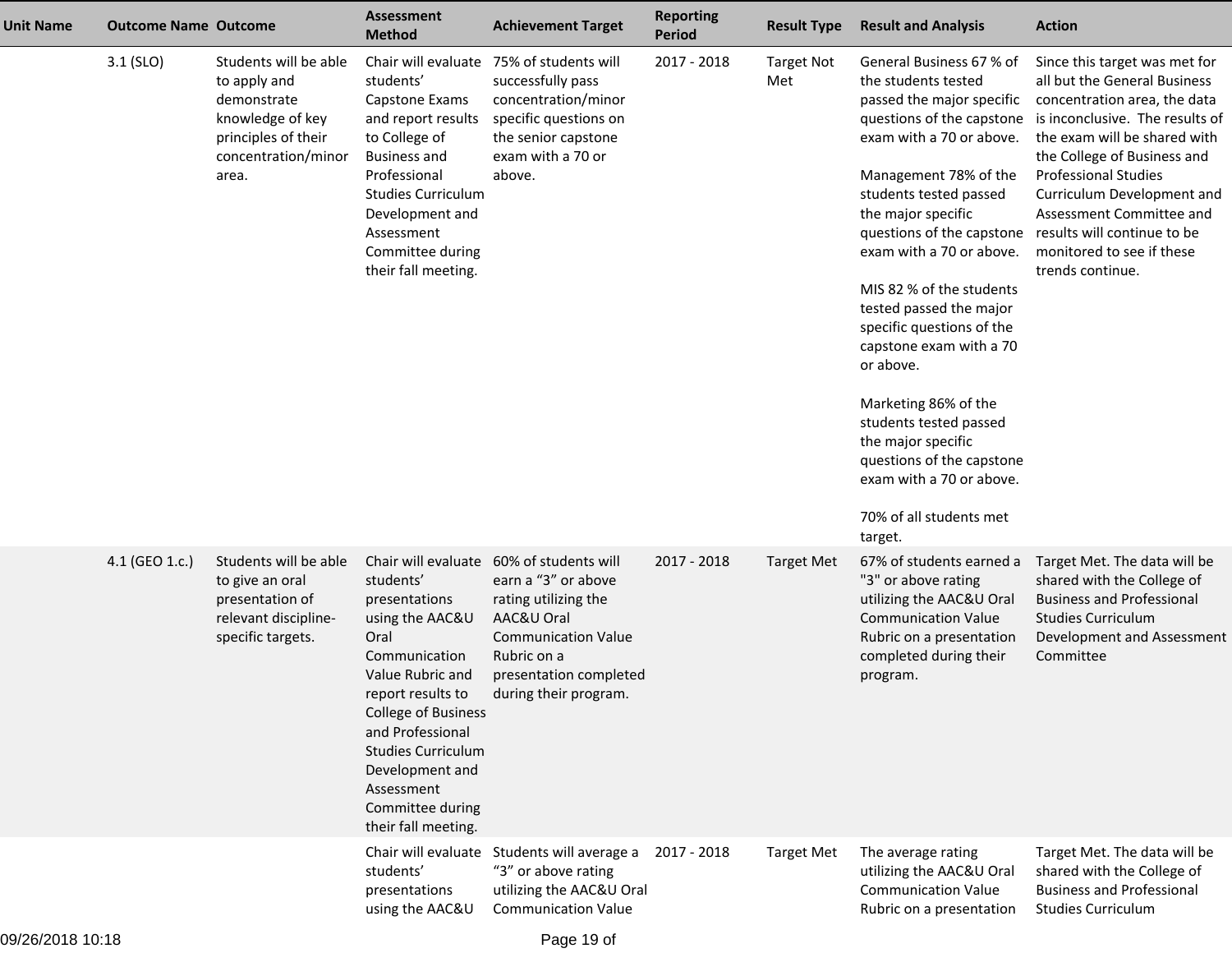| <b>Unit Name</b>                                                        | <b>Outcome Name Outcome</b> |                                                                                                                                                                                                                                             | <b>Assessment</b><br><b>Method</b>                                                                                                                                                                                                                                          | <b>Achievement Target</b>                                                                                                                                                                                                                | <b>Reporting</b><br><b>Period</b> | <b>Result Type</b>       | <b>Result and Analysis</b>                                                                                                                                                                                                                                                          | <b>Action</b>                                                                                                                                                                                                                                                                                                                                                                                                                                                                                                                                                                                                                                    |
|-------------------------------------------------------------------------|-----------------------------|---------------------------------------------------------------------------------------------------------------------------------------------------------------------------------------------------------------------------------------------|-----------------------------------------------------------------------------------------------------------------------------------------------------------------------------------------------------------------------------------------------------------------------------|------------------------------------------------------------------------------------------------------------------------------------------------------------------------------------------------------------------------------------------|-----------------------------------|--------------------------|-------------------------------------------------------------------------------------------------------------------------------------------------------------------------------------------------------------------------------------------------------------------------------------|--------------------------------------------------------------------------------------------------------------------------------------------------------------------------------------------------------------------------------------------------------------------------------------------------------------------------------------------------------------------------------------------------------------------------------------------------------------------------------------------------------------------------------------------------------------------------------------------------------------------------------------------------|
|                                                                         |                             |                                                                                                                                                                                                                                             | Oral<br>Communication<br>Value Rubric and<br>report results to<br>College of Business<br>and Professional<br><b>Studies Curriculum</b><br>Development and<br>Assessment<br>Committee during<br>their fall meeting.                                                          | Rubric on a<br>presentation completed<br>during their program.                                                                                                                                                                           | 2017 - 2018                       | <b>Target Met</b>        | completed during their<br>program for student<br>assessed AY 2016-2017<br>was 3.31.                                                                                                                                                                                                 | Development and Assessment<br>Committee.                                                                                                                                                                                                                                                                                                                                                                                                                                                                                                                                                                                                         |
|                                                                         | 5.1 (SAO)                   | Students will be able<br>to demonstrate the<br>role of ethics and<br>understand the<br>implications of their<br>actions on<br>themselves, their<br>colleagues, their<br>profession, the<br>business community<br>and society as a<br>whole. | students' Ethics<br>Exams (questions<br>given in exams<br>throughout the<br>curriculum) and<br>report results to<br><b>College of Business</b><br>and Professional<br><b>Studies Curriculum</b><br>Development and<br>Assessment<br>Committee during<br>their fall meeting. | Chair will evaluate 80% of students will<br>pass an Ethics Exam<br>administered in the<br>capstone course with a<br>70 or above.                                                                                                         | 2017 - 2018                       | <b>Target Not</b><br>Met | 33% of General Business<br>students passed the Ethics not met, the College of<br>Exam with a 70 or above.<br>50% of MIS students<br>passed the Ethics Exam<br>with a 70 or above.<br>67% of Management<br>Exam with a 70 or above.<br>100% of Marketing<br>Exam with a 70 or above. | Since this target is repeatedly<br><b>Business and Professional</b><br>Studies internal Curriculum<br>Development and Assessment<br>Committee made the<br>recommendation to include a<br>course for all majors called<br><b>Fundamentals of Success in</b><br>students passed the Ethics Business. This course will be<br>implemented for the first time<br>Fall of 2018. During that<br>course, ethical behavior will<br>students passed the Ethics be addressed. Also, a small<br>working group will be formed<br>during AY 2018-2019 to<br>evaluate current course<br>offerings to determine where<br>ethics is built into the<br>curriculum. |
| Program -<br><b>Business</b><br>Administration<br>- MBA {2016-<br>2017} | $1.1$ (SLO)                 | Graduates of the<br><b>Master of Business</b><br>Administration will be Capstone Exit<br>able to identify and<br>apply cross-cultural<br>to organizational<br>settings.                                                                     | students' MBA<br>results to the<br>and Professional<br><b>Studies Graduate</b><br><b>Faculty Committee</b><br>during their fall<br>meeting.                                                                                                                                 | Chair will evaluate 75% of students will<br>score 75 or greater on<br>the MGT $510 - Cross$<br>Exams and report Cultural Management<br>specific questions on<br>theories and concepts College of Business the MBA Capstone Exit<br>Exam. | 2017 - 2018                       | Inconclusive             | Results were not reported The Action for the next<br>by the assessment<br>coordinator for this<br>academic program.                                                                                                                                                                 | assessment cycle is to report<br>results with<br>supporting/related<br>documentation and to report<br>it on time.                                                                                                                                                                                                                                                                                                                                                                                                                                                                                                                                |
|                                                                         | $1.2$ (SLO)                 | Graduates of the<br><b>Master of Business</b><br>Administration will be Capstone Exit                                                                                                                                                       | students' MBA                                                                                                                                                                                                                                                               | Chair will evaluate 75% of students will<br>score 75 or greater on<br>the MKT 526 - Global                                                                                                                                               | 2017 - 2018                       | Inconclusive             | Results were not reported The Action for the next<br>by the assessment<br>coordinator for this                                                                                                                                                                                      | assessment cycle is to report<br>results with                                                                                                                                                                                                                                                                                                                                                                                                                                                                                                                                                                                                    |
| $0.00000000000000$                                                      |                             |                                                                                                                                                                                                                                             |                                                                                                                                                                                                                                                                             | <b>D</b> 00 - f                                                                                                                                                                                                                          |                                   |                          |                                                                                                                                                                                                                                                                                     |                                                                                                                                                                                                                                                                                                                                                                                                                                                                                                                                                                                                                                                  |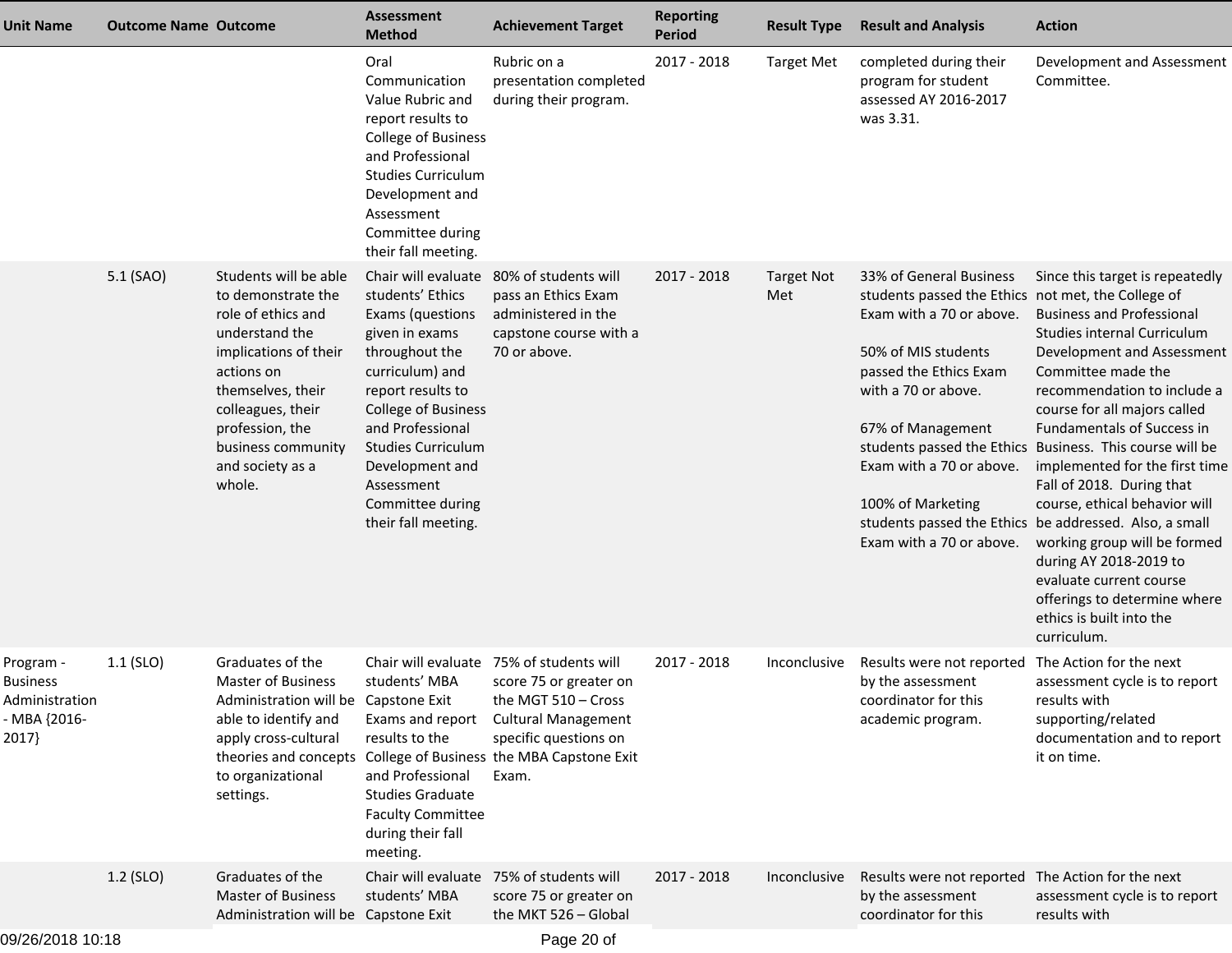| <b>Unit Name</b> | <b>Outcome Name Outcome</b> |                                                                                                                                                                                                                                                | <b>Assessment</b><br><b>Method</b>                                                                                                             | <b>Achievement Target</b>                                                                                                                                                                                           | <b>Reporting</b><br><b>Period</b> | <b>Result Type</b> | <b>Result and Analysis</b>                                                                                          | <b>Action</b>                                                                                                     |
|------------------|-----------------------------|------------------------------------------------------------------------------------------------------------------------------------------------------------------------------------------------------------------------------------------------|------------------------------------------------------------------------------------------------------------------------------------------------|---------------------------------------------------------------------------------------------------------------------------------------------------------------------------------------------------------------------|-----------------------------------|--------------------|---------------------------------------------------------------------------------------------------------------------|-------------------------------------------------------------------------------------------------------------------|
|                  | $1.2$ (SLO)                 | able to apply basic<br>and advanced<br>marketing concepts in<br>global markets.                                                                                                                                                                | Exams and report<br>results to the<br>and Professional<br><b>Studies Graduate</b><br><b>Faculty Committee</b><br>during their fall<br>meeting. | Marketing Management 2017 - 2018<br>specific questions on<br>College of Business the MBA Capstone Exit<br>Exam.                                                                                                     |                                   |                    | Inconclusive academic program.                                                                                      | supporting/related<br>documentation and to report<br>it on time.                                                  |
|                  | $1.3$ (SLO)                 | Graduates of the<br><b>Master of Business</b><br>Administration will be Capstone Exit<br>able to identify and<br>apply basic concepts<br>behind financial<br>management and the and Professional<br>objective of financial<br>decision making. | students' MBA<br>Exams and report<br>results to the<br><b>Studies Graduate</b><br><b>Faculty Committee</b><br>during their fall<br>meeting.    | Chair will evaluate 75% of students will<br>score 75 or greater on<br>the FIN 540 - Financial<br>Management specific<br>questions on the MBA<br>College of Business Capstone Exit Exam.                             | 2017 - 2018                       | Inconclusive       | Results were not reported The Action for the next<br>by the assessment<br>coordinator for this<br>academic program. | assessment cycle is to report<br>results with<br>supporting/related<br>documentation and to report<br>it on time. |
|                  | $1.4$ (SLO)                 | Graduates of the<br><b>Master of Business</b><br>Administration will be Capstone Exit<br>able to understand<br>and identify the basic results to the<br>concepts of<br>information<br>technology project<br>management.                        | students' MBA<br>Exams and report<br>and Professional<br><b>Studies Graduate</b><br><b>Faculty Committee</b><br>during their fall<br>meeting.  | Chair will evaluate 75% of students will<br>score 75 or greater on<br>the MIS $552 - Systems$<br><b>Project Management</b><br>specific questions on<br>College of Business the MBA Capstone Exit<br>Exam.           | $2017 - 2018$                     | Inconclusive       | Results were not reported The Action for the next<br>by the assessment<br>coordinator for this<br>academic program. | assessment cycle is to report<br>results with<br>supporting/related<br>documentation and to report<br>it on time. |
|                  | $1.5$ (SLO)                 | Graduates of the<br><b>Master of Business</b><br>Administration will be Capstone Exit<br>able to understand<br>and identify how the<br>legal and regulatory<br>environment affects<br>firms operating<br>internationally.                      | students' MBA<br>results to the<br>and Professional<br><b>Studies Graduate</b><br><b>Faculty Committee</b><br>during their fall<br>meeting.    | Chair will evaluate 75% of students will<br>score 75 or greater on<br>the PLG $560 -$<br>Exams and report International Business<br>Law specific questions<br>College of Business on the MBA Capstone<br>Exit Exam. | 2017 - 2018                       | Inconclusive       | Results were not reported The Action for the next<br>by the assessment<br>coordinator for this<br>academic program. | assessment cycle is to report<br>results with<br>supporting/related<br>documentation and to report<br>it on time. |
|                  | $1.6$ (SLO)                 | Graduates of the<br><b>Master of Business</b><br>Administration will be Capstone Exit                                                                                                                                                          | students' MBA                                                                                                                                  | Chair will evaluate 75% of students will<br>score 75 or greater on<br>the MGT 600 - Strategy                                                                                                                        | 2017 - 2018                       | Inconclusive       | Results were not reported The Action for the next<br>by the assessment<br>coordinator for this                      | assessment cycle is to report<br>results with                                                                     |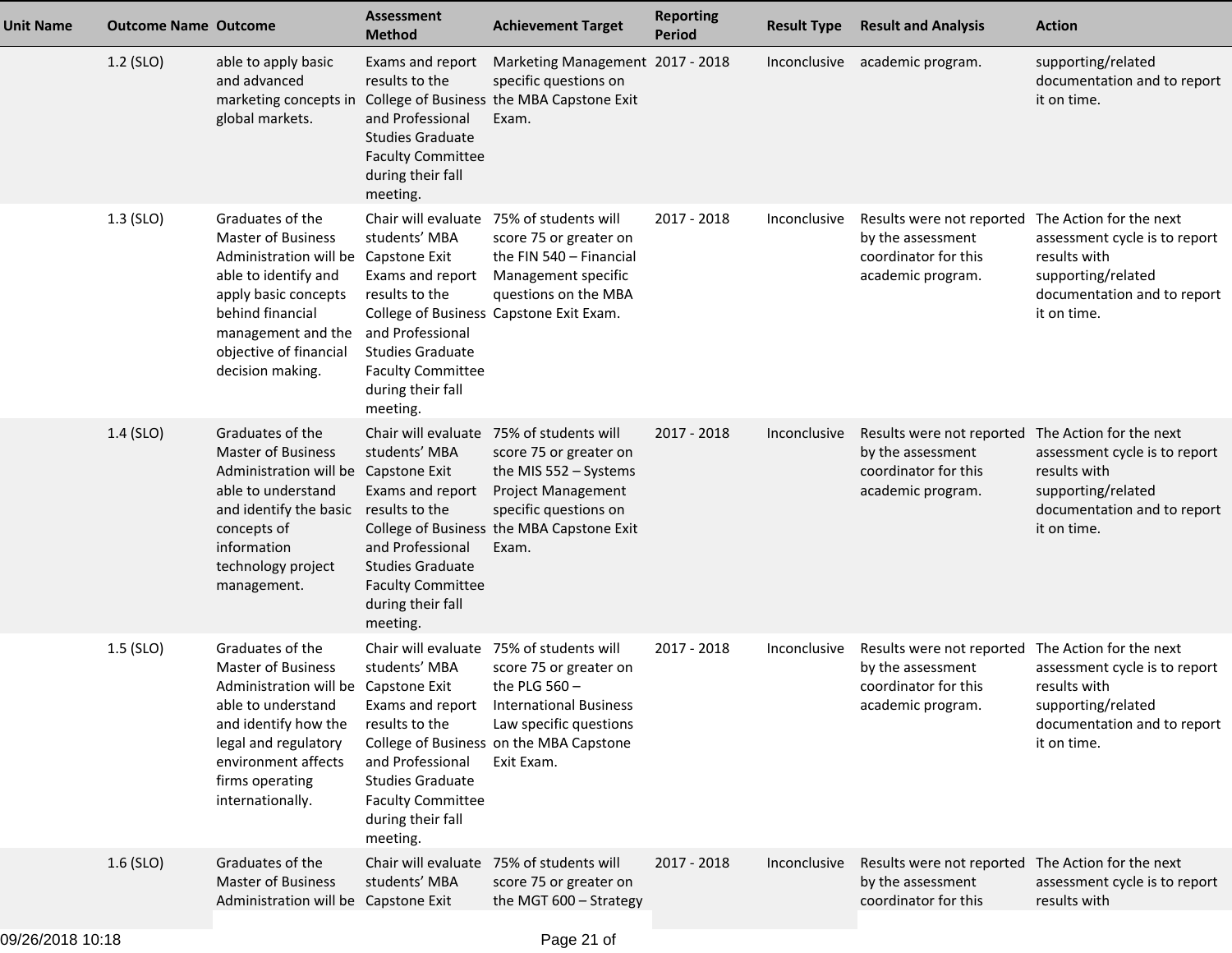| <b>Unit Name</b> | <b>Outcome Name Outcome</b> |                                                                                                                                                                                                                                         | <b>Assessment</b><br><b>Method</b>                                                                                                                                                                                                         | <b>Achievement Target</b>                                                                                                                                                                                   | <b>Reporting</b><br><b>Period</b> | <b>Result Type</b> | <b>Result and Analysis</b>                                                                                                       | <b>Action</b>                                                                                                                                |
|------------------|-----------------------------|-----------------------------------------------------------------------------------------------------------------------------------------------------------------------------------------------------------------------------------------|--------------------------------------------------------------------------------------------------------------------------------------------------------------------------------------------------------------------------------------------|-------------------------------------------------------------------------------------------------------------------------------------------------------------------------------------------------------------|-----------------------------------|--------------------|----------------------------------------------------------------------------------------------------------------------------------|----------------------------------------------------------------------------------------------------------------------------------------------|
|                  | $1.6$ (SLO)                 | able to understand<br>and identify the<br>challenges and<br>opportunities<br>presented when<br>integrating the<br>multiple perspectives,<br>functions, and<br>interests that<br>constitute a<br>multinational firm.                     | Exams and report<br>results to the<br>and Professional<br><b>Studies Graduate</b><br><b>Faculty Committee</b><br>during their fall<br>meeting.                                                                                             | and Business Models<br>specific questions on<br>College of Business the MBA Capstone Exit<br>Exam.                                                                                                          | 2017 - 2018                       |                    | Inconclusive academic program.                                                                                                   | supporting/related<br>documentation and to report<br>it on time.                                                                             |
|                  | 1.7 (SLO)                   | Graduates of the<br><b>Master of Business</b><br>Administration will be Capstone Exit<br>able to understand<br>the role of managerial results to the<br>accountants in<br>corporate governance and Professional<br>and decision making. | students' MBA<br>Exams and report<br><b>Studies Graduate</b><br><b>Faculty Committee</b><br>during their fall<br>meeting.                                                                                                                  | Chair will evaluate 75% of students will<br>score 75 or greater on<br>the ACC 535 - Advanced<br><b>Managerial Accounting</b><br>specific questions on<br>College of Business the MBA Capstone Exit<br>Exam. | 2017 - 2018                       | Inconclusive       | Results were not reported<br>by the assessment<br>coordinator for this<br>academic program.                                      | The Action for the next<br>assessment cycle is to report<br>results with<br>supporting/related<br>documentation and to report<br>it on time. |
|                  | 1.8 (SLO)                   | Graduates of the<br><b>Master of Business</b><br>Administration will be Capstone Exit<br>able to identify<br>theoretical and<br>analytical tools of<br>economics used by<br>business managers.                                          | students' MBA<br>Exams and report<br>results to the<br>and Professional<br><b>Studies Graduate</b><br><b>Faculty Committee</b><br>during their fall<br>meeting.                                                                            | Chair will evaluate 75% of students will<br>score 75 or greater on<br>the EC 515 - Managerial<br>Economics specific<br>questions on the MBA<br>College of Business Capstone Exit Exam.                      | 2017 - 2018                       | Inconclusive       | Results were not reported<br>by the assessment<br>coordinator for this<br>academic program.                                      | The Action for the next<br>assessment cycle is to report<br>results with<br>supporting/related<br>documentation and to report<br>it on time. |
|                  | 1.9 (PO 4.d.)               | Students will be able<br>to pursue<br>employment<br>opportunities in field<br>upon completion of<br>the MBA program.                                                                                                                    | Chair will evaluate 75% of students<br>and report results participating in the<br>of the Graduation<br>Exit Survey to the<br>and Professional<br><b>Studies Graduate</b><br>Faculty Committee graduation.<br>during their fall<br>meeting. | <b>Graduation Exit Survey</b><br>will state that they have<br>College of Business already secured plans<br>for gainful employment<br>immediately upon                                                       | 2017 - 2018                       |                    | Inconclusive Results were not reported The Action for the next<br>by the assessment<br>coordinator for this<br>academic program. | assessment cycle is to report<br>results with<br>supporting/related<br>documentation and to report<br>it on time.                            |
|                  | 2.1(RO)                     | The students will be                                                                                                                                                                                                                    | Chair will evaluate 75% of sampled                                                                                                                                                                                                         |                                                                                                                                                                                                             | 2017 - 2018                       | Inconclusive       | Results were not reported The Action for the next                                                                                |                                                                                                                                              |
|                  |                             |                                                                                                                                                                                                                                         |                                                                                                                                                                                                                                            |                                                                                                                                                                                                             |                                   |                    |                                                                                                                                  |                                                                                                                                              |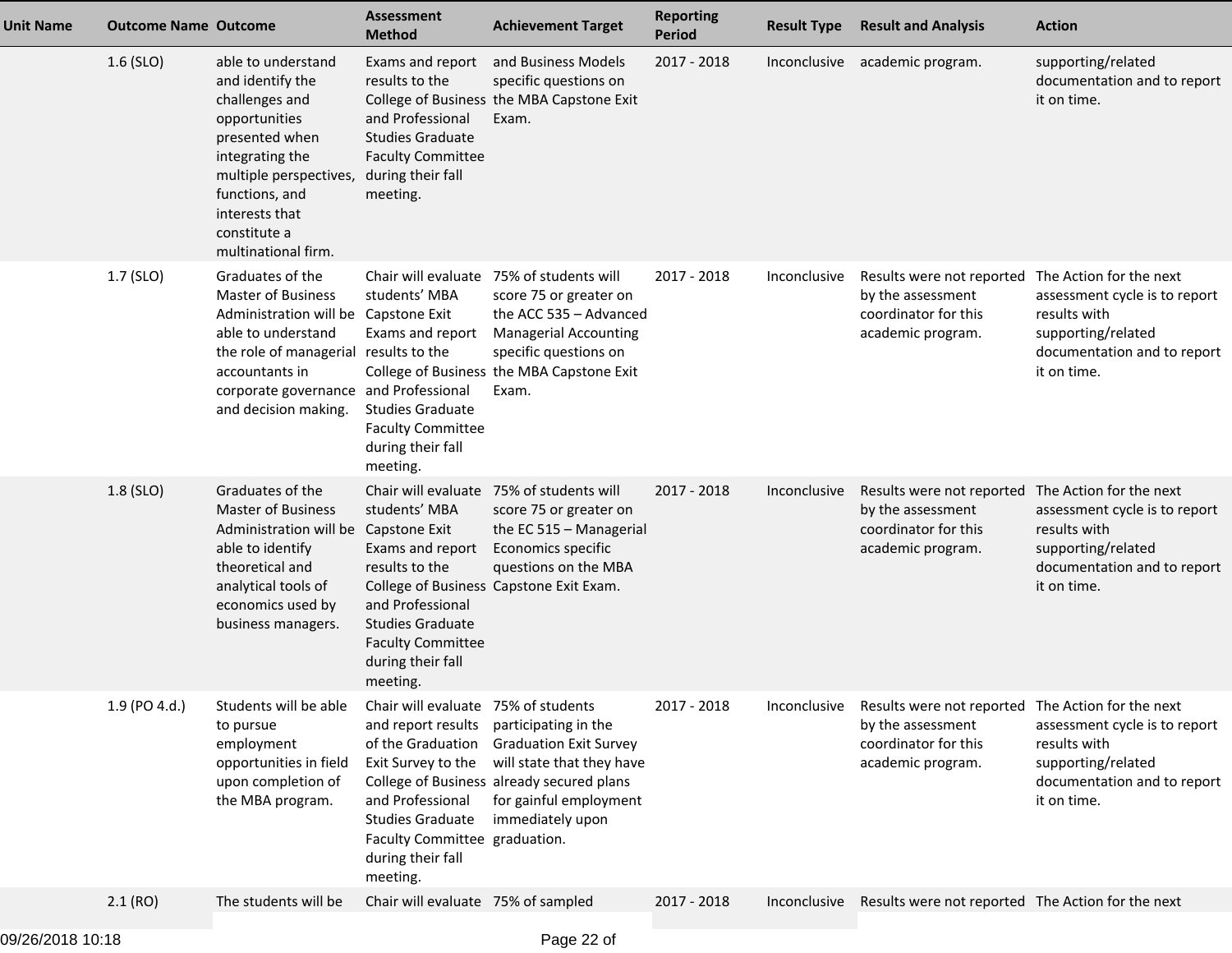| <b>Unit Name</b>                                                                | <b>Outcome Name Outcome</b>   |                                                                                                                         | <b>Assessment</b><br><b>Method</b>                                                                                                                                                                                                  | <b>Achievement Target</b>                                                                                                                                                                           | <b>Reporting</b><br><b>Period</b> | <b>Result Type</b> | <b>Result and Analysis</b>                                                                                                                                                                       | <b>Action</b>                                                                                                                                  |
|---------------------------------------------------------------------------------|-------------------------------|-------------------------------------------------------------------------------------------------------------------------|-------------------------------------------------------------------------------------------------------------------------------------------------------------------------------------------------------------------------------------|-----------------------------------------------------------------------------------------------------------------------------------------------------------------------------------------------------|-----------------------------------|--------------------|--------------------------------------------------------------------------------------------------------------------------------------------------------------------------------------------------|------------------------------------------------------------------------------------------------------------------------------------------------|
|                                                                                 | 2.1(RO)                       | able to conduct and<br>synthesize research<br>on current business<br>topics.                                            | sampled students'<br>research topic<br>papers and report<br>results to the<br><b>College of Business</b><br>and Professional<br><b>Studies Graduate</b><br><b>Faculty Committee</b><br>during their fall<br>meeting.                | students will score 75 or 2017 - 2018<br>higher on a final<br>research topic paper in<br><b>CORE MBA courses.</b>                                                                                   |                                   | Inconclusive       | by the assessment<br>coordinator for this<br>academic program.                                                                                                                                   | assessment cycle is to report<br>results with<br>supporting/related<br>documentation and to report<br>it on time.                              |
|                                                                                 | 3.1 (SAO)                     | Students will be able<br>to successfully<br>complete the MBA<br>program.                                                | Chair will evaluate<br>students'<br>transcripts and<br>report results to<br><b>College of Business</b><br>and Professional<br><b>Studies Curriculum</b><br>Development and<br>Assessment<br>Committee during<br>their fall meeting. | 50% of students who<br>enroll in the MBA<br>program will graduate<br>from the program.                                                                                                              | 2017 - 2018                       | Inconclusive       | Results were not reported The Action for the next<br>by the assessment<br>coordinator for this<br>academic program.                                                                              | assessment cycle is to report<br>results with<br>supporting/related<br>documentation and to report<br>it on time.                              |
| Program -<br>Culinary Arts<br>(including<br>Minor) - BS,<br>BAS {2016-<br>2017} | $1.1$ (GEO 1.a.)              | Students will identify<br>potentially hazardous<br>foods.                                                               | In CA 300,<br>Food Safety &<br>Sanitation Test will used in the AAC&U<br>be evaluated with<br>the AAC&U<br>Problem Solving<br><b>VALUE Rubric by</b><br>the course<br>instructor.                                                   | 60% of CA 300 students 2017 - 2018<br>questions from the will score at least a 3 or<br>higher on the 0-4 scale<br>Problem Solving VALUE<br>Rubric in identifying<br>potentially hazardous<br>foods. |                                   | <b>Target Met</b>  | Of the 18 students<br>enrolled in CA 300, 12<br>(60%) of them scored at<br>least a 3 on the 0-4 scale<br>used in the Problem<br>Solving rubric in<br>identifying potentially<br>hazardous foods. | Students will continue to<br>review the importance of food<br>safety and sanitation in all<br>laboratory kitchen courses,<br>including CA 300. |
|                                                                                 | 1.2 (SAO & SLO) Students will | successfully become<br>ServSafe certified by<br>passing the ServSafe<br>examination.                                    | will be given the<br>ServSafe<br>certification exam<br>and will be<br>assessed by the<br>National<br>Restaurant<br>Association.                                                                                                     | Students in CA 125 60% of students will be<br>awarded a Servsafe<br>certificate.                                                                                                                    | 2017 - 2018                       | <b>Target Met</b>  | 33 out of 40 students<br>(83%) were awarded the<br>ServSafe Certificate.                                                                                                                         | We will continue to offer the<br>ServSafe exam in order to<br>certify students in CA 125.                                                      |
|                                                                                 | 2.1 (PO 1.d.)                 | Students will<br>successfully prepare a students will be<br>multi-course event for evaluated on their<br>the community. | In CA 400,                                                                                                                                                                                                                          | 75% of students<br>participating in the<br>Finals Dinner will earn<br>Finals Dinner, and an average score of 80%                                                                                    | 2017 - 2018                       | <b>Target Met</b>  | 100% of the 37 students<br>participating in the Finals<br>Dinner made an average<br>score of 80% or higher on                                                                                    | We will continue to require a<br>Finals Dinner for CA 400<br>students in order to prepare<br>them for industry.                                |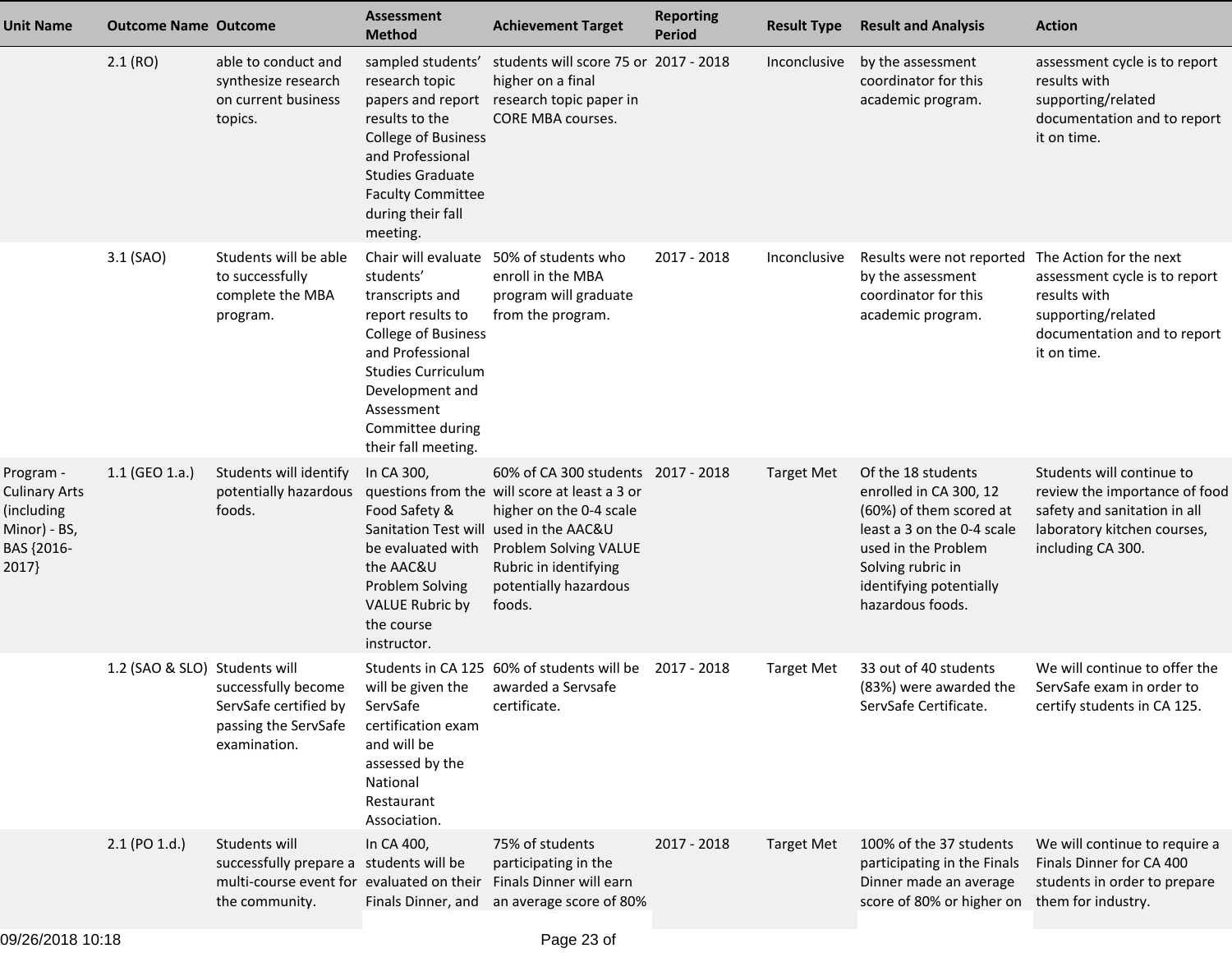| <b>Unit Name</b>                                                     | <b>Outcome Name Outcome</b>   |                                                                                                                         | <b>Assessment</b><br><b>Method</b>                                                                                                                                                                                              | <b>Achievement Target</b>                                                                                                                                                                           | <b>Reporting</b><br><b>Period</b> | <b>Result Type</b> | <b>Result and Analysis</b>                                                                                                                                                                                                           | <b>Action</b>                                                                                                                                                                                 |
|----------------------------------------------------------------------|-------------------------------|-------------------------------------------------------------------------------------------------------------------------|---------------------------------------------------------------------------------------------------------------------------------------------------------------------------------------------------------------------------------|-----------------------------------------------------------------------------------------------------------------------------------------------------------------------------------------------------|-----------------------------------|--------------------|--------------------------------------------------------------------------------------------------------------------------------------------------------------------------------------------------------------------------------------|-----------------------------------------------------------------------------------------------------------------------------------------------------------------------------------------------|
|                                                                      | $2.1$ (PO $1.d.$ )            | Students will<br>successfully prepare a faculty will review<br>multi-course event for and analyze the<br>the community. | departmental<br>results to<br>determine if<br>achievement<br>target was met.                                                                                                                                                    | or higher on the Finals<br>Dinner project.                                                                                                                                                          | 2017 - 2018                       | <b>Target Met</b>  | the Finals Dinner project.                                                                                                                                                                                                           | We will continue to require a<br>Finals Dinner for CA 400<br>students in order to prepare<br>them for industry.                                                                               |
|                                                                      | 2.2 (SLO)                     | Students will be<br>satisfied that they<br>were prepared to<br>demonstrate cooking<br>principles.                       | In CA 400,<br>students will be<br>given an Exit<br>Survey upon<br>completion of<br>Finals Dinner, and<br>departmental<br>faculty will review<br>and analyze the<br>results to<br>determine if<br>achievement<br>target was met. | 60% of students<br>participating in the Exit<br>Survey will state that<br>their involvement in<br>Finals Dinner prepared<br>them to use cooking<br>principles in the<br>industry.                   | 2017 - 2018                       | <b>Target Met</b>  | 90% of Fall 2017 Prep III<br>dinner allowed them to<br>use skills applicable in the<br>industry. 92.6% of Spring<br>2018 Prep III students<br>agreed that finals dinner<br>allowed them to use skills<br>applicable in the industry. | We will continue to provide<br>students agreed that finals an exit survey to our CA 400<br>students in order to<br>determine if industry<br>standards in cooking<br>principles are being met. |
| Program -<br>Culinary<br>Science/Culinol<br>ogy - BS {2016-<br>2017} | 1.1 (GEO 1.a.)                | Students will identify<br>potentially hazardous<br>foods.                                                               | In CA 300,<br>Food Safety &<br>Sanitation Test will used in the AAC&U<br>be evaluated with<br>the AAC&U<br><b>Problem Solving</b><br><b>VALUE Rubric by</b><br>the course<br>instructor.                                        | 60% of CA 300 students 2017 - 2018<br>questions from the will score at least a 3 or<br>higher on the 0-4 scale<br>Problem Solving VALUE<br>Rubric in identifying<br>potentially hazardous<br>foods. |                                   | <b>Target Met</b>  | Of the 18 students<br>enrolled in CA 300, 12<br>(60%) of them scored at<br>least a 3 on the 0-4 scale<br>used in the Problem<br>Solving rubric in<br>identifying potentially<br>hazardous foods.                                     | Deletion of the BS in<br>Culinology will take effect Fall<br>2018.                                                                                                                            |
|                                                                      | 1.2 (SAO & SLO) Students will | successfully become<br>ServSafe certified by<br>passing the ServSafe<br>examination.                                    | will be given the<br>ServSafe<br>certification exam<br>and will be<br>assessed by the<br>National<br>Restaurant<br>Association.                                                                                                 | Students in CA 125 60% of students will be<br>awarded a Servsafe<br>certificate.                                                                                                                    | 2017 - 2018                       | <b>Target Met</b>  | Of the 40 students given<br>the ServSafe certification<br>exam, 33 (83%) passed.                                                                                                                                                     | We will continue ServSafe<br>certification within CA 125.<br>Deletion of the BS in<br>Culinology will take effect Fall<br>2018.                                                               |
|                                                                      | 2.1 (PO 1.d.)                 | Students will<br>successfully prepare a students will be<br>multi-course event for evaluated on their<br>the community. | In CA 400,<br>Finals Dinner, and<br>departmental                                                                                                                                                                                | 75% of students<br>participating in the<br>Finals Dinner will earn<br>an average score of 80%<br>or higher on the Finals                                                                            | 2017 - 2018                       | <b>Target Met</b>  | 100% of CA 400 students<br>participating in Finals<br>score of 80% or higher on<br>the Finals Dinner project.                                                                                                                        | We will continue preparing<br>students to succeed in the<br>Dinner earned an average execution of Finals Dinner by<br>laying the culinary<br>foundations in CA 200, CA                        |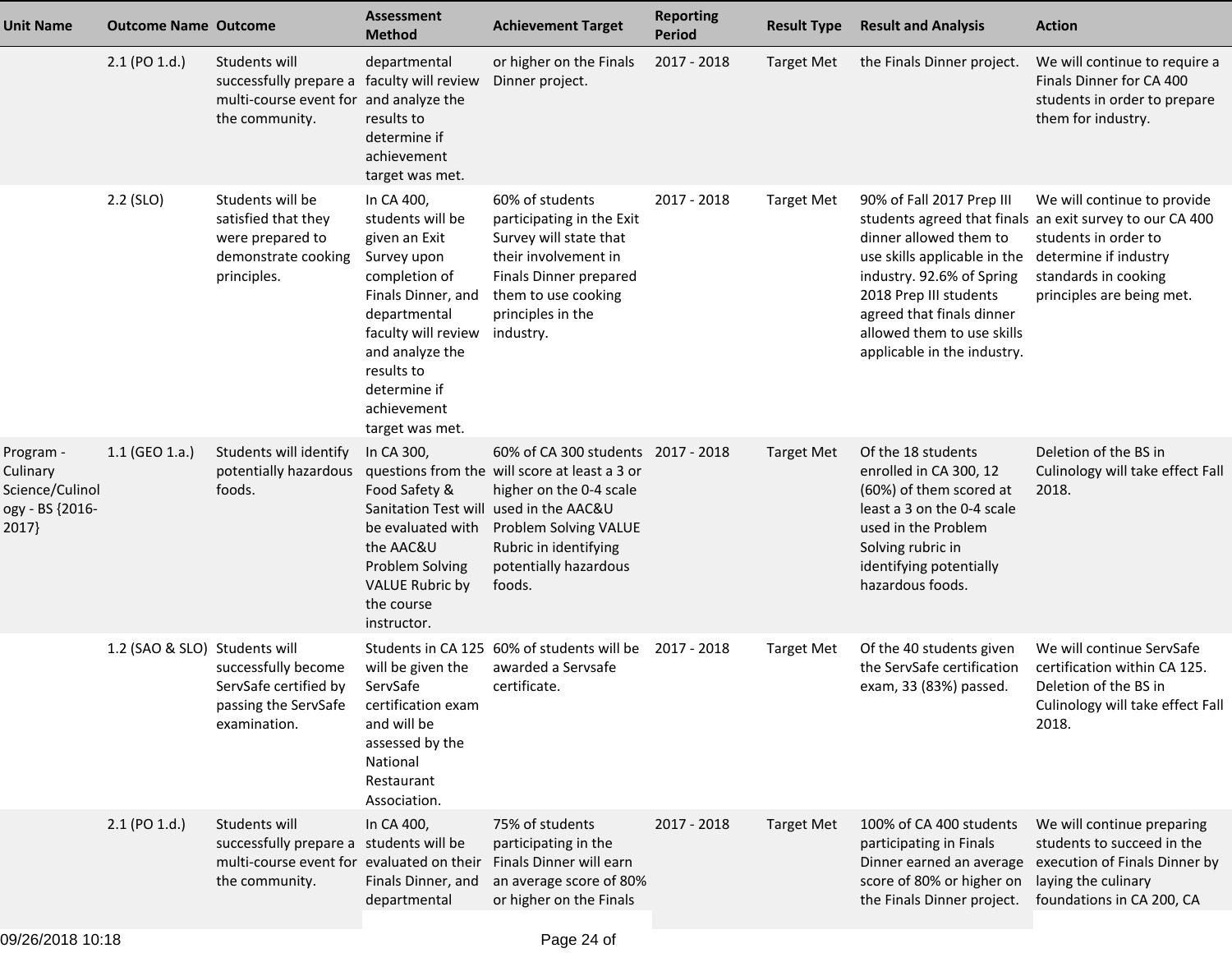| <b>Unit Name</b>                                        | <b>Outcome Name Outcome</b> |                                                                                                                                                | Assessment<br><b>Method</b>                                                                                                                                                                                                     | <b>Achievement Target</b>                                                                                                                                                         | <b>Reporting</b><br><b>Period</b> | <b>Result Type</b>       | <b>Result and Analysis</b>                                                                                                                                                                                                                         | <b>Action</b>                                                                                                                                                |
|---------------------------------------------------------|-----------------------------|------------------------------------------------------------------------------------------------------------------------------------------------|---------------------------------------------------------------------------------------------------------------------------------------------------------------------------------------------------------------------------------|-----------------------------------------------------------------------------------------------------------------------------------------------------------------------------------|-----------------------------------|--------------------------|----------------------------------------------------------------------------------------------------------------------------------------------------------------------------------------------------------------------------------------------------|--------------------------------------------------------------------------------------------------------------------------------------------------------------|
|                                                         | $2.1$ (PO $1.d.$ )          | Students will<br>successfully prepare a and analyze the<br>multi-course event for results to<br>the community.                                 | faculty will review<br>determine if<br>achievement<br>target was met.                                                                                                                                                           | Dinner project.                                                                                                                                                                   | 2017 - 2018                       | <b>Target Met</b>        | 100% of CA 400 students<br>participating in Finals<br>Dinner earned an average<br>score of 80% or higher on<br>the Finals Dinner project.                                                                                                          | 300, CA 301and fine tuning<br>those stills throughout the CA<br>400 course. Deletion of the BS<br>in Culinology will take effect<br>Fall 2018.               |
|                                                         | $2.2$ (SLO)                 | Students will be<br>satisfied that they<br>were prepared to<br>demonstrate cooking<br>principles.                                              | In CA 400,<br>students will be<br>given an Exit<br>Survey upon<br>completion of<br>Finals Dinner, and<br>departmental<br>faculty will review<br>and analyze the<br>results to<br>determine if<br>achievement<br>target was met. | 60% of students<br>participating in the Exit<br>Survey will state that<br>their involvement in<br>Finals Dinner prepared<br>them to use cooking<br>principles in the<br>industry. | 2017 - 2018                       | <b>Target Met</b>        | 90% of Fall 2017 Prep III<br>dinner allowed them to<br>use skills applicable in the<br>industry. 92.6% of Spring<br>2018 Prep III students<br>agreed that finals dinner<br>allowed them to use skills<br>applicable in the industry.               | Deletion of the BS in<br>students agreed that finals Culinology will take effect Fall<br>2018.                                                               |
| Program -<br>General<br>Studies - BA,<br>BS {2016-2017} | $1.1$ (SLO)                 | Students will analyze<br>written information to participating in GS<br>solve real-world<br>problems.                                           | Students<br>400 during the<br>spring term will<br>assessment. The<br>CLA+ Performance<br>Task Analysis and<br>Problem Solving<br>subscores will<br>indicate success<br>toward this<br>outcome.                                  | 75% of the students in<br>GS 400 will score 3 or<br>better on the Analysis<br>and Problem Solving<br>complete the CLA+ component of the CLA+<br>Performance Task.                 | 2017 - 2018                       | <b>Target Not</b><br>Met | Three GS students<br>completed the CLA+<br>assessment. One (33%)<br>earned a score of 3 or<br>higher on the CLA+<br>Performance Task Analysis monitored.<br>and Problem Solving<br>subscore. Student #1 - 2;<br>Student #2 - 3; Student #3<br>$-2$ | With the recent change of the<br>GS program to the College of<br><b>Business and Professional</b><br>Studies, this achievement<br>target will continue to be |
|                                                         | 1.2 (SLO)                   | Students will write<br>effectively to convey participating in GS GS 400 will score 3 or<br>solutions to real-world 400 during the<br>problems. | Senior students<br>spring term will<br>assessment. The<br>CLA+ Performance<br><b>Task Writing</b><br>Effectiveness<br>subscores will<br>indicate success<br>toward this<br>outcome.                                             | 75% of the students in<br>better on the Writing<br>Effectiveness<br>complete the CLA+ component of the CLA+<br>Performance Task.                                                  | 2017 - 2018                       | <b>Target Not</b><br>Met | Three GS students<br>completed the CLA+<br>assessment. Zero (0%)<br>earned a score of 3 or<br>higher on the CLA+<br>Performance Task Writing monitored.<br>subscore. Student #1 - 2;<br>Student #2 - 2; Student #3<br>$-2$                         | With the recent move of the<br>GS program to the College of<br><b>Business and Professional</b><br>Studies, this achievement<br>target will continue to be   |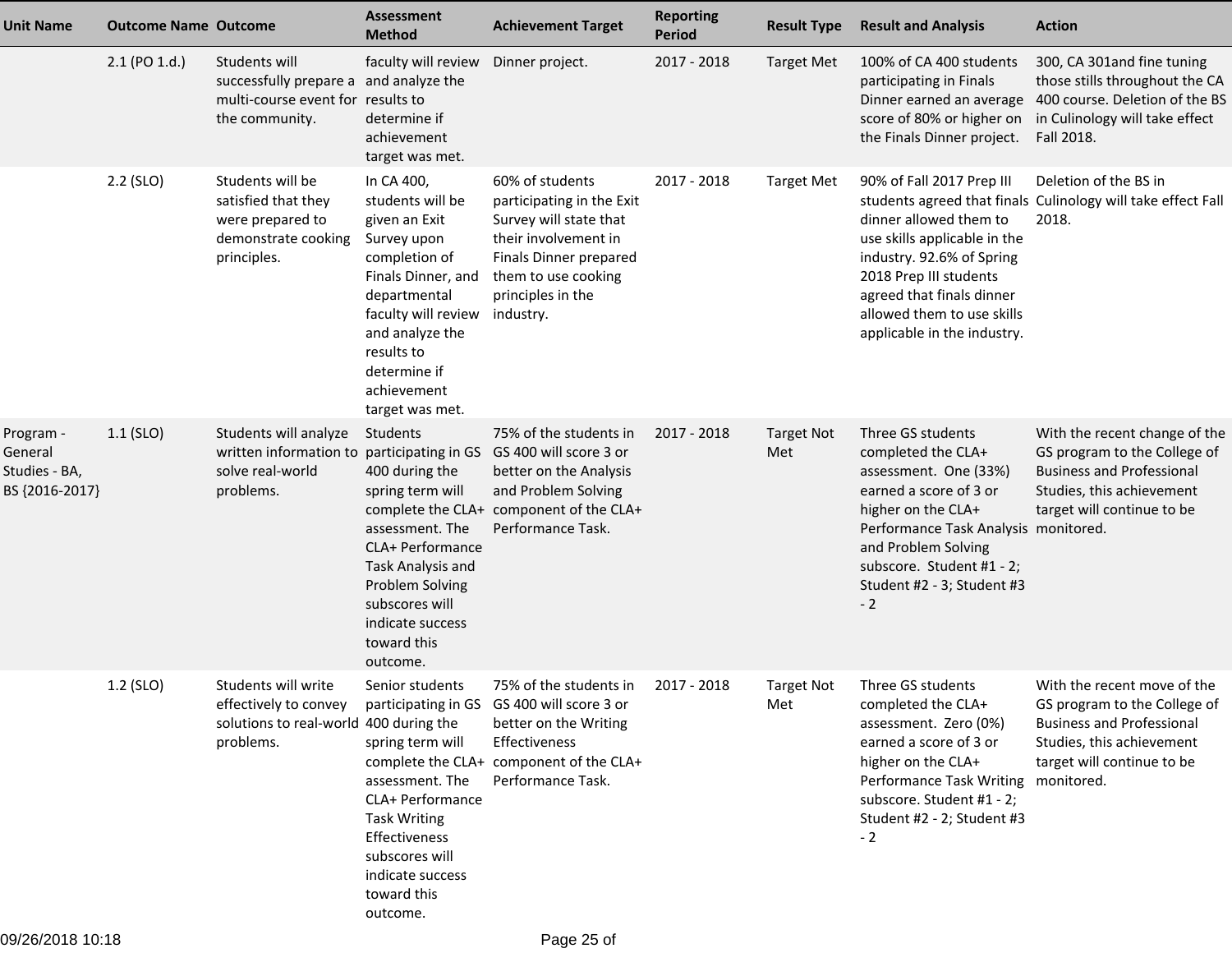| <b>Unit Name</b> | <b>Outcome Name Outcome</b> |                                                                                                                                                                     | <b>Assessment</b><br><b>Method</b>                                                                                                                                                                                                                                                                  | <b>Achievement Target</b>                                                                                                                                                                                                                                   | <b>Reporting</b><br>Period | <b>Result Type</b>       | <b>Result and Analysis</b>                                                                                                                                                                                                                                                                                                                                                                                                                                                                                                       | <b>Action</b>                                                                                                                                                                                                                                                                                                      |
|------------------|-----------------------------|---------------------------------------------------------------------------------------------------------------------------------------------------------------------|-----------------------------------------------------------------------------------------------------------------------------------------------------------------------------------------------------------------------------------------------------------------------------------------------------|-------------------------------------------------------------------------------------------------------------------------------------------------------------------------------------------------------------------------------------------------------------|----------------------------|--------------------------|----------------------------------------------------------------------------------------------------------------------------------------------------------------------------------------------------------------------------------------------------------------------------------------------------------------------------------------------------------------------------------------------------------------------------------------------------------------------------------------------------------------------------------|--------------------------------------------------------------------------------------------------------------------------------------------------------------------------------------------------------------------------------------------------------------------------------------------------------------------|
|                  | 2.1 (GEO 5.a.)              | Students will prepare<br>an employment<br>portfolio based on<br>their General Studies<br>curriculum.                                                                | Students<br>participating GS<br>400 will develop<br>an employment<br>portfolio including<br>professional<br>philosophy,<br>resume, and<br>applicable<br>employment<br>artifacts. This will<br>be assessed using<br>the AAC&U<br>Foundations and<br>Skills for Lifelong<br>Learning VALUE<br>Rubric. | All students will earn an 2017 - 2018<br>average score 3 or<br>better on the AAC&U<br><b>Foundations and Skills</b><br>for Lifelong Learning<br>a letter of interest, VALUE Rubric on the<br>Employment Portfolio.                                          |                            | <b>Target Not</b><br>Met | Six of nine (67%) of the<br>General Studie students<br>portfolios earned a score<br>of 3 or above on the<br>AAC&U Foundations and<br>Skills for Lifelong Learning<br><b>VALUE Rubric.</b>                                                                                                                                                                                                                                                                                                                                        | With the recent move of the<br>GS program to the College of<br><b>Business and Professional</b><br>Studies, this achievement<br>target will continue to be<br>monitored.                                                                                                                                           |
|                  | 2.2 (SAO)                   | Students will apply<br>knowledge and skills<br>through employment<br>in the modern<br>workforce.                                                                    | <b>General Studies</b><br>graduates will be<br>surveyed using a<br>Graduate<br>graduation.<br>Faculty will review<br>and analyze the<br>survey results to<br>determine if<br>achievement<br>target was met.                                                                                         | 75% of General Studies<br>graduates participating<br>in the Graduate<br>Satisfaction Survey will<br>Satisfaction Survey report employment<br>within one year of within an area that is<br>consistent with her/his<br><b>General Studies</b><br>preparation. | 2017 - 2018                | Inconclusive             | The General Studies<br><b>Graduate Satisfaction</b><br>Survey was not distributed already being utilized that<br>this year. Therefore, to<br>pull from the University's<br>Graduation Survey, which university's graduation<br>stated that nine of eleven survey.<br>(81%) General Studies<br>graduates reported that<br>they planned to look for<br>new employment or<br>attend graduate school.<br>Result deemed<br>inconclusive since the data<br>reported was not true to<br>the assessment method or<br>achievement target. | To take advantage of an<br>assessment instrument<br>measures the same principle,<br>gain data, the department the assessment of this result<br>will be moved to the                                                                                                                                                |
|                  | $2.3$ (PO $3.b.$ )          | The program will<br>foster a 21st century<br>learning environment General Studies<br>by broadening<br>educational<br>opportunities for the<br>diverse student body. | H&K tracks<br>student<br>enrollment in each<br>of the 10 available<br>focus groups on<br>campus and will<br>review the final                                                                                                                                                                        | The department of At least one student will 2017 - 2018<br>select each of the 10<br>focus groups each<br>academic year.                                                                                                                                     |                            | <b>Target Not</b><br>Met | <b>General Studies students</b><br>ten possible focus groups.<br>I. Fine and Performing<br>$\overline{2}$<br>Arts<br>II. Natural Sciences<br>$\mathbf{1}$<br>III. Human Sciences<br>19                                                                                                                                                                                                                                                                                                                                           | This is an unrealistic<br>are enrolled in eight of the achievement target. It is not<br>possible to enroll students in<br>each of the ten focus groups<br>without growth in enrollment,<br>which is not a program goal.<br>It is the preference of the<br>program that students pursue<br>more specialized majors. |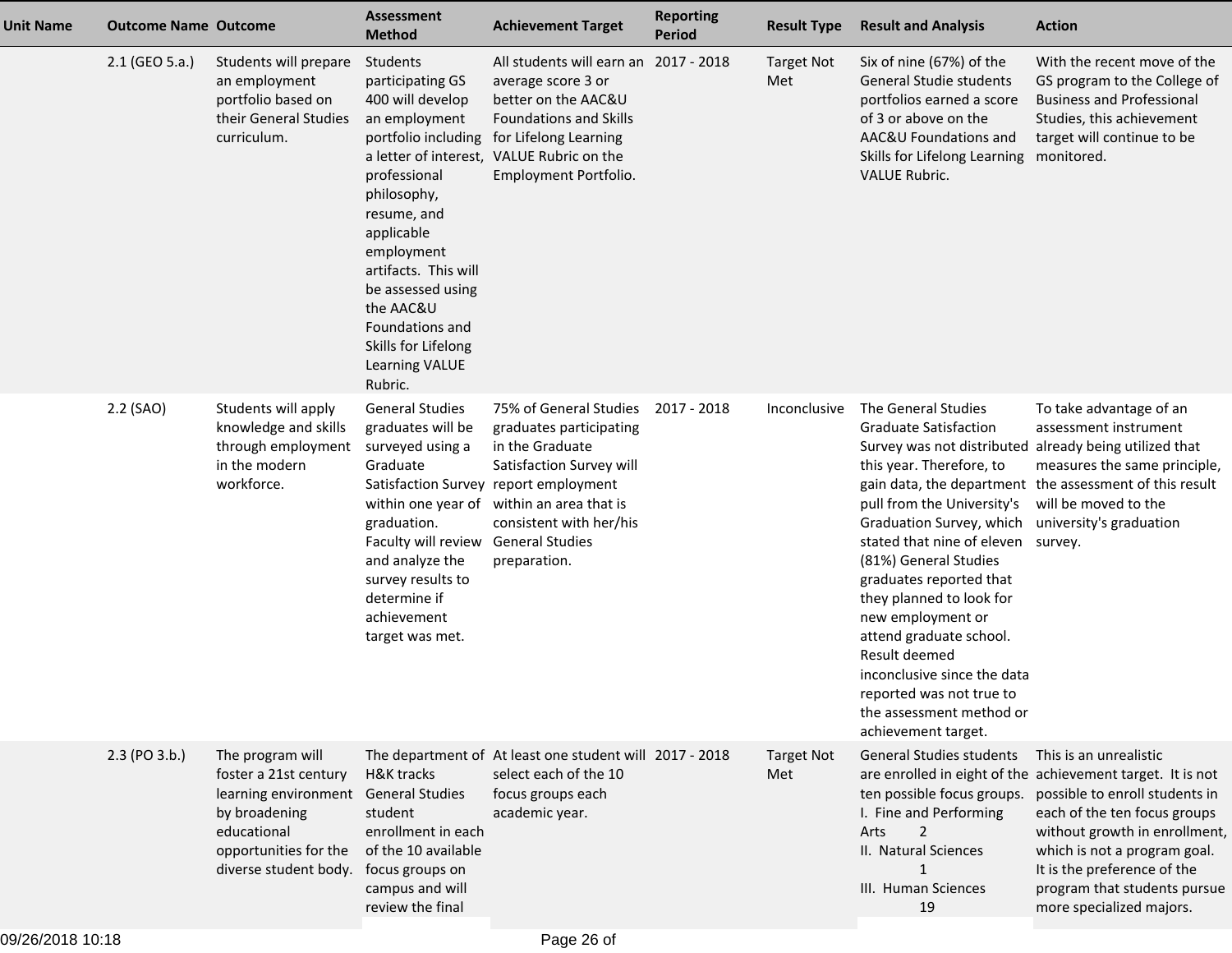| <b>Unit Name</b>                                                             | <b>Outcome Name Outcome</b> |                                                                                                                                                     | <b>Assessment</b><br><b>Method</b>                                                                                                                                                                                                                                                                                                                                                                                                                                                                                                                             | <b>Achievement Target</b>                                                                                                                                                                      | <b>Reporting</b><br>Period | <b>Result Type</b>       | <b>Result and Analysis</b>                                                                                                                                                                                                                                                                                                                                | <b>Action</b>                                                                                                                                                                                                                                                                         |
|------------------------------------------------------------------------------|-----------------------------|-----------------------------------------------------------------------------------------------------------------------------------------------------|----------------------------------------------------------------------------------------------------------------------------------------------------------------------------------------------------------------------------------------------------------------------------------------------------------------------------------------------------------------------------------------------------------------------------------------------------------------------------------------------------------------------------------------------------------------|------------------------------------------------------------------------------------------------------------------------------------------------------------------------------------------------|----------------------------|--------------------------|-----------------------------------------------------------------------------------------------------------------------------------------------------------------------------------------------------------------------------------------------------------------------------------------------------------------------------------------------------------|---------------------------------------------------------------------------------------------------------------------------------------------------------------------------------------------------------------------------------------------------------------------------------------|
|                                                                              | 2.3 (PO 3.b.)               | The program will<br>foster a 21st century<br>learning environment<br>by broadening<br>educational<br>opportunities for the<br>diverse student body. | enrollment<br>numbers at the<br>end of the<br>academic year.<br>The focus groups<br>are: I. Fine and<br>Performing Arts, II.<br>Natural Sciences,<br>III. Human<br>Sciences, IV.<br>Business, V.<br>Culinary Arts, VI.<br>Humanities I<br>(English, Foreign<br>Languages,<br>Philosophy,<br>Communication<br>Religion), VII.<br><b>Humanities II</b><br>(History, Political<br>Science,<br>Geography), VIII.<br>Mathematics/Prog<br>ramming, IX.<br>Health-Related<br>and X. Pre-<br>professional<br>(Education,<br>Nursing, Speech-<br>Language<br>Pathology. | At least one student will 2017 - 2018<br>select each of the 10<br>focus groups each<br>academic year.                                                                                          |                            | <b>Target Not</b><br>Met | IV. Business<br>5<br>$\pmb{0}$<br>V. Culinary Arts<br>VI. Humanities I<br>4<br>VII. Humanities II 5<br>VIII.<br>Mathematics/Programmin<br>$\pmb{0}$<br>g<br>IX. Health-Related<br>11<br>Programs<br>X. Pre-Professional<br>Programs<br>7                                                                                                                  | This is an unrealistic<br>achievement target. It is not<br>possible to enroll students in<br>each of the ten focus groups<br>without growth in enrollment,<br>which is not a program goal.<br>It is the preference of the<br>program that students pursue<br>more specialized majors. |
| Program -<br>Legal Studies<br>(including<br>Minor) - BA, BS<br>${2016-2017}$ | 1.1 (GEO 1.b.)              | To demonstrate the<br>ability to apply legal<br>concepts, theories<br>and analytical<br>methods (critical<br>thinking).                             | goal will be<br>assessed by<br>scoring capstone<br>application<br>projects assigned<br>in PLG 440<br>Practical Legal Lab<br>using the AAC&U<br><b>Critical Thinking</b><br>VALUE rubric.                                                                                                                                                                                                                                                                                                                                                                       | Satisfaction of this The average student<br>score on the capstone<br>application project will<br>be at least a "3" on the<br>0-4 scale used in the<br>AAC&U Critical Thinking<br>VALUE rubric. | 2017 - 2018                | <b>Target Not</b><br>Met | Twenty-two (22) students<br>were enrolled in PLG 440<br>Practical Legal Lab in<br>in Fall 2017, eleven<br>students in Spring 2018).<br>Of those, twenty-one (21)<br>students completed the<br>assigned capstone<br>application project. Using<br>the AAC&U Critical<br>Thinking VALUE rubric,<br>fourteen (14) students, or<br>67% of students, scored at | This goal and achievement<br>target will be retained. The<br>capstone application project<br>2017-18 (eleven students will be divided into sections<br>and distributed to students a<br>section at a time throughout<br>the PLG 440 course.                                           |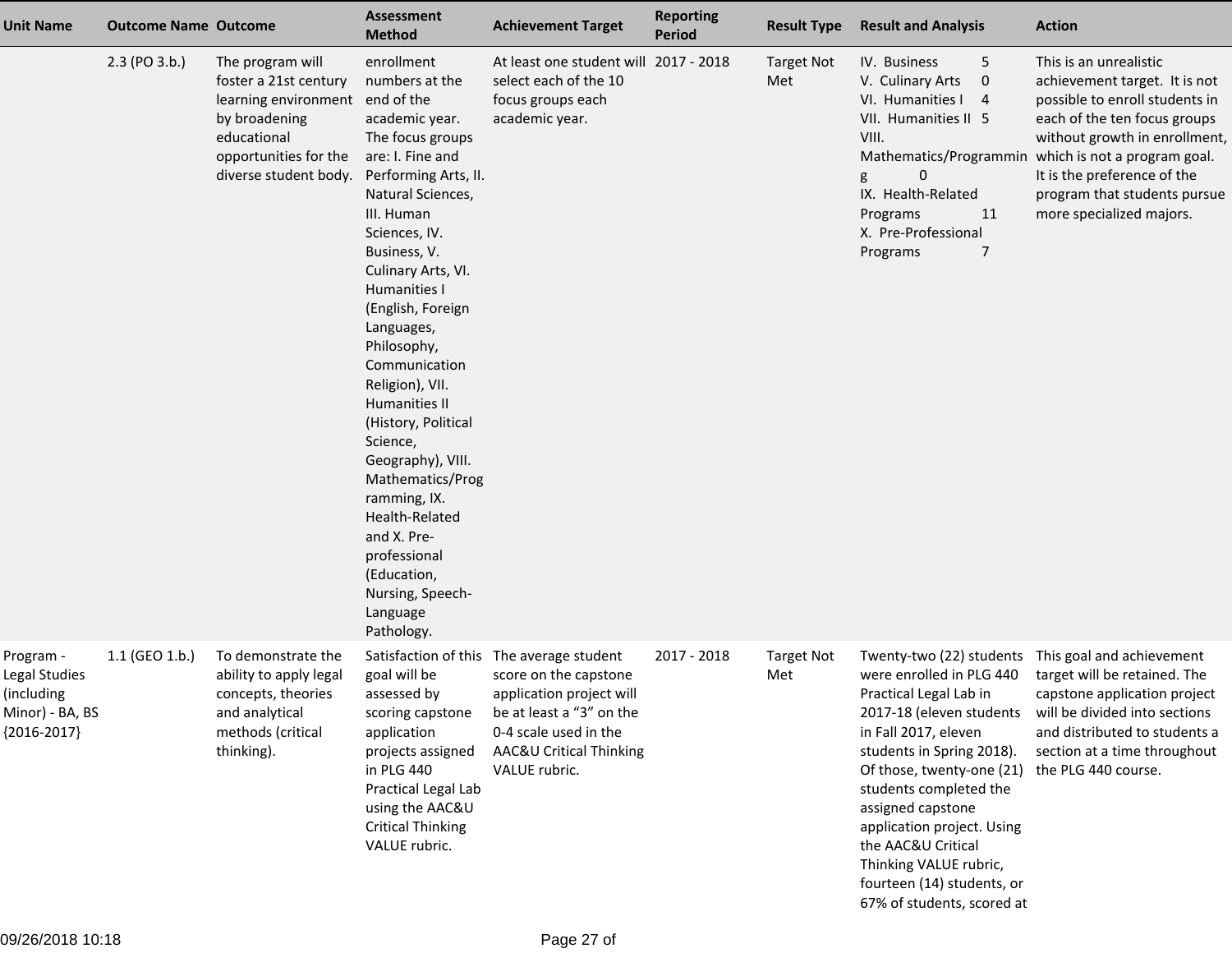| <b>Unit Name</b>                                                             | <b>Outcome Name Outcome</b> |                                                                                                                         | <b>Assessment</b><br><b>Method</b>                                                                                                                                                                                                               | <b>Achievement Target</b>                                                                                                                                                                      | <b>Reporting</b><br><b>Period</b> | <b>Result Type</b>       | <b>Result and Analysis</b>                                                                                                                                                                                                                                                                                                                                                                                            | <b>Action</b>                                                                                                                                                                                                                                             |
|------------------------------------------------------------------------------|-----------------------------|-------------------------------------------------------------------------------------------------------------------------|--------------------------------------------------------------------------------------------------------------------------------------------------------------------------------------------------------------------------------------------------|------------------------------------------------------------------------------------------------------------------------------------------------------------------------------------------------|-----------------------------------|--------------------------|-----------------------------------------------------------------------------------------------------------------------------------------------------------------------------------------------------------------------------------------------------------------------------------------------------------------------------------------------------------------------------------------------------------------------|-----------------------------------------------------------------------------------------------------------------------------------------------------------------------------------------------------------------------------------------------------------|
| Program -<br>Legal Studies<br>(including<br>Minor) - BA, BS<br>${2016-2017}$ | 1.1 (GEO 1.b.)              | To demonstrate the<br>ability to apply legal<br>concepts, theories<br>and analytical<br>methods (critical<br>thinking). | goal will be<br>assessed by<br>scoring capstone<br>application<br>projects assigned<br>in PLG 440<br>Practical Legal Lab<br>using the AAC&U<br><b>Critical Thinking</b><br>VALUE rubric.                                                         | Satisfaction of this The average student<br>score on the capstone<br>application project will<br>be at least a "3" on the<br>0-4 scale used in the<br>AAC&U Critical Thinking<br>VALUE rubric. | 2017 - 2018                       | <b>Target Not</b><br>Met | least a 3, with nine (9) of<br>those fourteen (14)<br>scoring a 4. Three (3)<br>students did not meet<br>benchmark, and one<br>student scored a 1. The<br>average rubric score of the the PLG 440 course.<br>students as a whole was<br>2.76.                                                                                                                                                                         | This goal and achievement<br>target will be retained. The<br>capstone application project<br>will be divided into sections<br>and distributed to students a<br>section at a time throughout                                                               |
|                                                                              | 1.2 (SLO)                   | To demonstrate<br>competency in legal<br>citation.                                                                      | In PLG 330 Legal<br>Writing, students<br>will be required to<br>take a Legal<br>Citation<br>Competency exam. Writing.<br>Students must<br>score competent<br>(70% or above) in<br>order to<br>successfully<br>complete PLG 330<br>Legal Writing. | 80% of students will<br>score 75 or above on a<br>legal citation<br>competency exam given<br>in PLG 330 Legal                                                                                  | 2017 - 2018                       | <b>Target Met</b>        | There were fourteen (14)<br>students enrolled in FA<br>2017 PLG 330 Legal<br>Writing. Thirteen (13)<br>students took the legal<br>citation competency<br>exam. Twelve (12)<br>students, or 92%, scored<br>75 or higher. There were<br>two perfect scores on the<br>exam. Competency is met<br>if the student scores 70 or<br>higher. All thirteen<br>students that took the<br>exam met competency<br>standards.      | This goal and achievement<br>target will be retained, and<br>the same course of action<br>maintained.                                                                                                                                                     |
|                                                                              | 1.3 (GEO 1.c.)              | To demonstrate the<br>ability to effectively<br>present information,<br>arguments, and ideas<br>in legal writings.      | Students will<br>submit legal<br>Legal Writing.<br>Legal Studies<br>faculty will assess<br>the students' legal<br>writings.                                                                                                                      | 75% of students will<br>score 85 or above on<br>writings in PLG 330 various legal writings in<br>PLG 330 Legal Writing.                                                                        | 2017 - 2018                       | <b>Target Not</b><br>Met | Fourteen (14) students<br>were enrolled in Fall 2017<br>PLG 330 Legal Writing. The the same course of action<br>students were given four<br>distinct writing<br>assignments in the course. (corrections to original<br>Of those assignments, ten assignment submissions<br>(10) students' scores, or<br>71%, averaged 85 or<br>higher. Four students'<br>scores averaged below the before student can gain<br>target. | This goal and achievement<br>target will be retained, and<br>maintained. Instructor(s) may<br>consider requiring rewrites<br>based on instructor's<br>comments) of the writing<br>assignment to be submitted<br>access to the next writing<br>assignment. |
|                                                                              |                             |                                                                                                                         | Students will<br>submit legal<br>Legal Writing. The<br>writings will be                                                                                                                                                                          | The average score of<br>students' legal writings<br>writings in PLG 330 will be a least a "3" on<br>the 0-4 scale used in the<br>AAC&U Written                                                 | 2017 - 2018                       | <b>Target Not</b><br>Met | Fourteen (14) students<br>were enrolled in Fall 2017<br>PLG 330 Legal Writing.<br>Five (5) students'<br>averaged writing scores                                                                                                                                                                                                                                                                                       | This goal and achievement<br>target will be retained, and<br>the same course of action<br>maintained.                                                                                                                                                     |
| 09/26/2018 10:18                                                             |                             |                                                                                                                         |                                                                                                                                                                                                                                                  | Page 28 of                                                                                                                                                                                     |                                   |                          |                                                                                                                                                                                                                                                                                                                                                                                                                       |                                                                                                                                                                                                                                                           |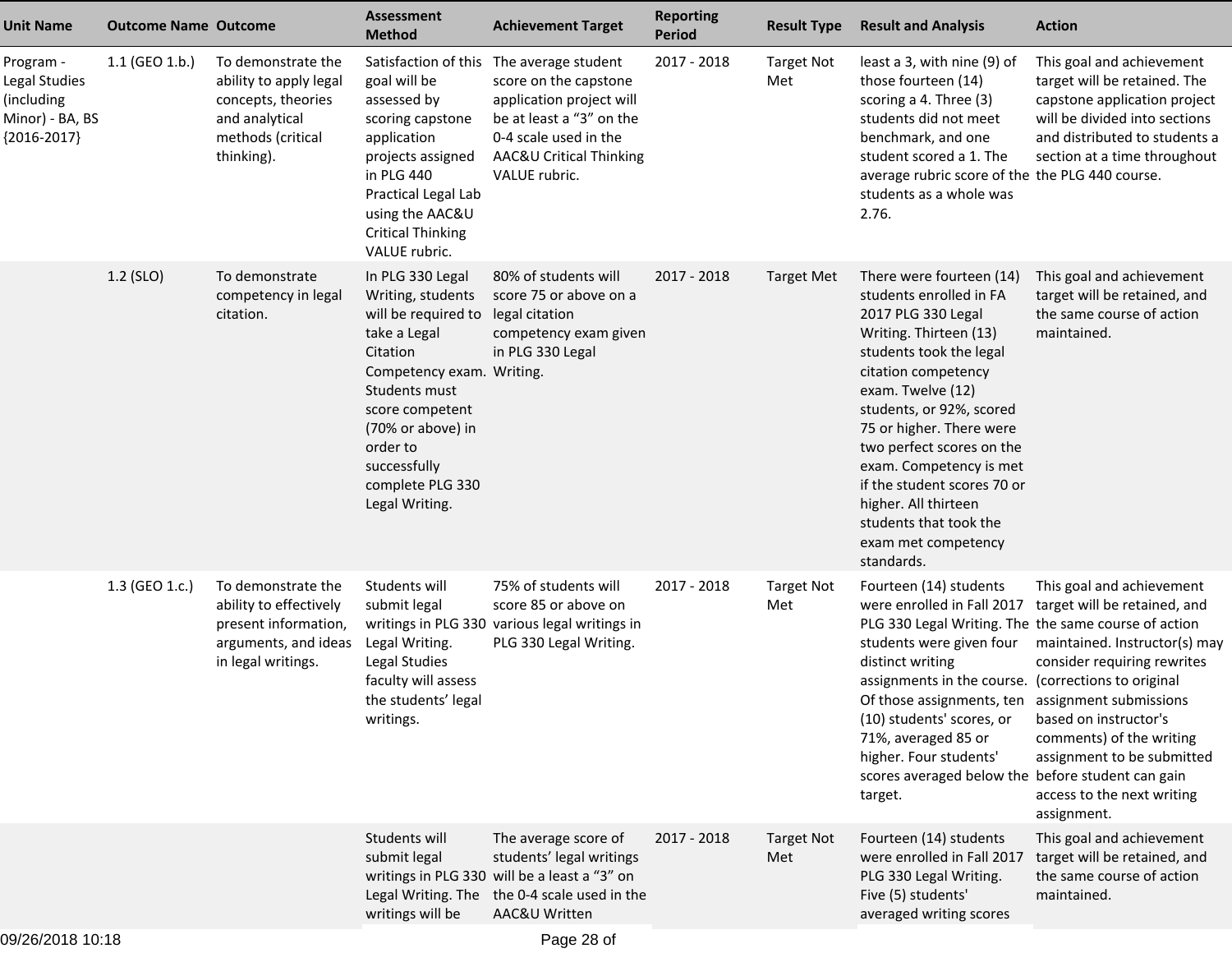| <b>Unit Name</b> | <b>Outcome Name Outcome</b> |                                                                                                                    | <b>Assessment</b><br><b>Method</b>                                                                                                                                                                                                  | <b>Achievement Target</b>                                                                                                                                                                              | <b>Reporting</b><br><b>Period</b> | <b>Result Type</b>       | <b>Result and Analysis</b>                                                                                                                                                                                                                                                                                                                                                                                                                | <b>Action</b>                                                                                                                                                                                   |
|------------------|-----------------------------|--------------------------------------------------------------------------------------------------------------------|-------------------------------------------------------------------------------------------------------------------------------------------------------------------------------------------------------------------------------------|--------------------------------------------------------------------------------------------------------------------------------------------------------------------------------------------------------|-----------------------------------|--------------------------|-------------------------------------------------------------------------------------------------------------------------------------------------------------------------------------------------------------------------------------------------------------------------------------------------------------------------------------------------------------------------------------------------------------------------------------------|-------------------------------------------------------------------------------------------------------------------------------------------------------------------------------------------------|
|                  |                             |                                                                                                                    | scored by Legal<br>Studies faculty<br>using the AAC&U<br>Written<br>Communication<br>VALUE rubric.                                                                                                                                  | Communication VALUE 2017 - 2018<br>rubric.                                                                                                                                                             |                                   | <b>Target Not</b><br>Met | earned a 4 on the VALUE<br>rubric, six (6) earned a 3,<br>one earned a 1, and two<br>scored below the<br>benchmark on the VALUE<br>rubric. The average<br>VALUE rubric score for the<br>class is a 2.8.                                                                                                                                                                                                                                   | This goal and achievement<br>target will be retained, and<br>the same course of action<br>maintained.                                                                                           |
|                  | 1.4 (SLO)                   | To demonstrate the<br>ability to effectively<br>understand and use<br>technology in a legal<br>setting.            | Students will<br>complete<br>technology<br>competency<br>exams in PLG 340<br>Law Office<br>Technology &<br>Management,<br>which is a required<br>program course.<br>Legal Studies<br>faculty will assess<br>the students'<br>exams. | 75% of students will<br>score 80 or above on<br>technology competency<br>$exam(s)$ .                                                                                                                   | $2017 - 2018$                     | Inconclusive             | The PLG 340 Law Office<br>Technology &<br>Management course was<br>not offered in 2017-18<br>due to course rotation and target will be maintained.<br>limited faculty numbers.                                                                                                                                                                                                                                                            | The PLG 340 Law Office<br>Technology & Management<br>course will be offered in<br>Spring 2019. The goal and                                                                                     |
|                  | 2.1 (GEO 1.c.)              | To be able to present<br>oral presentations on<br>legal concepts and<br>perform a thorough<br>legal oral argument. | goal will be<br>assessed by<br>evaluating oral<br>argument<br>presentations in<br>various PLG<br>courses. Students<br>will be scored<br>using the AAC&U<br>Oral<br>Communication<br>VALUE rubric.                                   | Satisfaction of this The average student<br>score on an oral<br>communication project<br>will be at least a "3" on<br>the 0-4 scale used in the<br>AAC&U Oral<br><b>Communication VALUE</b><br>rubric. | 2017 - 2018                       | <b>Target Met</b>        | enrolled in FA 2017 PLG<br>401ST: Criminal Trial<br>Practicum, but of those<br>twenty, eighteen (18)<br>were Legal Studies<br>students. Only majors<br>were evaluated unsing the<br>VALUE rubric. Seventeen<br>(17) of the eighteen<br>students scored 3 or<br>above on the VALUE<br>rubric, with fifteen scoring<br>a 4 and two scoring a 3.<br>One student scored a 1 on<br>the VALUE rubric. The<br>average student score is a<br>3.7. | Twenty (20) students were This goal and achievement<br>target will be retained. The<br>course(s) that data will be<br>collected will be identified at<br>the beginning of the academic<br>year. |
|                  | 3.1 (SAO)                   | To continually<br>improve knowledge,<br>skill and competence<br>as a legal team<br>member.                         | Satisfaction of this 45% of graduating<br>goal will be<br>assessed through<br>the follow-up Legal participating in the                                                                                                              | students from the<br>previous academic year<br>Studies Exit Survey follow-up Legal Studies                                                                                                             | 2017 - 2018                       | <b>Target Met</b>        | Ten Legal Studies'<br>students graduated in<br>2016-17. Two (2)<br>graduates are pursuing a<br>graduate degree and                                                                                                                                                                                                                                                                                                                        | This goal and achievement<br>target will be retained. 2017-<br>18 results will be reported in<br>2018-19 since surveys are<br>sent out 6 months AFTER                                           |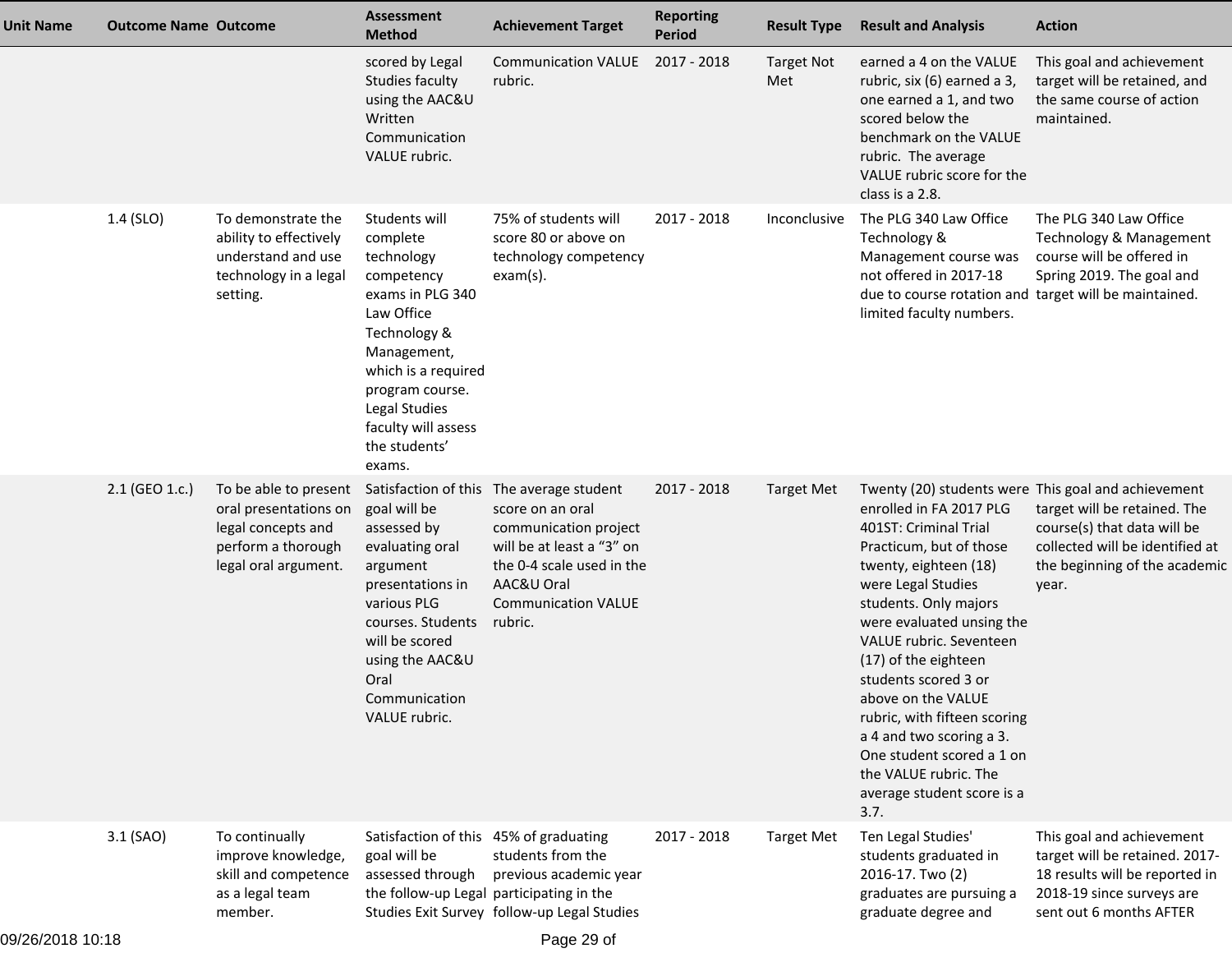| <b>Unit Name</b> | <b>Outcome Name Outcome</b> |                                                                                            | <b>Assessment</b><br><b>Method</b>                                                                                                                                                                                                                                                | <b>Achievement Target</b>                                                                                                                                                                                                              | <b>Reporting</b><br><b>Period</b> | <b>Result Type</b>       | <b>Result and Analysis</b>                                                                                                                                                                                                                                                                                                                                                                                                                                                                                                                                                                                                                                                                                                                                                                  | <b>Action</b>                                         |
|------------------|-----------------------------|--------------------------------------------------------------------------------------------|-----------------------------------------------------------------------------------------------------------------------------------------------------------------------------------------------------------------------------------------------------------------------------------|----------------------------------------------------------------------------------------------------------------------------------------------------------------------------------------------------------------------------------------|-----------------------------------|--------------------------|---------------------------------------------------------------------------------------------------------------------------------------------------------------------------------------------------------------------------------------------------------------------------------------------------------------------------------------------------------------------------------------------------------------------------------------------------------------------------------------------------------------------------------------------------------------------------------------------------------------------------------------------------------------------------------------------------------------------------------------------------------------------------------------------|-------------------------------------------------------|
|                  | 3.1 (SAO)                   | To continually<br>improve knowledge,<br>skill and competence<br>as a legal team<br>member. | (standardized<br>surveys) to assess<br>the students'<br>competencies and<br>effectiveness. The<br>survey will be<br>within 6 months of law school.<br>graduation.<br>Results will be<br>reviewed and<br>analyzed by<br>departmental<br>faculty.                                   | Exit Survey will report<br>that they have taken<br>steps to become a<br>certified paralegal or<br>taken steps to further<br>their education with<br>given to graduates graduate programs or                                            | 2017 - 2018                       | <b>Target Met</b>        | three (3) students are<br>employed as paralegals,<br>for a total of 50% of<br>recent graduates that are<br>taking steps to further<br>education and enhance<br>their career.                                                                                                                                                                                                                                                                                                                                                                                                                                                                                                                                                                                                                | graduation.                                           |
|                  |                             |                                                                                            | Satisfaction of this 45% of graduating<br>goal will be<br>assessed through<br>the Legal Studies<br><b>Exit Survey</b><br>(standardized<br>surveys) to assess<br>the students'<br>competencies and<br>effectiveness. The<br>survey will be<br>collected in the<br>capstone course. | students participating in<br>the Legal Studies Exit<br>Survey will report that<br>they have taken steps to<br>become a certified<br>paralegal or taken steps<br>to further their<br>education with graduate<br>programs or law school. | $2017 - 2018$                     | <b>Target Not</b><br>Met | Fourteen students in<br>2017-18 PLG 440 Practical<br>Legal Lab course<br>completed an exit survey.<br>Within the survey, the<br>students were asked the<br>following question:<br>"Do you have plans to<br>pursue a graduate degree<br>such as a master's degree<br>or law degree?<br>If yes, what are your plans<br>and what steps have you<br>taken to reach this goal?<br>If no, do you intend to<br>pursue a career as a<br>paralegal?<br>If yes, then are you<br>considering taking a<br>certified paralegal exam<br>(such as that given by<br>NALA or NFPA?"<br>Four (4) of those students,<br>or 29%, intend to pursue<br>law school or another<br>graduate program, and<br>two students (14%)<br>indicated they intend to<br>take steps to sit for the<br>certified paralegal exam, | This goal and achievement<br>target will be retained. |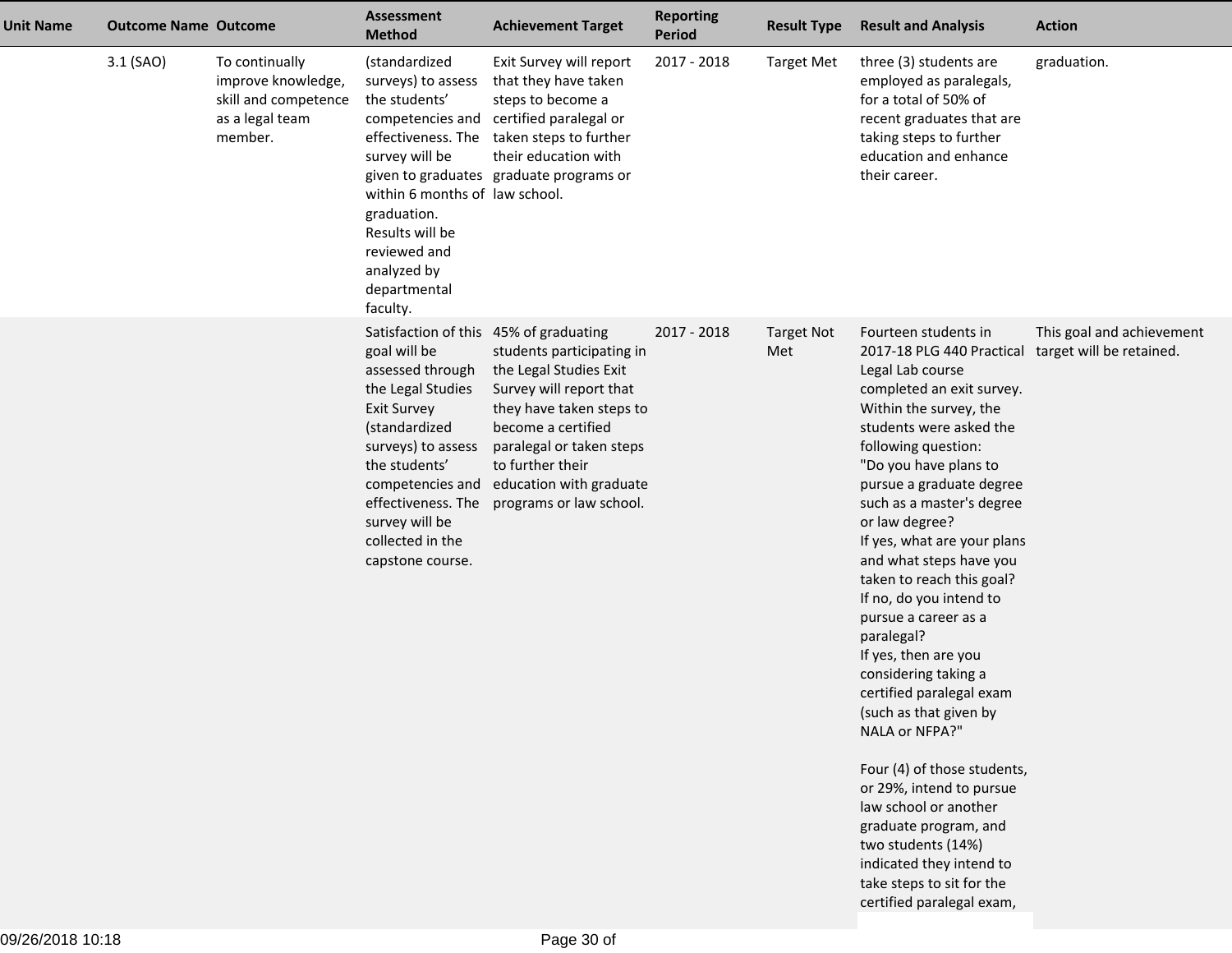| <b>Unit Name</b>                                              | <b>Outcome Name Outcome</b> |                                                                                                     | <b>Assessment</b><br><b>Method</b>                                                                                                                                                                                                                                                | <b>Achievement Target</b>                                                                                                                                                                                                                        | <b>Reporting</b><br><b>Period</b> | <b>Result Type</b>       | <b>Result and Analysis</b>                                                                                                                                                                                                                                                                                                                        | <b>Action</b>                                                                                                                                                                                                                                                                                                                                                                                                                                                    |
|---------------------------------------------------------------|-----------------------------|-----------------------------------------------------------------------------------------------------|-----------------------------------------------------------------------------------------------------------------------------------------------------------------------------------------------------------------------------------------------------------------------------------|--------------------------------------------------------------------------------------------------------------------------------------------------------------------------------------------------------------------------------------------------|-----------------------------------|--------------------------|---------------------------------------------------------------------------------------------------------------------------------------------------------------------------------------------------------------------------------------------------------------------------------------------------------------------------------------------------|------------------------------------------------------------------------------------------------------------------------------------------------------------------------------------------------------------------------------------------------------------------------------------------------------------------------------------------------------------------------------------------------------------------------------------------------------------------|
|                                                               |                             |                                                                                                     | Satisfaction of this 45% of graduating<br>goal will be<br>assessed through<br>the Legal Studies<br><b>Exit Survey</b><br>(standardized<br>surveys) to assess<br>the students'<br>competencies and<br>effectiveness. The<br>survey will be<br>collected in the<br>capstone course. | students participating in<br>the Legal Studies Exit<br>Survey will report that<br>they have taken steps to<br>become a certified<br>paralegal or taken steps<br>to further their<br>education with graduate<br>programs or law school.           | 2017 - 2018                       | <b>Target Not</b><br>Met | for a total of 43% of<br>graduating seniors that<br>indicated they will be<br>taking steps to further<br>education and enhance<br>their career.                                                                                                                                                                                                   | This goal and achievement<br>target will be retained.                                                                                                                                                                                                                                                                                                                                                                                                            |
|                                                               | 3.2 (PO 4.d.)               | To provide program<br>opportunities that<br>meet the needs of<br>today's students and<br>workforce. | goal will be<br>assessed through<br>annual employer<br>surveys and legal<br>internship<br>placement and<br>intern evaluations<br>through PLG 440<br>Practical Legal Lab.<br>Student intern<br>scores will be<br>determined<br>according to the<br>Placement<br>Evaluation Survey. | Satisfaction of this 75% of student interns<br>will score 80 or above<br>from the cumulative<br>scores of the employer<br>surveys, legal internship<br>placement and intern<br>evaluations determined<br>from Placement<br>Evaluation Survey.    | 2017 - 2018                       | Inconclusive             | No data was obtained as<br>of analysis date.                                                                                                                                                                                                                                                                                                      | This goal and achievement<br>target will be retained.<br>Program faculty will review<br>the survey form and submit<br>suggestions for change by the<br>beginning of the new<br>academic year.                                                                                                                                                                                                                                                                    |
| Program -<br>Nutrition and<br>Health - Minor<br>${2016-2017}$ | $1.1$ (GEO 3.a.)            | Students will<br>successfully calculate<br>a person's nutritional<br>needs.                         | In FN 345,<br>calculation<br>questions from<br>Test 1 and 2 will<br>the AAC&U<br>Quantitative<br><b>Literacy VALUE</b><br>Rubric by the<br>instructor of the<br>course.                                                                                                           | FN 345 students will<br>average a score of at<br>least a 3 on the 0-4<br>scale used in the AAC&U<br>be evaluated with Quantitative Literacy<br><b>VALUE Rubric in</b><br>performing calculations<br>to estimate a person's<br>nutritional needs. | 2017 - 2018                       | <b>Target Met</b>        | were declared Nutrition<br>and Health minors;<br>however, this course is a<br>requirement for other<br>majors. Of the 7 students<br>in the course, 6 (86%)<br>scored at least a 3 on the<br>VALUE rubric from<br>calculations from Test 1<br>and 2. The average score<br>was a 3.2. See attached<br>document for complete<br>breakdown of scores. | No students in this course  We will continue practicing<br>and completing calculations<br>to estimate a person's<br>nutritional needs, both in<br>class and on tests. We also<br>would like to add an<br>additional achievement target<br>to this outcome - "80% of FN<br>345 students will score an<br>average of 3 on the<br>Quantitative Literacy and<br>Analysis VALUE Rubric in<br>performing calculations to<br>estimate a person's<br>nutritional needs." |
| 09/26/2018 10:18                                              | 1.2 (SLO)                   | Students will be able                                                                               | In FN 225,                                                                                                                                                                                                                                                                        | 70% of FN 225 students 2017 - 2018<br>Page 31 of                                                                                                                                                                                                 |                                   | <b>Target Met</b>        | No students in this course Students will continue                                                                                                                                                                                                                                                                                                 |                                                                                                                                                                                                                                                                                                                                                                                                                                                                  |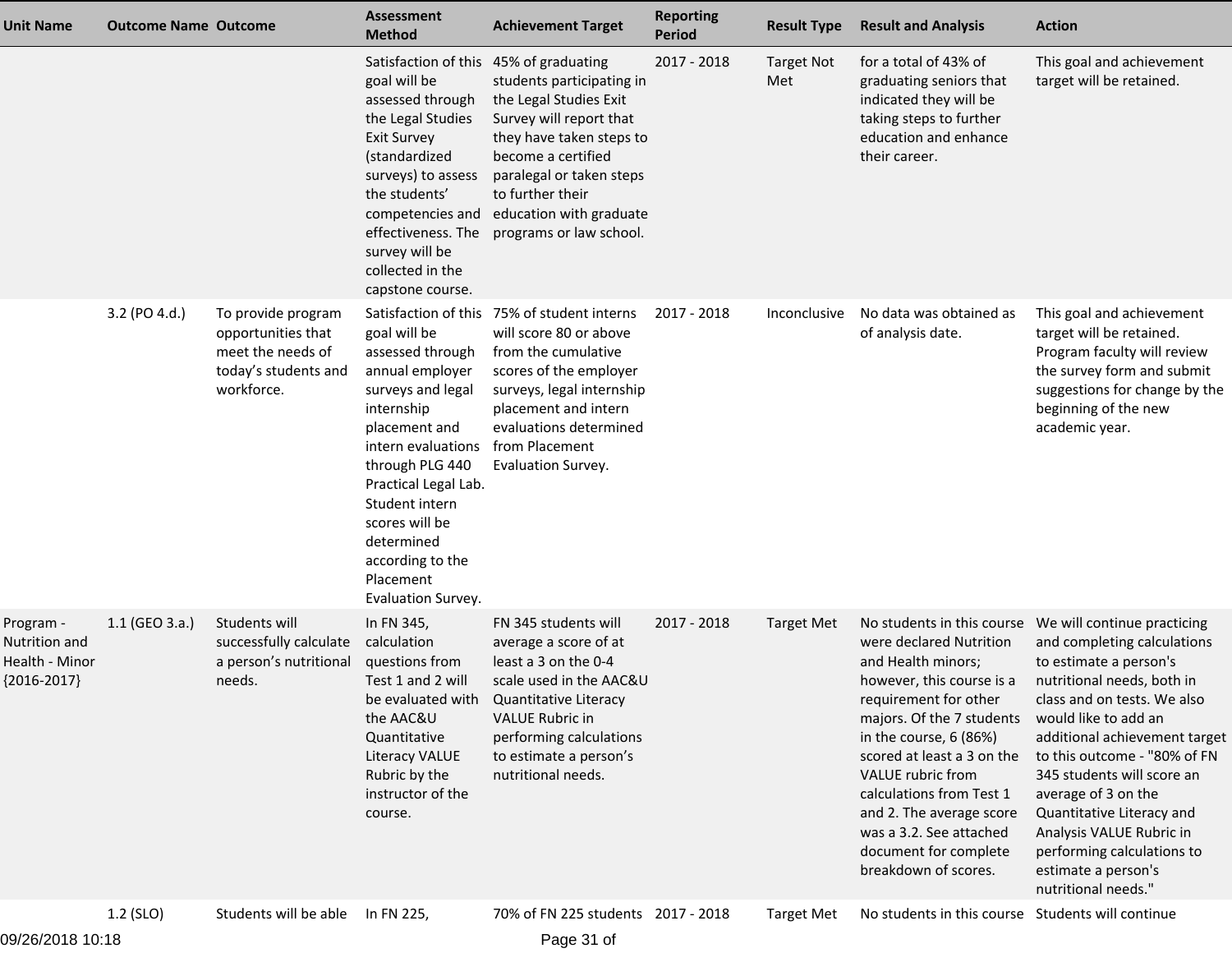| <b>Unit Name</b> | <b>Outcome Name Outcome</b> |                                                                                                                           | <b>Assessment</b><br><b>Method</b>                                                                                                                                                                                                                                                                                                      | <b>Achievement Target</b>                                                                                                                                                              | <b>Reporting</b><br><b>Period</b> | <b>Result Type</b> | <b>Result and Analysis</b>                                                                                                                                                                                                                                                                                                                                                            | <b>Action</b>                                                                                                                                                                                             |
|------------------|-----------------------------|---------------------------------------------------------------------------------------------------------------------------|-----------------------------------------------------------------------------------------------------------------------------------------------------------------------------------------------------------------------------------------------------------------------------------------------------------------------------------------|----------------------------------------------------------------------------------------------------------------------------------------------------------------------------------------|-----------------------------------|--------------------|---------------------------------------------------------------------------------------------------------------------------------------------------------------------------------------------------------------------------------------------------------------------------------------------------------------------------------------------------------------------------------------|-----------------------------------------------------------------------------------------------------------------------------------------------------------------------------------------------------------|
|                  | 1.2 (SLO)                   | to critically analyze a<br>research article to<br>stay up-to-date with<br>emerging health<br>trends.                      | students will<br>complete an<br>article analysis<br>assignment and<br>the instructor will<br>evaluate the<br>assignment to<br>determine if the<br>achievement<br>target was met.                                                                                                                                                        | will successfully<br>complete the<br>assignment with at least<br>an 80% proficiency.                                                                                                   | 2017 - 2018                       | <b>Target Met</b>  | Health minors, but this is a FN 225. The instructor will<br>required course for other<br>majors. Of the 140<br>students assessed in all 4<br>sections (online and face-<br>to-face) in the 2017-18<br>academic year, 92% were<br>able to complete the<br>article analysis assignment<br>with at least an 80%<br>proficiency. See attached<br>document for complete<br>list of scores. | are declared Nutrition and analyzing research articles in<br>have the librarian conduct an<br>in class presentation on<br>utilizing the library's resources<br>to find peer-reviewed journal<br>articles. |
|                  | $1.3$ (SLO)                 | Students will evaluate In FN/KIN 247,<br>individuals' nutrient<br>intake in comparison<br>to recommended<br>requirements. | students will<br>complete a Diet<br>Analysis Project<br>and the instructor<br>will evaluate the<br>assignment to<br>determine if<br>achievement<br>target was met.                                                                                                                                                                      | 75% of students will<br>successfully complete<br>the assignment with at<br>least an 85%<br>proficiency.                                                                                | 2017 - 2018                       | <b>Target Met</b>  | Of the 33 students<br>enrolled in FN/KIN 247 in<br>Fall 2018, 27 (81.8%) were compare their nutritional<br>successful in completing<br>an assignment comparing recommended.<br>their nutrient intake to<br>recommendations with at<br>least an 85% proficiency.                                                                                                                       | Students will continue to<br>perform the assignment to<br>needs to what is                                                                                                                                |
|                  | 2.1 (PO 2.a.)               | Students will gain<br>experience in<br>providing nutrition<br>education outreach.                                         | In FN 355,<br>students will<br>participate in<br><b>National Nutrition</b><br>month activities<br>and will be graded<br>by the instructor<br>and their peers<br>using the FN 355<br>Rubric that<br>evaluates the<br>students' nutrition<br>content<br>knowledge and<br>their delivery of<br>information to<br>activity<br>participants. | 75% of FN 355 students 2017 - 2018<br>will successfully<br>complete at least one<br><b>National Nutrition</b><br>activity with at least an<br>80% proficiency on the<br>FN 355 Rubric. |                                   | Inconclusive       | a National Nutrition<br>they were given the<br>opportunity to work with<br>the CPDC on a final<br>project, which took the<br>place of this project this<br>year.                                                                                                                                                                                                                      | Students did not complete Next year, students will once<br>again complete a National<br>Month activity this year as Nutrition Month assignment<br>relevant to the topic chosen<br>for 2018.               |
|                  | 2.2 (SAO)                   | Students will apply<br>nutrition principles<br>into their major                                                           | Upon completion<br>of all required<br>courses in the                                                                                                                                                                                                                                                                                    | 60% of students<br>participating in the Exit<br>Survey will state that                                                                                                                 | 2017 - 2018                       | Inconclusive       | Exit survey wasn't<br>administered as no<br>students completed                                                                                                                                                                                                                                                                                                                        | Will administer exit survey<br>next year to any student(s)<br>completing minor coursework                                                                                                                 |
|                  |                             |                                                                                                                           |                                                                                                                                                                                                                                                                                                                                         |                                                                                                                                                                                        |                                   |                    |                                                                                                                                                                                                                                                                                                                                                                                       |                                                                                                                                                                                                           |